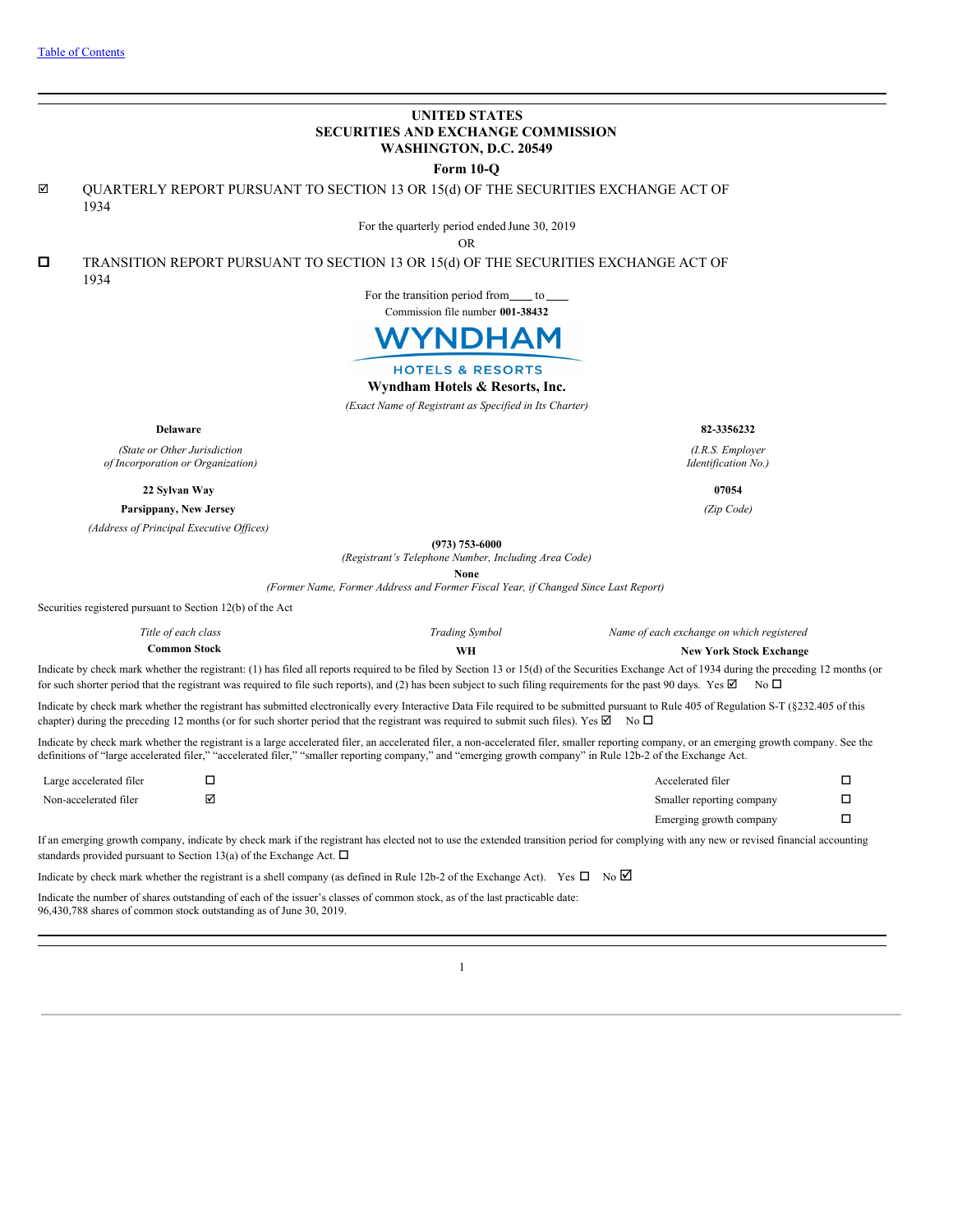### <span id="page-1-0"></span>Table of Contents

|          |                                                                                       | Page |
|----------|---------------------------------------------------------------------------------------|------|
| PART I   | <b>FINANCIAL INFORMATION</b>                                                          |      |
| Item 1.  | Condensed Consolidated and Combined Financial Statements (Unaudited)                  |      |
|          | Report of Independent Registered Public Accounting Firm                               |      |
|          | Condensed Consolidated and Combined Statements of Income                              |      |
|          | Condensed Consolidated and Combined Statements of Comprehensive Income                |      |
|          | <b>Condensed Consolidated Balance Sheets</b>                                          |      |
|          | <b>Condensed Consolidated and Combined Statements</b>                                 |      |
|          | Condensed Consolidated and Combined Statements of Equity                              | 6    |
|          | Notes to Condensed Consolidated and Combined Financial Statements                     |      |
| Item 2.  | Management's Discussion and Analysis of Financial Condition and Results of Operations | 24   |
|          | <b>Forward-Looking Statements</b>                                                     | 24   |
| Item 3.  | Quantitative and Qualitative Disclosures About Market Risks                           | 34   |
| Item 4.  | <b>Controls and Procedures</b>                                                        | 35   |
| PART II  | <b>OTHER INFORMATION</b>                                                              |      |
| Item 1.  | <b>Legal Proceedings</b>                                                              | 35   |
| Item 1A. | <b>Risk Factors</b>                                                                   | 36   |
| Item 2.  | Unregistered Sales of Equity Securities and Use of Proceeds                           | 36   |
| Item 3.  | <b>Defaults Upon Senior Securities</b>                                                | 37   |
| Item 4.  | <b>Mine Safety Disclosures</b>                                                        | 37   |
| Item 5.  | <b>Other Information</b>                                                              | 37   |
| Item 6.  | <b>Exhibits</b>                                                                       | 37   |
|          | <b>Signatures</b>                                                                     | 38   |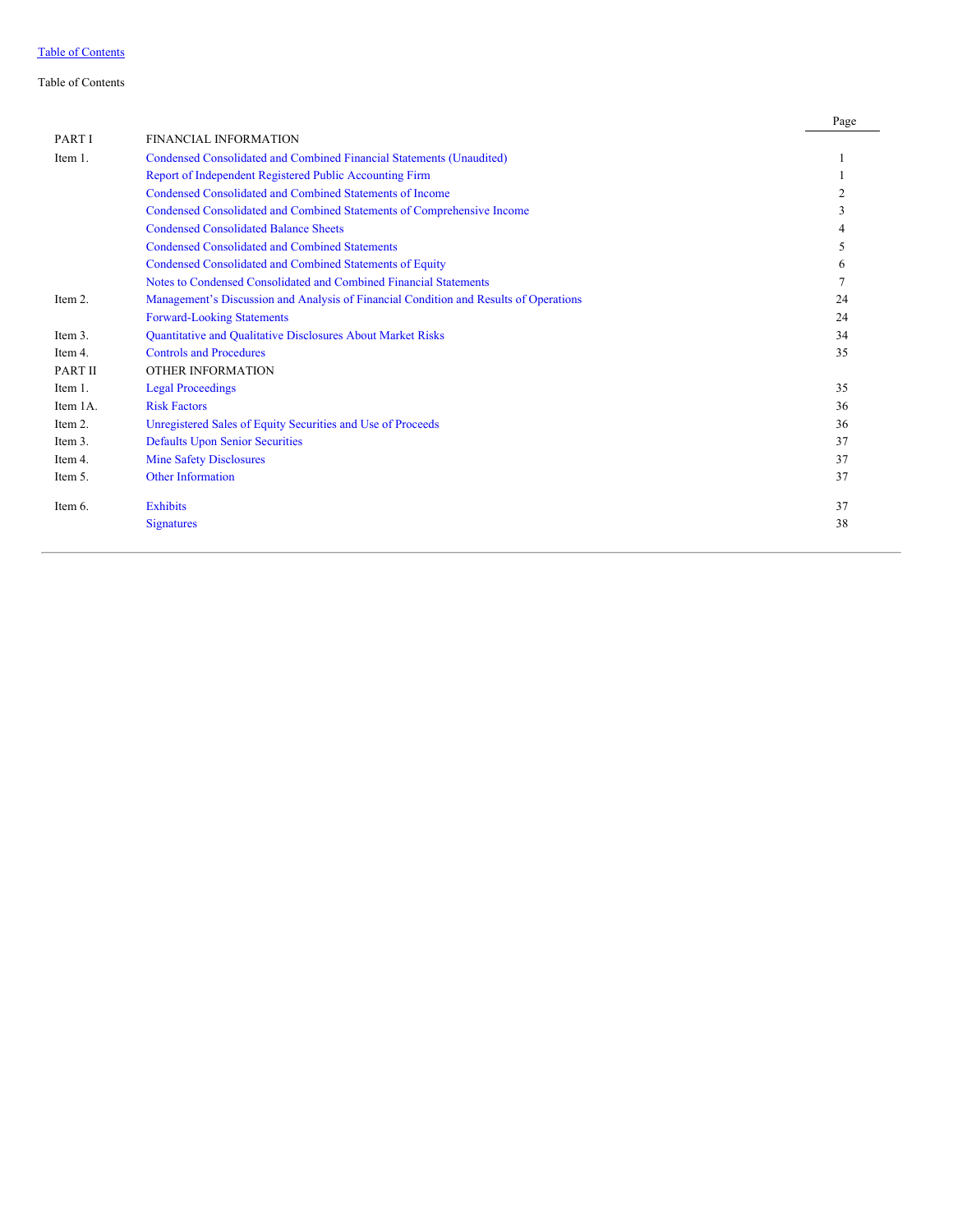### **PART I — FINANCIAL INFORMATION**

#### <span id="page-2-0"></span>**Item 1. Financial Statements (Unaudited)**

#### <span id="page-2-1"></span>**REPORT OF INDEPENDENT REGISTERED PUBLIC ACCOUNTING FIRM**

To the Board of Directors and Stockholders of Wyndham Hotels & Resorts, Inc.

### **Results of Review of Interim Financial Statements**

We have reviewed the accompanying condensed consolidated balance sheet of Wyndham Hotels & Resorts, Inc. and subsidiaries (the "Company") as of June 30, 2019, the related condensed consolidated and combined statements of income, comprehensive income, cash flows, and equity for the three-month and six-month periods ended June 30, 2019 and 2018, and the related notes (collectively referred to as the "interim financial statements"). Based on our reviews, we are not aware of any material modifications that should be made to the accompanying interim financial statements for them to be in conformity with accounting principles generally accepted in the United States of America.

We have previously audited, in accordance with the standards of the Public Company Accounting Oversight Board (United States) (PCAOB), the consolidated balance sheet of the Company as of December 31, 2018, and the related consolidated and combined statements of income, comprehensive income, cash flows, and equity for the year then ended (not presented herein); and in our report dated February 14, 2019, we expressed an unqualified opinion (which included an explanatory paragraph relating to the adoption of Financial Accounting Standard Board Codification 606, *Revenue from Contracts with Customers*, and an emphasis of a matter paragraph relating to expense allocations for certain corporate functions and services historically provided by Wyndham Worldwide Corporation) on those consolidated and combined financial statements. In our opinion, the information set forth in the accompanying condensed consolidated balance sheet as of December 31, 2018, is fairly stated, in all material respects, in relation to the consolidated balance sheet from which it has been derived.

#### **Basis for Review Results**

The interim financial statements are the responsibility of the Company's management. We are a public accounting firm registered with the PCAOB and are required to be independent with respect to the Company in accordance with the U.S. federal securities laws and the applicable rules and regulations of the Securities and Exchange Commission and the PCAOB.

We conducted our reviews in accordance with standards of the PCAOB. A review of interim financial statements consists principally of applying analytical procedures and making inquiries of persons responsible for financial and accounting matters. It is substantially less in scope than an audit conducted in accordance with the standards of the PCAOB, the objective of which is the expression of an opinion regarding the financial statements taken as a whole. Accordingly, we do not express such an opinion.

/s/ Deloitte & Touche LLP New York, New York July 25, 2019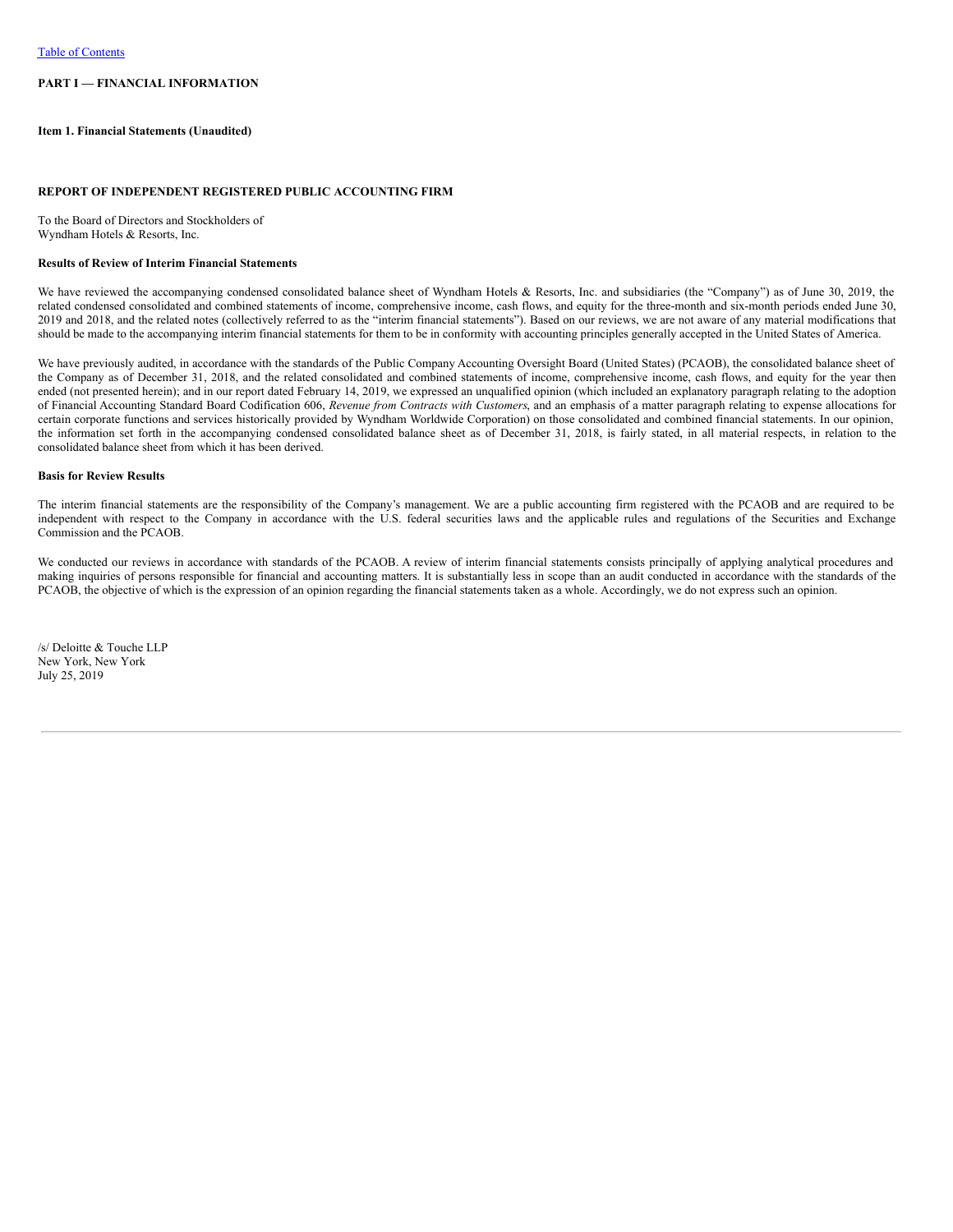### **WYNDHAM HOTELS & RESORTS, INC. CONDENSED CONSOLIDATED AND COMBINED STATEMENTS OF INCOME (In millions, except per share amounts) (Unaudited)**

<span id="page-3-0"></span>

|                                               |              |                      | Three Months Ended June 30, |              | Six Months Ended June 30, |              |      |
|-----------------------------------------------|--------------|----------------------|-----------------------------|--------------|---------------------------|--------------|------|
|                                               |              | 2019<br>2018         |                             |              | 2019                      |              | 2018 |
| <b>Net revenues</b>                           |              |                      |                             |              |                           |              |      |
| Royalties and franchise fees                  | \$           | S<br>126             | 113                         | $\mathbf S$  | 228                       | S            | 194  |
| Marketing, reservation and loyalty            |              | 140                  | 124                         |              | 254                       |              | 208  |
| Hotel management                              |              | 36                   | 28                          |              | 75                        |              | 58   |
| License and other revenues from former Parent |              | 33                   | 25                          |              | 61                        |              | 43   |
| Cost reimbursements                           |              | 160                  | 114                         |              | 315                       |              | 180  |
| Other                                         |              | 38                   | 31                          |              | 68                        |              | 54   |
| Net revenues                                  |              | 533                  | 435                         |              | 1,001                     |              | 737  |
| <b>Expenses</b>                               |              |                      |                             |              |                           |              |      |
| Marketing, reservation and loyalty            |              | 149                  | 124                         |              | 278                       |              | 208  |
| Operating                                     |              | 38                   | 47                          |              | 81                        |              | 87   |
| General and administrative                    |              | 31                   | 26                          |              | 65                        |              | 49   |
| Cost reimbursements                           |              | 160                  | 114                         |              | 315                       |              | 180  |
| Depreciation and amortization                 |              | 27                   | 22                          |              | 56                        |              | 41   |
| Impairment, net                               |              | 45                   |                             |              | 45                        |              |      |
| Contract termination                          |              | 9                    | -                           |              | 9                         |              |      |
| Separation-related                            |              | $\mathbf{1}$         | 35                          |              | 22                        |              | 46   |
| Transaction-related, net                      |              | 11                   | 28                          |              | 18                        |              | 30   |
| Total expenses                                |              | 471                  | 396                         |              | 889                       |              | 641  |
| <b>Operating income</b>                       |              | 62                   | 39                          |              | 112                       |              | 96   |
| Interest expense, net                         |              | 26                   | 10                          |              | 50                        |              | 11   |
| Income before income taxes                    |              | 36                   | 29                          |              | 62                        |              | 85   |
| Provision for income taxes                    |              | 10                   | $\,$ 8 $\,$                 |              | 15                        |              | 24   |
| Net income                                    | \$           | S<br>26              | 21                          | S            | 47                        | \$           | 61   |
|                                               |              |                      |                             |              |                           |              |      |
| Earnings per share                            |              |                      |                             |              |                           |              |      |
| <b>Basic</b>                                  | $\mathbb{S}$ | 0.27<br>$\mathbb{S}$ | 0.21                        | $\mathbb{S}$ | 0.49                      | $\mathbb{S}$ | 0.61 |
| Diluted                                       |              | 0.27                 | 0.21                        |              | 0.49                      |              | 0.61 |

See Notes to Condensed Consolidated and Combined Financial Statements.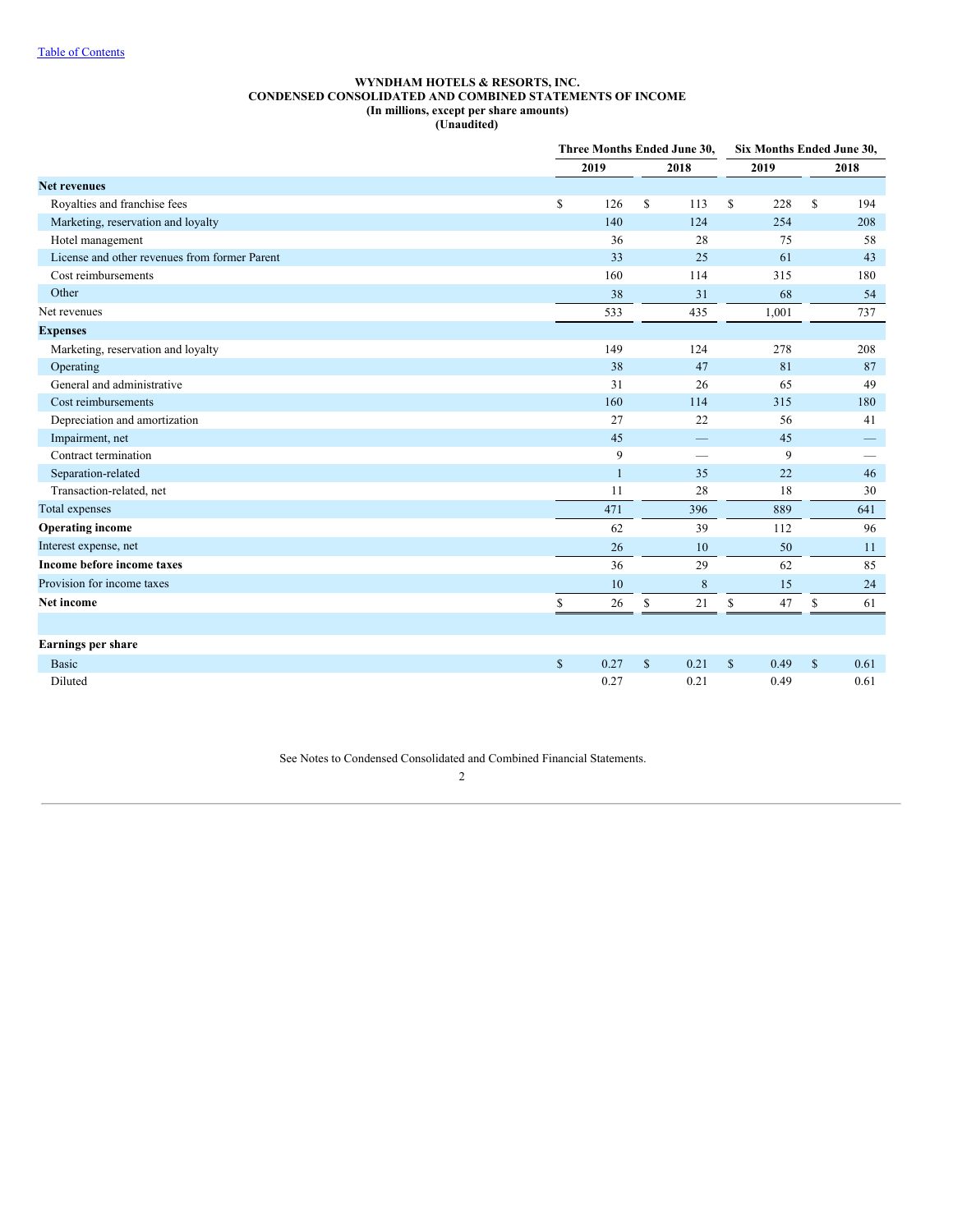### **WYNDHAM HOTELS & RESORTS, INC. CONDENSED CONSOLIDATED AND COMBINED STATEMENTS OF COMPREHENSIVE INCOME (In millions) (Unaudited)**

<span id="page-4-0"></span>

|                                               |      | Three Months Ended June 30, |  |      | Six Months Ended June 30, |      |  |      |
|-----------------------------------------------|------|-----------------------------|--|------|---------------------------|------|--|------|
|                                               | 2019 |                             |  | 2018 |                           | 2019 |  | 2018 |
| <b>Net income</b>                             |      | 26                          |  | 21   |                           | 47   |  | -61  |
| Other comprehensive income/(loss), net of tax |      |                             |  |      |                           |      |  |      |
| Foreign currency translation adjustments      |      |                             |  | (5)  |                           |      |  | (4)  |
| Unrealized (losses)/gains on cash flow hedges |      | (16)                        |  |      |                           | (24) |  |      |
| Other comprehensive income/(loss), net of tax |      | (15)                        |  | (3)  |                           | (22) |  | (2)  |
| <b>Comprehensive income</b>                   |      |                             |  | 18   |                           | 25   |  | 59   |

See Notes to Condensed Consolidated and Combined Financial Statements.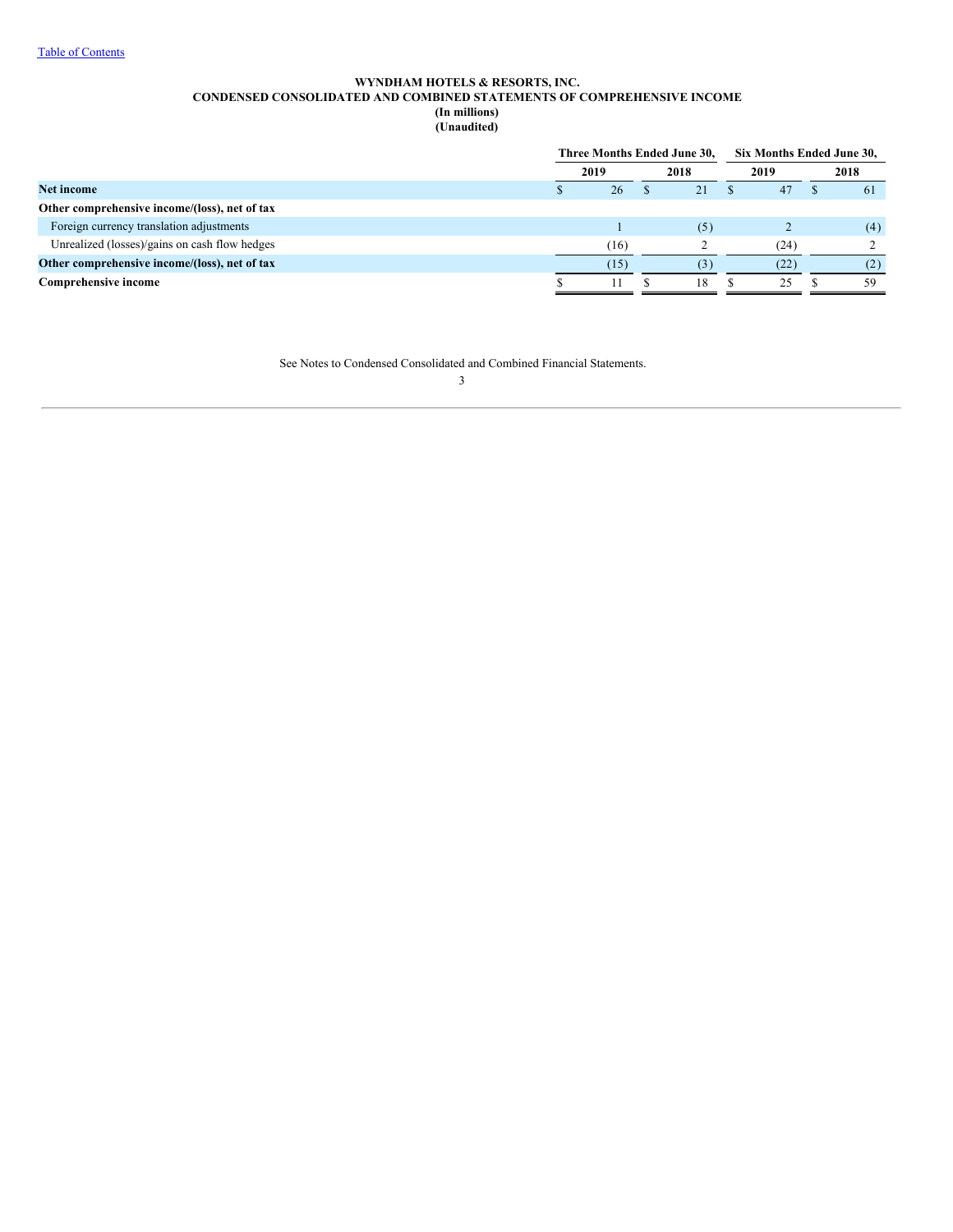### **WYNDHAM HOTELS & RESORTS, INC. CONDENSED CONSOLIDATED BALANCE SHEETS (In millions) (Unaudited)**

<span id="page-5-0"></span>

|                                                                                                                                                            |               | June 30,<br>2019 |               | December 31, 2018 |
|------------------------------------------------------------------------------------------------------------------------------------------------------------|---------------|------------------|---------------|-------------------|
| <b>Assets</b>                                                                                                                                              |               |                  |               |                   |
| Current assets:                                                                                                                                            |               |                  |               |                   |
| Cash and cash equivalents                                                                                                                                  | $\mathcal{S}$ | 107              | <sup>\$</sup> | 366               |
| Trade receivables, net                                                                                                                                     |               | 354              |               | 293               |
| Prepaid expenses                                                                                                                                           |               | 60               |               | 40                |
| Other current assets                                                                                                                                       |               | 75               |               | 152               |
| Total current assets                                                                                                                                       |               | 596              |               | 851               |
| Property and equipment, net                                                                                                                                |               | 316              |               | 326               |
| Goodwill                                                                                                                                                   |               | 1,539            |               | 1,547             |
| Trademarks, net                                                                                                                                            |               | 1,396            |               | 1,397             |
| Franchise agreements and other intangibles, net                                                                                                            |               | 570              |               | 590               |
| Other non-current assets                                                                                                                                   |               | 239              |               | 265               |
| <b>Total assets</b>                                                                                                                                        | $\mathsf{\$}$ | 4,656            | $\mathsf{\$}$ | 4,976             |
| Liabilities and equity                                                                                                                                     |               |                  |               |                   |
| Current liabilities:                                                                                                                                       |               |                  |               |                   |
| Current portion of long-term debt                                                                                                                          | \$            | 21               | \$            | 21                |
| Accounts payable                                                                                                                                           |               | 60               |               | 61                |
| Deferred income                                                                                                                                            |               | 121              |               | 109               |
| Accrued expenses and other current liabilities                                                                                                             |               | 279              |               | 502               |
| Total current liabilities                                                                                                                                  |               | 481              |               | 693               |
| Long-term debt                                                                                                                                             |               | 2,110            |               | 2,120             |
| Deferred income taxes                                                                                                                                      |               | 391              |               | 399               |
| Deferred income                                                                                                                                            |               | 148              |               | 164               |
| Other non-current liabilities                                                                                                                              |               | 226              |               | 182               |
| <b>Total liabilities</b>                                                                                                                                   |               | 3,356            |               | 3.558             |
| Commitments and contingencies (Note 9)                                                                                                                     |               |                  |               |                   |
| Stockholders' equity:                                                                                                                                      |               |                  |               |                   |
| Preferred stock, \$.01 par value, authorized 6,000,000 shares, none issued and outstanding                                                                 |               |                  |               |                   |
| Common stock, \$.01 par value, authorized 600,000,000 shares, 100,449,328 and 100,360,236 issued and outstanding at<br>June 30, 2019 and December 31, 2018 |               | $\mathbf{1}$     |               | $\mathbf{1}$      |
| Treasury stock, at $\cos t - 4.052640$ and 2,269,169 shares at June 30, 2019 and December 31, 2018                                                         |               | (214)            |               | (119)             |
| Additional paid-in capital                                                                                                                                 |               | 1,484            |               | 1,475             |
| Retained earnings                                                                                                                                          |               | 59               |               | 69                |
| Accumulated other comprehensive income                                                                                                                     |               | (30)             |               | (8)               |
| Total stockholders' equity                                                                                                                                 |               | 1,300            |               | 1,418             |
| <b>Total liabilities and equity</b>                                                                                                                        | $\mathsf{\$}$ | 4,656            | $\mathbb{S}$  | 4,976             |

See Notes to Condensed Consolidated and Combined Financial Statements.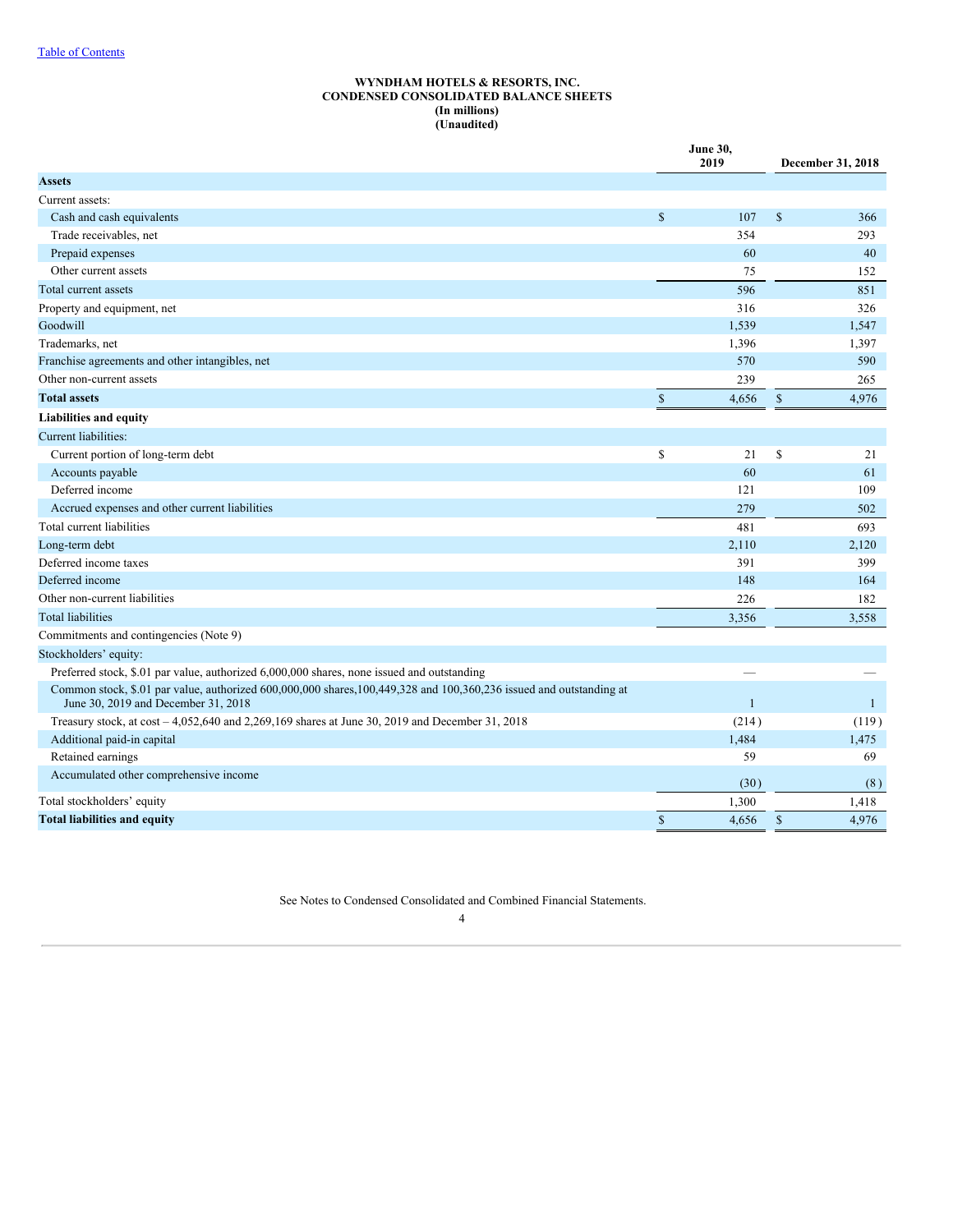#### **WYNDHAM HOTELS & RESORTS, INC. CONDENSED CONSOLIDATED AND COMBINED STATEMENTS OF CASH FLOWS (In millions) (Unaudited)**

<span id="page-6-0"></span>

|                                                                                   |                          | Six Months Ended June 30, |
|-----------------------------------------------------------------------------------|--------------------------|---------------------------|
|                                                                                   | 2019                     | 2018                      |
| <b>Operating Activities</b>                                                       |                          |                           |
| Net income                                                                        | \$<br>47                 | S<br>61                   |
| Adjustments to reconcile net income to net cash provided by operating activities: |                          |                           |
| Depreciation and amortization                                                     | 56                       | 41                        |
| Impairment, net                                                                   | 45                       |                           |
| Gain on sale                                                                      |                          | (23)                      |
| Deferred income taxes                                                             | (6)                      | (5)                       |
| Stock-based compensation                                                          | 11                       | $\overline{4}$            |
| Net change in assets and liabilities:                                             |                          |                           |
| Trade receivables                                                                 | (55)                     | (26)                      |
| Prepaid expenses                                                                  | (20)                     | (5)                       |
| Other current assets                                                              | (22)                     | (16)                      |
| Accounts payable, accrued expenses and other current liabilities                  | (12)                     | 32                        |
| Payment of tax liability assumed in La Quinta acquisition                         | (188)                    |                           |
| Deferred income                                                                   | 16                       | (22)                      |
| Payments of development advance notes, net                                        | (8)                      | (1)                       |
| Other, net                                                                        | (1)                      | (7)                       |
| Net cash (used in)/provided by operating activities                               | (137)                    | 33                        |
| <b>Investing Activities</b>                                                       |                          |                           |
| Property and equipment additions                                                  | (25)                     | (33)                      |
| Acquisition of business, net of cash acquired                                     | $\overline{\phantom{m}}$ | (1,695)                   |
| Proceeds from sale of assets, net                                                 |                          | 27                        |
| (Issuance of)/proceeds from loans, net                                            | (2)                      | 14                        |
| Insurance proceeds                                                                |                          | 14                        |
| Other, net                                                                        |                          | $\mathbf{1}$              |
| Net cash used in investing activities                                             | (27)                     | (1,672)                   |
| <b>Financing Activities</b>                                                       |                          |                           |
| Net transfer to former Parent                                                     |                          | (38)                      |
| Proceeds from borrowings from former Parent                                       |                          | 13                        |
| Finance lease payments                                                            | (2)                      | (1)                       |
| (Principal payments on)/proceeds from long-term debt                              | (8)                      | 2,100                     |
| Debt issuance costs                                                               |                          | (28)                      |
| Capital contribution from former Parent                                           | 68                       | 106                       |
| Dividend to former Parent                                                         |                          | (90)                      |
| Dividends to shareholders                                                         | (56)                     | (27)                      |
| Repurchases of common stock                                                       | (95)                     | (11)                      |
| Net share settlement of incentive equity awards                                   | (4)                      | (27)                      |
| Other, net                                                                        | $\mathbf{1}$             | (1)                       |
| Net cash (used in)/provided by financing activities                               |                          | 1,996                     |
| Effect of changes in exchange rates on cash, cash equivalents and restricted cash | (96)                     |                           |
|                                                                                   | 1                        |                           |
| Net (decrease)/increase in cash, cash equivalents and restricted cash             | (259)                    | 357                       |
| Cash, cash equivalents and restricted cash, beginning of period                   | 366                      | 59                        |
| Cash, cash equivalents and restricted cash, end of period                         | $\mathbb{S}$<br>107      | $\mathbb{S}$<br>416       |

See Notes to Condensed Consolidated and Combined Financial Statements.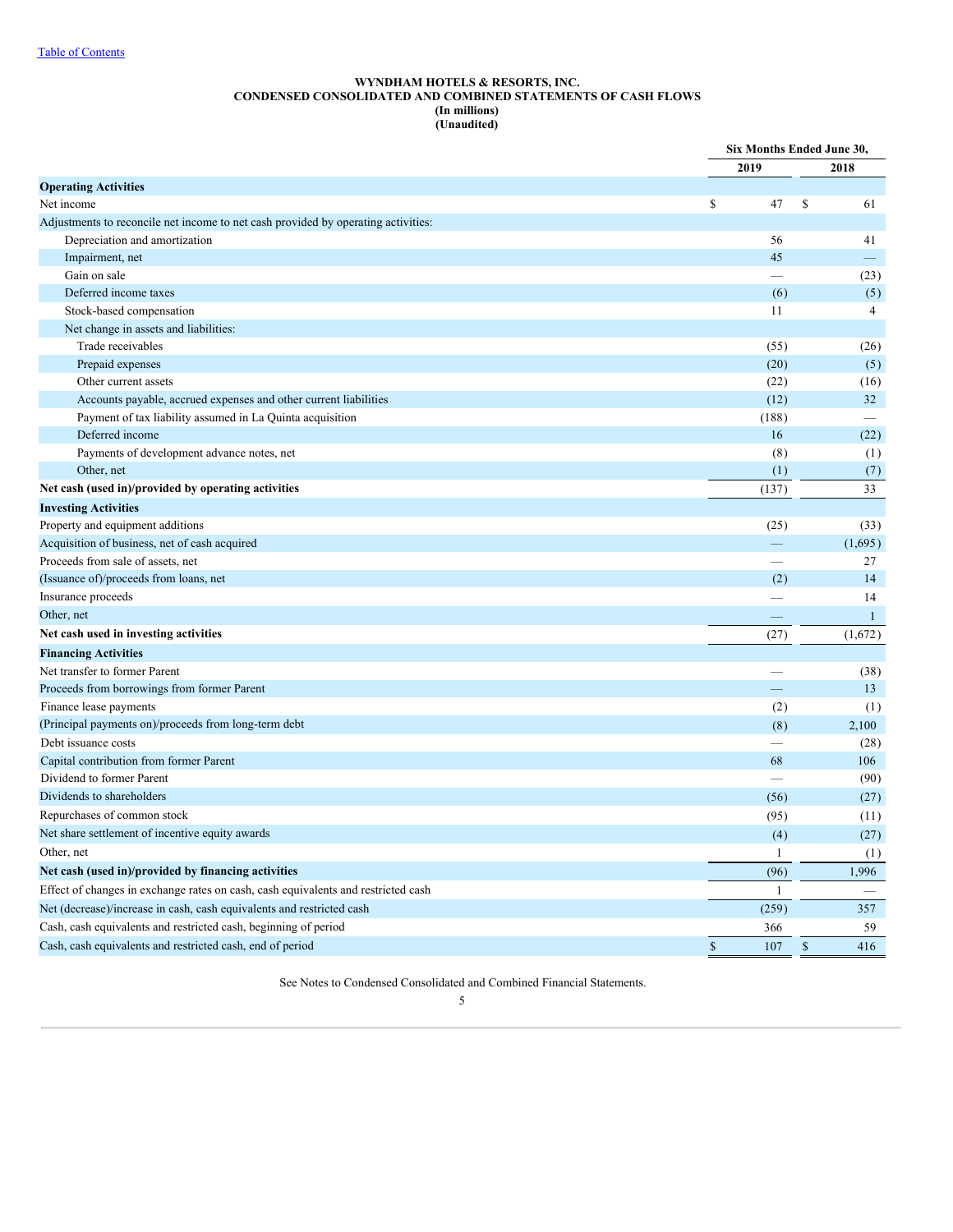#### **WYNDHAM HOTELS & RESORTS, INC. CONDENSED CONSOLIDATED AND COMBINED STATEMENTS OF EQUITY (In millions) (Unaudited)**

<span id="page-7-0"></span>

|                                                 | <b>Common Shares</b><br>Outstanding | <b>Common Stock</b>      |              | Treasury<br>Stock                     |    | <b>Additional Paid-</b><br>in Capital |   | Retained<br><b>Earnings</b> |          | <b>Accumulated Other</b><br>Comprehensive<br>Income/(Loss) |   | <b>Total Equity</b> |
|-------------------------------------------------|-------------------------------------|--------------------------|--------------|---------------------------------------|----|---------------------------------------|---|-----------------------------|----------|------------------------------------------------------------|---|---------------------|
| <b>Balance as of December 31, 2018</b>          | 98                                  | S                        | $\mathbf{s}$ | (119)                                 | S. | 1,475                                 | S | 69                          | <b>S</b> | (8)                                                        | S | 1,418               |
| Net income                                      | $\overline{\phantom{a}}$            | $\overline{\phantom{a}}$ |              | $\overline{\phantom{a}}$              |    | $\hspace{0.1mm}-\hspace{0.1mm}$       |   | 21                          |          | $\overline{\phantom{a}}$                                   |   | 21                  |
| Other comprehensive loss                        |                                     |                          |              |                                       |    |                                       |   |                             |          | (7)                                                        |   | (7)                 |
| Dividends                                       | $\hspace{0.05cm}$                   |                          |              | $\overline{\phantom{a}}$              |    |                                       |   | (29)                        |          | $\hspace{0.05cm}$                                          |   | (29)                |
| Repurchase of common stock                      | (1)                                 |                          |              | (44)                                  |    |                                       |   |                             |          |                                                            |   | (44)                |
| Change in deferred compensation                 | $\hspace{0.05cm}$                   | -                        |              | $\hspace{1.0cm} \rule{1.5cm}{0.15cm}$ |    | 5                                     |   | -                           |          |                                                            |   | 5                   |
| Other                                           | $-$                                 |                          |              | (1)                                   |    |                                       |   | $\qquad \qquad -$           |          |                                                            |   |                     |
| Balance as of March 31, 2019                    | 97                                  |                          |              | (164)                                 |    | 1,481                                 |   | 61                          |          | (15)                                                       |   | 1,364               |
| Net income                                      |                                     |                          |              |                                       |    |                                       |   | 26                          |          |                                                            |   | 26                  |
| Other comprehensive loss                        | $\overline{\phantom{a}}$            | $\overline{\phantom{a}}$ |              | $\overline{\phantom{a}}$              |    |                                       |   | $\hspace{0.05cm}$           |          | (15)                                                       |   | (15)                |
| <b>Dividends</b>                                |                                     |                          |              |                                       |    |                                       |   | (28)                        |          |                                                            |   | (28)                |
| Repurchase of common stock                      | (1)                                 |                          |              | (50)                                  |    |                                       |   | $\hspace{0.05cm}$           |          | $\overline{\phantom{a}}$                                   |   | (50)                |
| Net share settlement of incentive equity awards |                                     |                          |              |                                       |    | (4)                                   |   |                             |          |                                                            |   | (4)                 |
| Change in deferred compensation                 | $\overline{\phantom{a}}$            |                          |              | $\overline{\phantom{a}}$              |    | 6                                     |   |                             |          |                                                            |   | 6                   |
| Other                                           |                                     |                          |              |                                       |    |                                       |   |                             |          |                                                            |   |                     |
| Balance as of June 30, 2019                     | 96                                  |                          | s            | (214)                                 | s  | 1,484                                 | s | 59                          |          | (30)                                                       | S | 1,300               |

|                                                           | <b>Common Shares</b><br>Outstanding | <b>Common Stock</b> |   | Treasury<br><b>Stock</b> |               | Former Parent's<br><b>Net Investment</b> | <b>Additional Paid-</b><br>in Capital |                          |               |                          |                          |       |  |  |  |  | <b>Retained Earnings</b> |  | <b>Accumulated Other</b><br>Comprehensive<br>Income/(Loss) | <b>Total Equity</b> |
|-----------------------------------------------------------|-------------------------------------|---------------------|---|--------------------------|---------------|------------------------------------------|---------------------------------------|--------------------------|---------------|--------------------------|--------------------------|-------|--|--|--|--|--------------------------|--|------------------------------------------------------------|---------------------|
| Balance as of December 31, 2017                           |                                     | \$.                 |   |                          | $\mathcal{S}$ | 1,257                                    | <sup>S</sup>                          |                          | $\mathcal{S}$ |                          | $\overline{5}$           | 1,262 |  |  |  |  |                          |  |                                                            |                     |
| Net income                                                |                                     |                     |   |                          |               | 39                                       |                                       |                          |               |                          |                          | 39    |  |  |  |  |                          |  |                                                            |                     |
| Other comprehensive income                                |                                     |                     |   |                          |               | -                                        |                                       |                          |               |                          |                          |       |  |  |  |  |                          |  |                                                            |                     |
| Net transfers to former Parent                            | $\hspace{0.05cm}$                   |                     |   |                          |               | (14)                                     |                                       |                          |               | $\hspace{0.05cm}$        | $\overline{\phantom{a}}$ | (14)  |  |  |  |  |                          |  |                                                            |                     |
| Cumulative effect of change in accounting standard        |                                     |                     |   |                          |               | (15)                                     |                                       |                          |               |                          |                          | (15)  |  |  |  |  |                          |  |                                                            |                     |
| Balance as of March 31, 2018                              |                                     |                     |   |                          |               | 1,267                                    |                                       |                          |               |                          | 6                        | 1,273 |  |  |  |  |                          |  |                                                            |                     |
| Net income                                                |                                     |                     |   |                          |               | $\overline{4}$                           |                                       |                          |               | 17                       |                          | 21    |  |  |  |  |                          |  |                                                            |                     |
| Other comprehensive loss                                  |                                     | $\sim$              |   |                          |               |                                          |                                       |                          |               | $\overline{\phantom{a}}$ | (3)                      | (3)   |  |  |  |  |                          |  |                                                            |                     |
| Net transfers to former Parent                            |                                     |                     |   |                          |               | (24)                                     |                                       |                          |               |                          |                          | (24)  |  |  |  |  |                          |  |                                                            |                     |
| Net contributions from former Parent                      |                                     |                     |   |                          |               | 234                                      |                                       | $\overline{\phantom{a}}$ |               |                          |                          | 234   |  |  |  |  |                          |  |                                                            |                     |
| <b>Dividends</b>                                          |                                     |                     |   |                          |               | (25)                                     |                                       |                          |               |                          |                          | (25)  |  |  |  |  |                          |  |                                                            |                     |
| Transfers of net investment to additional paid-in capital | $\overline{\phantom{m}}$            |                     |   |                          |               | (1, 456)                                 |                                       | 1,456                    |               | $\overline{\phantom{a}}$ | $\overline{\phantom{a}}$ |       |  |  |  |  |                          |  |                                                            |                     |
| Issuance of common stock                                  | 100                                 |                     |   |                          |               |                                          |                                       |                          |               |                          |                          |       |  |  |  |  |                          |  |                                                            |                     |
| Net share settlement of incentive equity awards           | $\hspace{0.05cm}$                   |                     |   |                          |               |                                          |                                       | (27)                     |               | $\overline{\phantom{a}}$ | -                        | (27)  |  |  |  |  |                          |  |                                                            |                     |
| Repurchase of common stock                                |                                     |                     |   | (15)                     |               |                                          |                                       | --                       |               |                          |                          | (15)  |  |  |  |  |                          |  |                                                            |                     |
| Change in deferred compensation                           | -                                   |                     |   | $\overline{\phantom{m}}$ |               | -                                        |                                       | (4)                      |               | $\hspace{0.05cm}$        | $\overline{\phantom{a}}$ | (4)   |  |  |  |  |                          |  |                                                            |                     |
| Other                                                     |                                     |                     |   |                          |               |                                          |                                       | $\overline{4}$           |               |                          |                          | 5     |  |  |  |  |                          |  |                                                            |                     |
| Balance as of June 30, 2018                               | 100                                 |                     | S | (15)                     |               |                                          |                                       | 1,429                    |               | 18                       |                          | 1,436 |  |  |  |  |                          |  |                                                            |                     |

See Notes to Condensed Consolidated and Combined Financial Statements.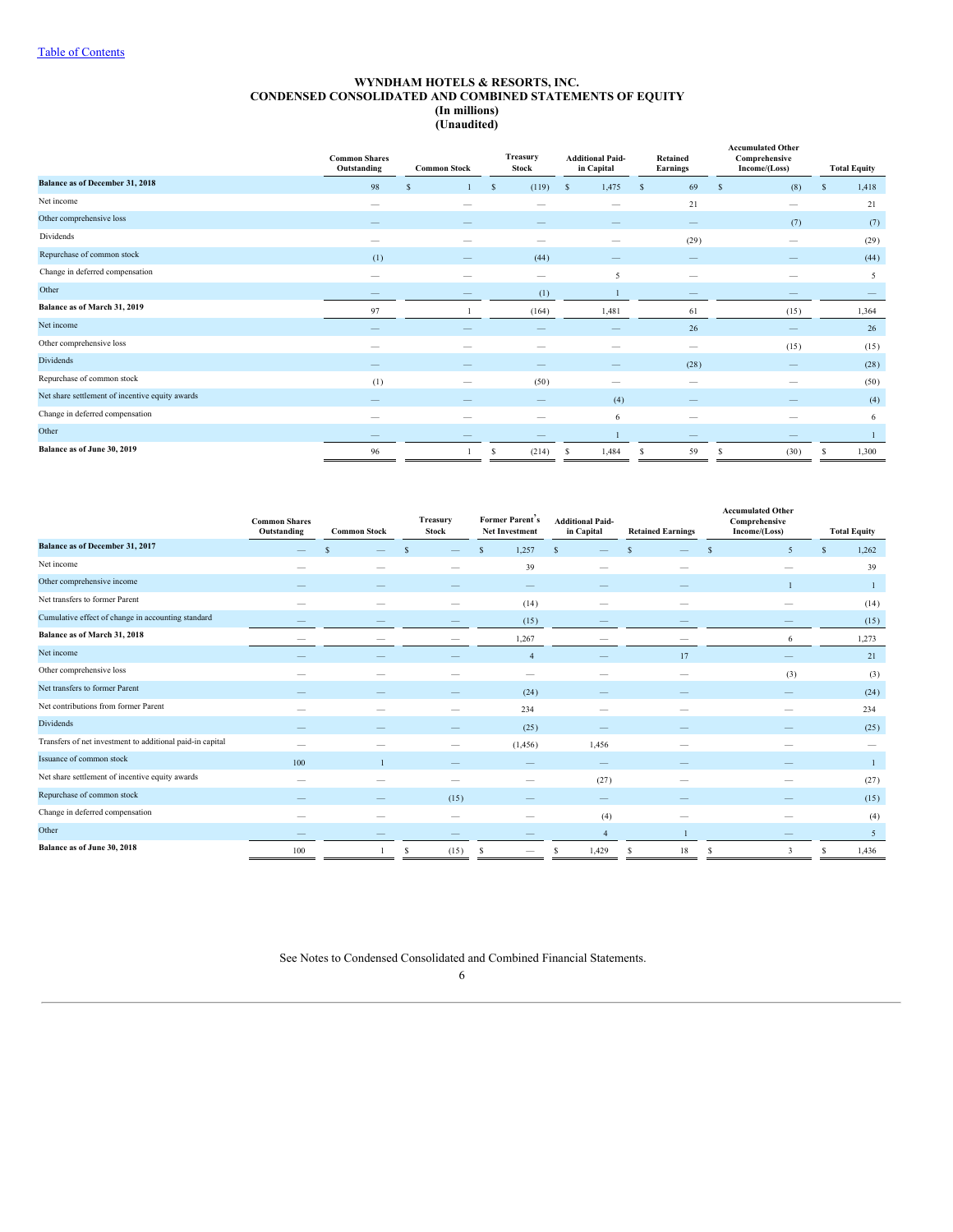### **WYNDHAM HOTELS & RESORTS, INC. NOTES TO CONDENSED CONSOLIDATED AND COMBINED FINANCIAL STATEMENTS (Unless otherwise noted, all amounts are in millions, except share and per share amounts) (Unaudited)**

#### <span id="page-8-0"></span>**1. Basis of Presentation**

Wyndham Hotels & Resorts, Inc. (collectively with its consolidated subsidiaries, "Wyndham Hotels" or the "Company") is a leading global hotel franchisor, licensing its renowned hotel brands to hotel owners in more than 80 countries around the world. Prior to May 31, 2018, the Company was wholly owned by Wyndham Worldwide Corporation (''Wyndham Worldwide'', "Wyndham Destinations" and, collectively with its consolidated subsidiaries, ''former Parent'').

The Condensed Consolidated and Combined Financial Statements have been prepared on a stand-alone basis and prior to May 31, 2018 are derived from the consolidated financial statements and accounting records of Wyndham Worldwide. The Condensed Consolidated and Combined Financial statements include Wyndham Hotels' assets, liabilities, revenues, expenses and cash flows and all entities in which Wyndham Hotels has a controlling financial interest. The accompanying Condensed Consolidated and Combined Financial Statements have been prepared in accordance with accounting principles generally accepted in the United States of America. All intercompany balances and transactions have been eliminated in the Condensed Consolidated and Combined Financial Statements.

Wyndham Hotels' Condensed Consolidated and Combined Financial Statements prior to May 31, 2018, include certain indirect general and administrative costs allocated to it by former Parent for certain functions and services including, but not limited to, executive office, finance and other administrative support. These expenses have been allocated to Wyndham Hotels on the basis of direct usage when identifiable, with the remainder allocated primarily based on its pro-rata share of combined revenues or headcount. Both Wyndham Hotels and former Parent considered the basis on which expenses prior to spin-off had been allocated to be a reasonable reflection of the utilization of services provided to or the benefit received by Wyndham Hotels during the periods presented.

In presenting the Condensed Consolidated and Combined Financial Statements, management makes estimates and assumptions that affect the amounts reported and related disclosures. Estimates, by their nature, are based on judgment and available information. Accordingly, actual results could differ from those estimates. In management's opinion, the Condensed Consolidated and Combined Financial Statements contain all normal recurring adjustments necessary for a fair presentation of interim results reported. The results of operations reported for interim periods are not necessarily indicative of the results of operations for the entire year or any subsequent interim period. These Condensed Consolidated and Combined Financial Statements should be read in conjunction with the Company's 2018 Consolidated and Combined Financial Statements included in its most recent Annual Report on [Form](http://www.sec.gov/Archives/edgar/data/1722684/000172268419000008/wh-20181231x10k.htm) 10-K, filed with the U.S. Securities and Exchange Commission (the "SEC") and any subsequent reports filed with the SEC.

### *Business Description*

Wyndham Hotels operates in the following segments:

- •**Hotel franchising —** licenses the Company's lodging brands and provides related services to third-party hotel owners and others.
- •**Hotel management —**provides hotel management services for full-service and limited-service hotels as well astwo hotels that are owned by the Company.

#### **2. New Accounting Pronouncements**

#### *Recently Issued Accounting Pronouncements*

*Measurement of Credit Losses on Financial Instruments.* In June 2016, the Financial Accounting Standards Board ("FASB") issued guidance to replace the existing methodology for estimating credit losses with a methodology that reflects expected credit losses and requires consideration of a broader range of reasonable and supportable information to inform credit loss estimates. Upon adoption, the Company will be required to use a forward-looking expected credit loss model for accounts receivables, loans and other financial instruments. Credit losses relating to available-for-sale debt securities will also be recorded through an allowance for credit losses rather than as a reduction in the amortized cost basis of the securities. This guidance is effective for fiscal years beginning after December 15, 2019 and interim periods within those fiscal years. Adoption of the guidance will be applied using a modified retrospective approach through a cumulative-effect adjustment to retained earnings as of the effective date to align the Company's credit loss methodology with the new guidance. The Company is currently evaluating the impact of the adoption of this guidance on its financial statements and related disclosures.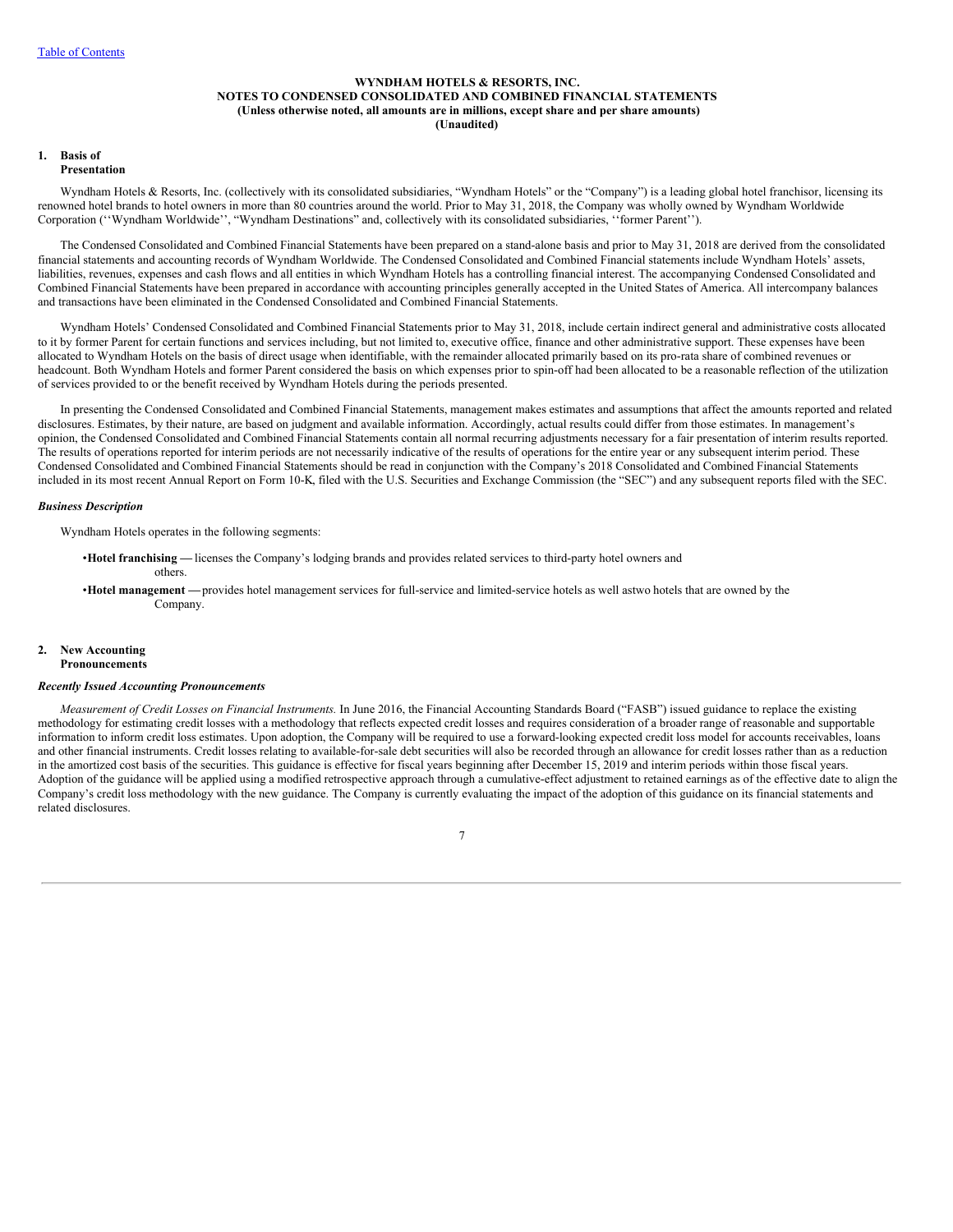*Simplifying the Test for Goodwill Impairment.*In January 2017, the FASB issued guidance which simplifies the current two-step goodwill impairment test by eliminating Step 2 of the test. The guidance requires a one-step impairment test in which an entity compares the fair value of a reporting unit with its carrying amount and recognizes an impairment charge for the amount by which the carrying amount exceeds the reporting unit's fair value, if any. This guidance is effective for fiscal years beginning after December 15, 2019 and interim periods within those fiscal years, and should be applied on a prospective basis. Early adoption is permitted for the interim or annual goodwill impairment tests performed on testing dates after January 1, 2017. The Company believes the adoption of this guidance will not have a material effect on its financial statements and related disclosures.

Customer's Accounting for Implementation Costs Incurred in a Cloud Computing Arrangement That Is a Service Contract. In August 2018, the FASB issued guidance to address a customer's accounting for implementation costs incurred in a cloud computing arrangement that is a service contract. The guidance aligns the requirements for capitalizing implementation costs incurred in such arrangements with the requirements for capitalizing implementation costs incurred to develop or obtain internal-use software. This guidance is effective for fiscal years beginning after December 15, 2019 and for interim periods within those fiscal years, with early adoption permitted. This guidance should be applied on either a retrospective or prospective basis. The Company believes the prospective adoption of this guidance will not have a material effect on its financial statements and related disclosures.

#### *Recently Adopted Accounting Pronouncements*

Leases. In February 2016, the FASB issued guidance which requires companies generally to recognize on the balance sheet operating and financing lease liabilities and corresponding right-of-use assets. This guidance is effective for fiscal years beginning after December 15, 2018 and for interim periods within those fiscal years, with early adoption permitted. The Company adopted the new accounting guidance for leases using the modified retrospective approach as of January 1, 2019. See Note 14 - Leases for further details.

Reclassification of Certain Tax Effects from Accumulated Other Comprehensive Income. In February 2018, the FASB issued guidance which permits entities to reclassify tax effects stranded in accumulated other comprehensive income to retained earnings for stranded tax effects resulting from the Tax Cuts and Jobs Act. This new guidance is effective for annual and interim periods in fiscal years beginning after December 15, 2018. The Company adopted the guidance on January 1, 2019, as required. There was no material impact on its Consolidated and Combined Financial Statements and related disclosures.

#### **3. Revenue**

#### **Recognition**

### *Deferred Income*

Deferred income, or contract liabilities, generally represents payments or consideration received in advance for goods or services that the Company has not yet provided to the customer. Deferred income amounts as of June 30, 2019 and December 31, 2018 are as follows:

|                                                 | <b>June 30,</b><br>2019 |     | December 31, 2018 |
|-------------------------------------------------|-------------------------|-----|-------------------|
| Deferred initial franchise fee revenue          |                         | 130 | 127               |
| Deferred loyalty program revenue                |                         | 86  | 74                |
| Deferred co-branded credit card program revenue |                         | 14  | 30                |
| Deferred hotel management fee revenue           |                         |     |                   |
| Deferred other revenue                          |                         | 37  | 21                |
| Total                                           |                         | 269 |                   |

Deferred initial franchise fees represent payments received in advance from prospective franchisees upon the signing of a franchise agreement and are generally recognized to revenue within 12 years. Deferred loyalty revenues represent the portion of loyalty program fees charged to franchisees, net of redemption costs, that have been deferred and will be recognized over time based upon loyalty point redemption patterns. Deferred co-branded credit card program revenue represents payments received in advance from the Company's co-branded credit card partners primarily for card member activity, which is typically recognized within one year.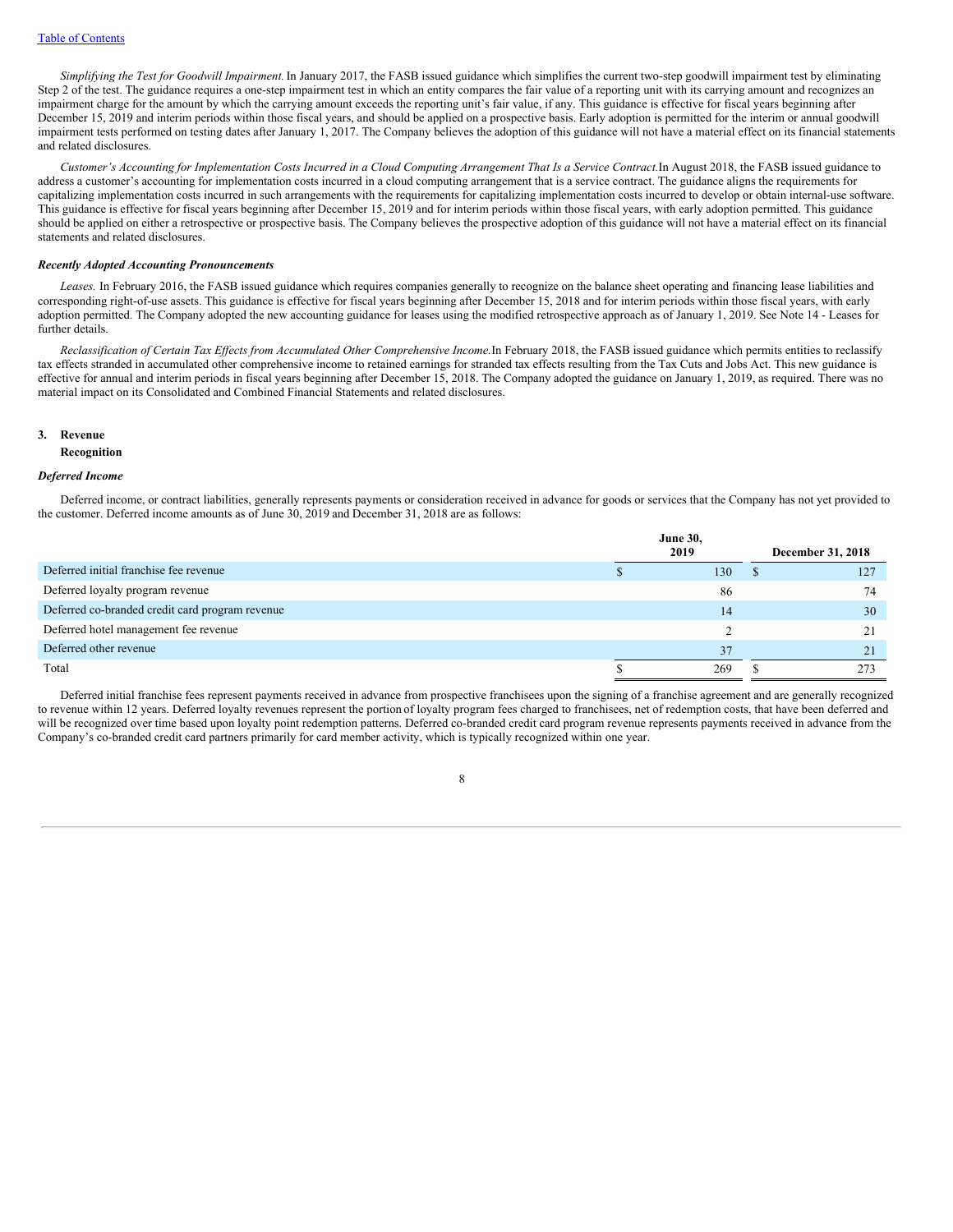### *Performance Obligations*

A performance obligation is a promise in a contract to transfer a distinct good or service to a customer. The consideration received from a customer is allocated to each distinct performance obligation and recognized as revenue when, or as, each performance obligation is satisfied. The following table summarizes the Company's remaining performance obligations for the twelve-month periods set forth below:

|                                        |   | $7/1/2019$ -<br>6/30/2020 | $7/1/2020$ -<br>6/30/2021 |    | $7/1/2021-$<br>6/30/2022 |              |    |   |     |  |  |  | <b>Thereafter</b> |  | <b>Total</b> |
|----------------------------------------|---|---------------------------|---------------------------|----|--------------------------|--------------|----|---|-----|--|--|--|-------------------|--|--------------|
| Initial franchise fee revenue          | ш | 26                        | 13                        | -S | 12                       | <sup>3</sup> | 79 | Ъ | 130 |  |  |  |                   |  |              |
| Loyalty program revenue                |   | 53                        | 21                        |    |                          |              |    |   | 86  |  |  |  |                   |  |              |
| Co-branded credit card program revenue |   | 14                        |                           |    |                          |              |    |   | 14  |  |  |  |                   |  |              |
| Hotel management fee revenue           |   |                           | $\overline{\phantom{a}}$  |    | $\overline{\phantom{a}}$ |              |    |   |     |  |  |  |                   |  |              |
| Other revenue                          |   | 27                        |                           |    |                          |              |    |   | 37  |  |  |  |                   |  |              |
| Total                                  |   | 121                       | 37                        |    | 23                       |              | 88 |   | 269 |  |  |  |                   |  |              |

### *Disaggregation of Net Revenues*

The table below presents a disaggregation of the Company's net revenues from contracts with customers by major services and products for each of the Company's segments:

|                                               |                |              | Three Months Ended June 30, |                |       |          | Six Months Ended June 30, |  |
|-----------------------------------------------|----------------|--------------|-----------------------------|----------------|-------|----------|---------------------------|--|
|                                               | 2019           |              | 2018                        |                | 2019  | 2018     |                           |  |
| <b>Hotel Franchising</b>                      |                |              |                             |                |       |          |                           |  |
| Royalties and franchise fees                  | \$<br>124      | \$           | 110                         | \$             | 223   | \$       | 188                       |  |
| Marketing, reservation and loyalty            | 139            |              | 124                         |                | 252   |          | 208                       |  |
| License and other revenues from former Parent | 33             |              | 25                          |                | 61    |          | 43                        |  |
| Other                                         | 35             |              | 30                          |                | 64    |          | 52                        |  |
| <b>Total Hotel Franchising</b>                | 331            |              | 289                         |                | 600   |          | 491                       |  |
|                                               |                |              |                             |                |       |          |                           |  |
| <b>Hotel Management</b>                       |                |              |                             |                |       |          |                           |  |
| Royalties and franchise fees                  | $\overline{2}$ |              | $\overline{3}$              |                | 5     |          | 6                         |  |
| Marketing, reservation and loyalty            |                |              |                             |                | 2     |          |                           |  |
| Hotel management - owned properties           | 23             |              | 19                          |                | 49    |          | 42                        |  |
| Hotel management - managed properties         | 13             |              | 9                           |                | 26    |          | 16                        |  |
| Cost reimbursements                           | 160            |              | 114                         |                | 315   |          | 180                       |  |
| Other                                         | 2              |              |                             |                |       |          | 2                         |  |
| <b>Total Hotel Management</b>                 | 201            |              | 146                         |                | 398   |          | 246                       |  |
|                                               |                |              |                             |                |       |          |                           |  |
| <b>Corporate and Other</b>                    | $\mathbf{1}$   |              |                             | $\overline{3}$ |       |          |                           |  |
|                                               |                |              |                             |                |       |          |                           |  |
| <b>Net Revenues</b>                           | \$<br>533      | $\mathbb{S}$ | 435                         | <sup>\$</sup>  | 1,001 | <b>S</b> | 737                       |  |

### *Capitalized Contract Costs*

The Company incurs certain direct and incremental sales commissions costs in order to obtain hotel franchise and management contracts. Such costs are capitalized and subsequently amortized beginning upon hotel opening over the first non-cancellable period of the agreement. In the event an agreement is terminated prior to the end of the first non-cancellable period, any unamortized cost is immediately expensed. As of June 30, 2019 and December 31, 2018, capitalized contract costs were\$30 million and \$24 million, respectively, of which \$7 million and \$8 million, respectively, were included in other current assets, and \$23 million and \$16 million, respectively, were included in other non-current assets on its Condensed Consolidated Balance Sheets.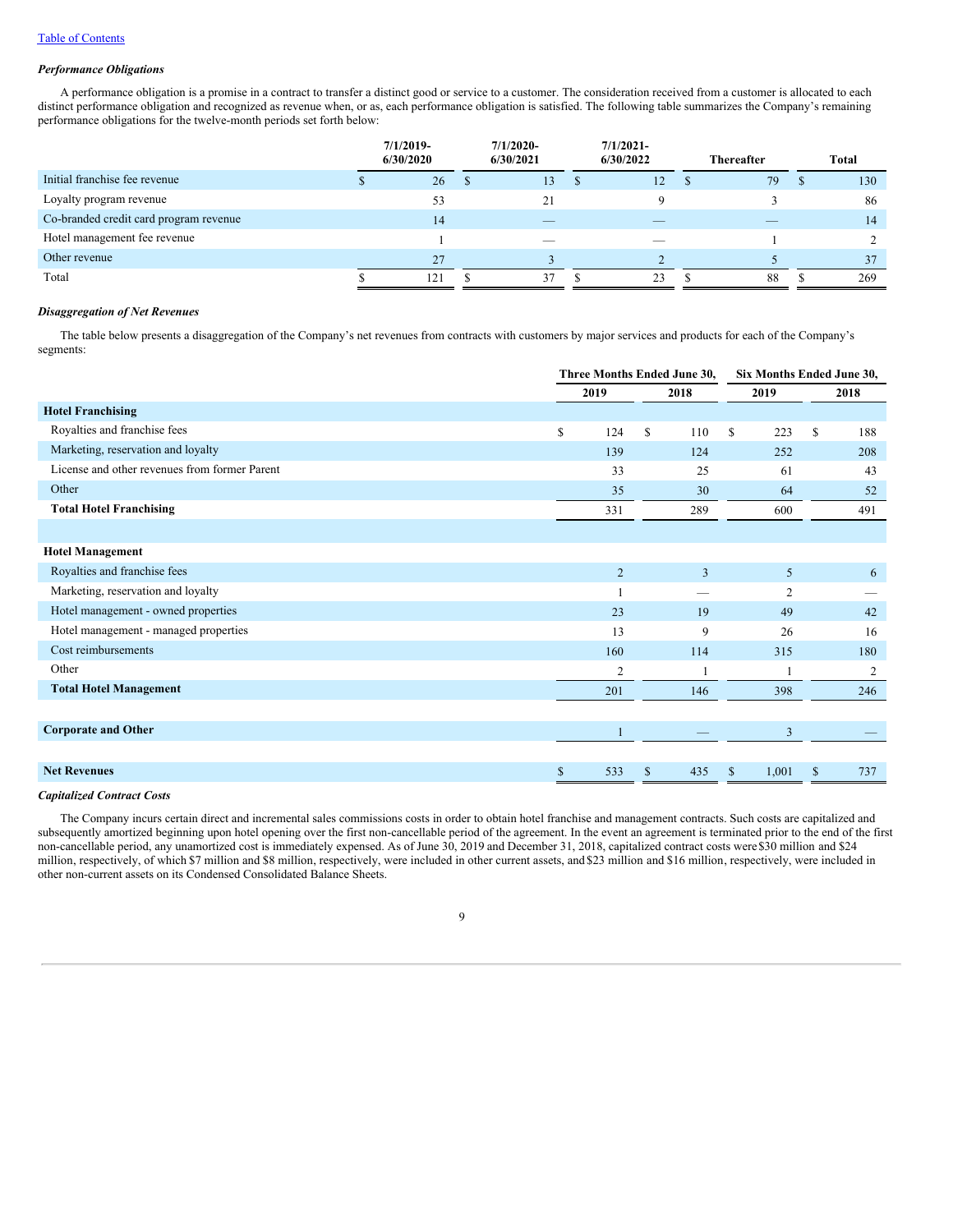# **4. Earnings Per**

**Share**

The computation of basic and diluted earnings per share ("EPS") is based on net income divided by the basic weighted average number of common shares and diluted weighted average number of common shares, respectively.

The following table sets forth the computation of basic and diluted EPS (in millions, except per-share data):

|                                                   |              |      |              | Three Months Ended June 30, |               | Six Months Ended June 30, |               |      |
|---------------------------------------------------|--------------|------|--------------|-----------------------------|---------------|---------------------------|---------------|------|
|                                                   |              | 2019 |              | 2018                        |               | 2019                      |               | 2018 |
| Net income                                        |              | 26   |              | 21                          |               | 47                        |               | 61   |
| Basic weighted average shares outstanding         |              | 97.1 |              | 99.9                        |               | 97.5                      |               | 99.8 |
| Stock options and restricted stock units ("RSUs") |              | 0.3  |              | 0.1                         |               | 0.3                       |               |      |
| Diluted weighted average shares outstanding       |              | 97.4 |              | 100.0                       |               | 97.8                      |               | 99.8 |
|                                                   |              |      |              |                             |               |                           |               |      |
| Earnings per share:                               |              |      |              |                             |               |                           |               |      |
| <b>Basic</b>                                      | $\mathbb{S}$ | 0.27 | $\mathbb{S}$ | 0.21                        | $\mathbf{s}$  | 0.49                      | <sup>\$</sup> | 0.61 |
| Diluted                                           |              | 0.27 |              | 0.21                        |               | 0.49                      |               | 0.61 |
|                                                   |              |      |              |                             |               |                           |               |      |
| Dividends:                                        |              |      |              |                             |               |                           |               |      |
| Cash dividends declared per share                 | $\mathbb{S}$ | 0.29 | $\mathbb{S}$ | 0.25                        | <sup>\$</sup> | 0.29                      | \$            | 0.25 |
| Aggregate dividends paid to shareholders          | S            | 28   | S            | 27                          | S             | 56                        | S             | 27   |

### *Stock Repurchase Program*

On May 9, 2018, the Company's Board of Directors approved a stock repurchase program, which became effective immediately following the Distribution, under which the Company is authorized to repurchase up to \$300 million of its outstanding common stock.

The following table summarizes stock repurchase activity under the current stock repurchase program (in millions, except per share data):

|                                        | <b>Shares</b> | Cost |     |  | <b>Average Price Per</b><br>Share |  |  |
|----------------------------------------|---------------|------|-----|--|-----------------------------------|--|--|
| As of January 1, 2019                  | 2.3           |      | 119 |  | 52.51                             |  |  |
| For the six months ended June 30, 2019 |               |      | QΔ  |  | 52.91                             |  |  |
| As of June 30, 2019                    | 4.1           |      | 214 |  | 52.68                             |  |  |

Note: Amounts may not add due to rounding.

The Company had \$86 million of remaining availability under its program as ofJune 30, 2019.

#### **5. Franchising, Marketing and Reservation Activities**

Royalties and franchise fee revenues on the Condensed Consolidated and Combined Statements of Income include initial franchise fees of \$4 million and \$6 million for the three months ended June 30, 2019 and 2018, respectively, and \$8 million and \$9 million for the six months ended June 30, 2019 and 2018, respectively.

In accordance with its franchise agreements, generally Wyndham Hotels is contractually obligated to expend the marketing and reservation fees it collects from franchisees for the operation of an international, centralized, brand-specific reservation system and for marketing purposes such as advertising, promotional and co-marketing programs, and training for the respective franchisees. Additionally, the Company is required to provide certain services to its franchisees, including technology and purchasing programs.

The Company may, at its discretion, provide development advance notes to certain franchisees or hotel owners in order to assist them in converting to one of Wyndham Hotels' brands, in building a new hotel to be flagged under one of Wyndham Hotels' brands or in assisting in other franchisee expansion efforts. Provided the franchisee/hotel owner is in compliance with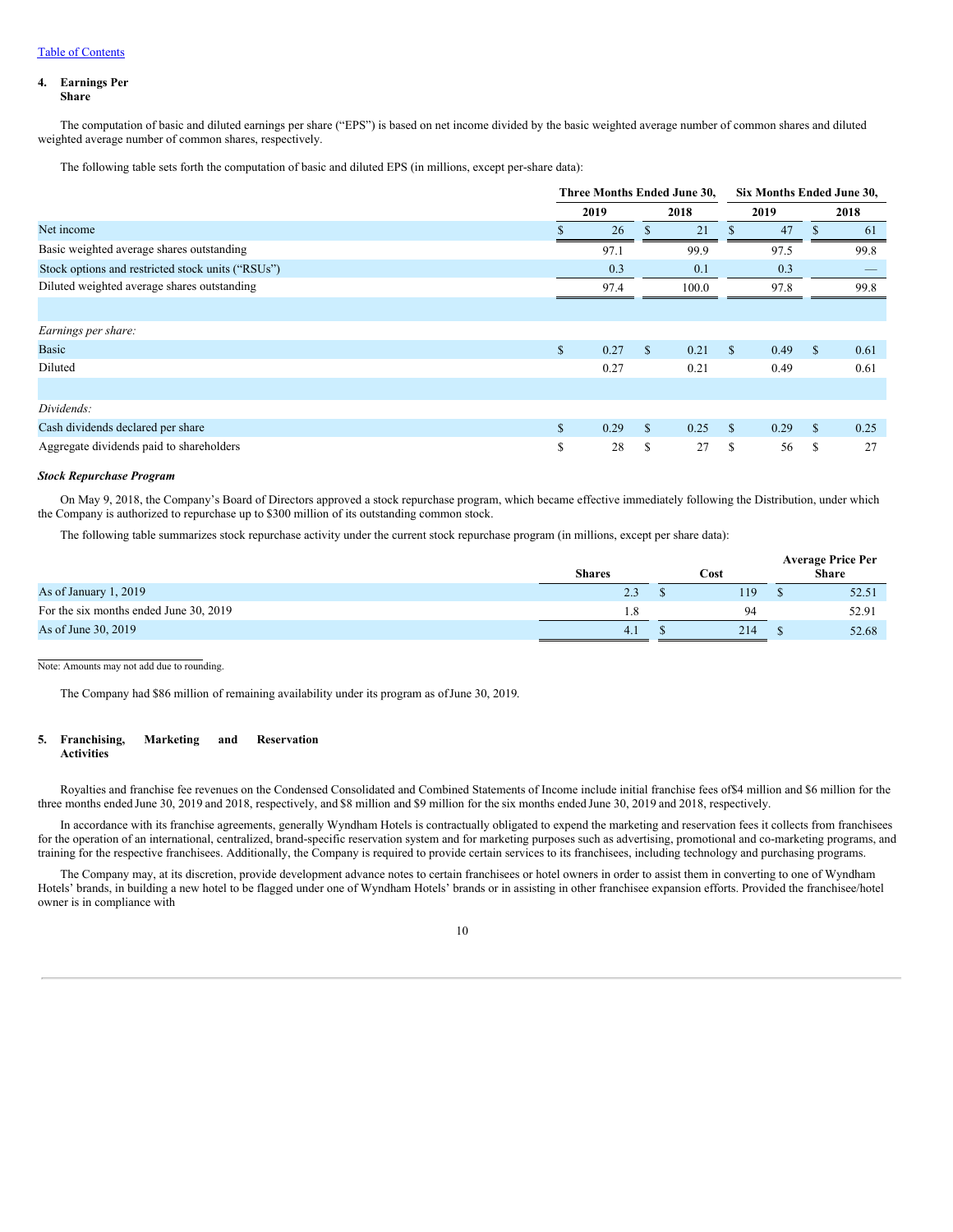the terms of the franchise/management agreement, all or a portion of the development advance notes may be forgiven by Wyndham Hotels over the period of the franchise/management agreement, which typically ranges from 10 to 20 years. Otherwise, the related principal is due and payable to Wyndham Hotels. In certain instances, Wyndham Hotels may earn interest on unpaid franchisee development advance notes. Such interest was not significant during the three and six months ended June 30, 2019 and 2018. Development advance notes recorded on the Condensed Consolidated Balance Sheets amounted to\$80 million and \$78 million as of June 30, 2019 and December 31, 2018, respectively, and are classified within other non-current assets on the Condensed Consolidated Balance Sheets. During both thethree months ended June 30, 2019 and 2018, the Company recorded \$2 million related to the forgiveness of these notes. During the six months ended June 30, 2019 and 2018, the Company recorded \$4 million and \$3 million, respectively, related to the forgiveness of these notes. Such amounts are recorded as a reduction of royalties and franchise fees and marketing, reservation and loyalty revenues on the Condensed Consolidated and Combined Statements of Income. The Company recorded \$1 million and less than \$1 million of bad debt expenses related to development advance notes during the three months ended June 30, 2019 and 2018, respectively, and \$2 million and less than \$1 million for the six months ended June 30, 2019 and 2018, respectively. Such expenses were reported within operating and marketing, reservation and loyalty expenses on the Condensed Consolidated and Combined Statements of Income. The Company received \$1 million and \$2 million of proceeds from repayment of development advance notes during thethree months ended June 30, 2019 and 2018, respectively, and issued \$4 million and \$8 million of development advance notes during the three months ended June 30, 2019 and 2018, respectively. The Company received \$1 million and \$10 million of proceeds from repayment of development advance notes during thesix months ended June 30, 2019 and 2018, respectively, and issued \$9 million and \$11 million of development advance notes during the six months ended June 30, 2019 and 2018, respectively. These amounts are reflected net in operating activities on the Condensed Consolidated and Combined Statements of Cash Flows.

### **6. Income**

#### **Taxes**

The Company files income tax returns in the U.S. federal and state jurisdictions, as well as in foreign jurisdictions. Through May 31, 2018, the Company was part of a consolidated U.S. federal income tax return and consolidated and combined state returns with its former Parent. The Company is no longer subject to U.S. federal income tax examinations, for years prior to 2015, as part of the former Parent's filings. The Company is no longer subject to state and local, or foreign, income tax examinations for years prior to 2010.

The Company made federal and state income tax payments, net of refunds, in the amount of\$29 million for the six months ended June 30, 2019. These payments exclude \$188 million of tax payments related to assumed liabilities in connection with the La Quinta acquisition. During thesix months ended June 30, 2018, the former Parent paid\$27 million of federal and state income tax liabilities related to the Company. Additionally, the Company made foreign income tax payments, net of refunds, in the amount of 8 million and \$7 million for the six months ended June 30, 2019 and 2018.

The Company's effective tax rates were 27.8% and 27.6% during the three months ended June 30, 2019 and 2018, respectively.

The Company's effective tax rates were 24.2% and 28.2% during the six months ended June 30, 2019 and 2018, respectively. The decrease was primarily related to the tax impact from a settlement with state taxing authorities in the first quarter of 2019, partially offset by a tax benefit associated with stock-based compensation during 2018.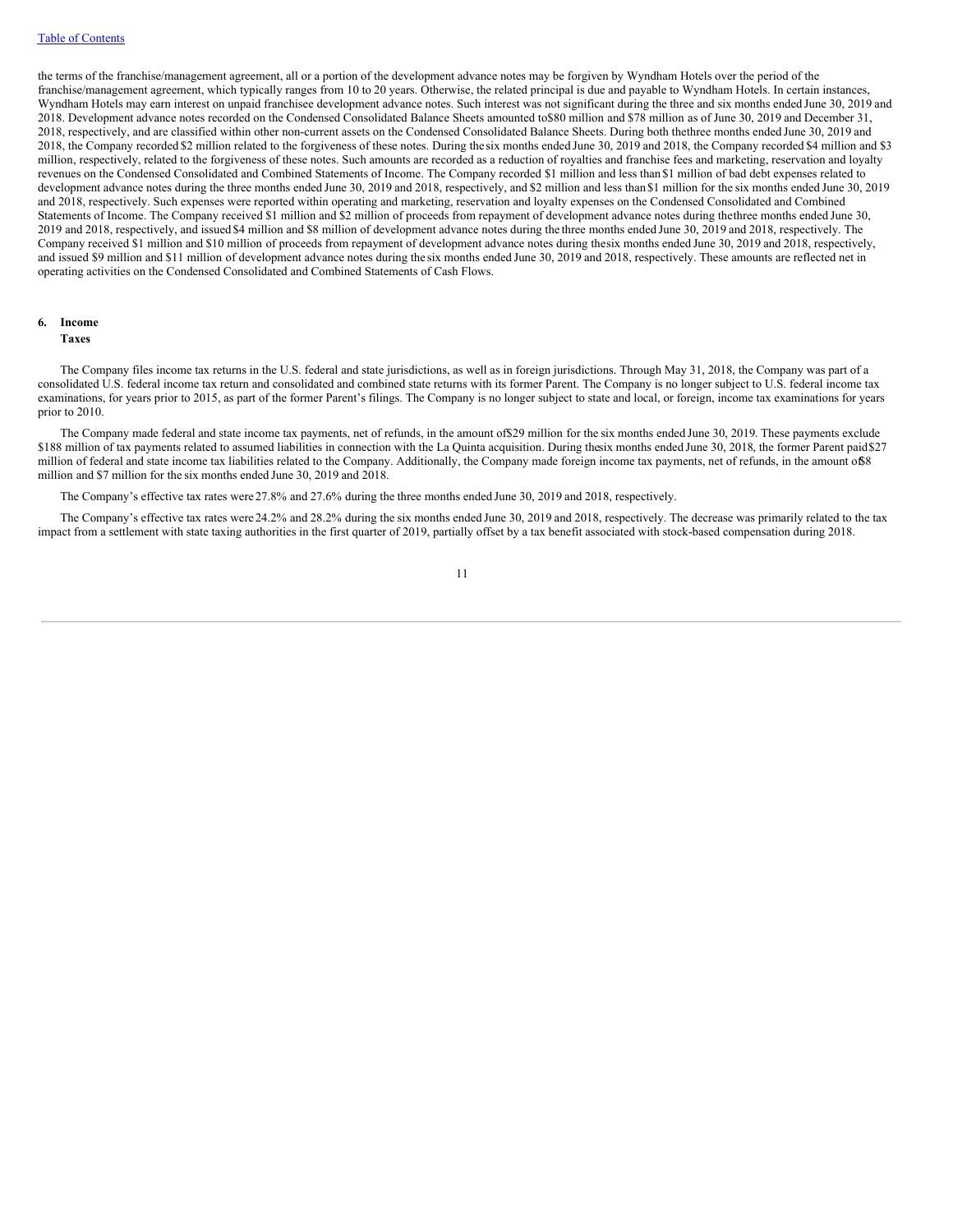### **7. Long-Term Debt and Borrowing Arrangements**

The Company's indebtedness consisted of:

|                                                        | June 30, 2019            | December 31, 2018 |
|--------------------------------------------------------|--------------------------|-------------------|
| Long-term debt: (a)                                    |                          |                   |
| \$750 million revolving credit facility (due May 2023) | $\overline{\phantom{a}}$ |                   |
| Term loan (due May 2025)                               | 1,574                    | 1,582             |
| 5.375% senior unsecured notes (due April 2026)         | 494                      | 494               |
| Finance leases                                         | 63                       | 65                |
| Total long-term debt                                   | 2,131                    | 2,141             |
| Less: Current portion of long-term debt                | 21                       | 21                |
| Long-term debt                                         | 2.110                    | 2.120             |

(a)The carrying amount of the term loan and senior unsecured notes are net of deferred debt issuance costs of \$19 million and \$21 million as of June 30, 2019 and December 31, 2018, respectively.

#### *Maturities and Capacity*

The Company's outstanding debt as of June 30, 2019 matures as follows:

|                       | <b>Long-Term Debt</b> |       |
|-----------------------|-----------------------|-------|
| Within 1 year         |                       | 21    |
| Between 1 and 2 years |                       | 21    |
| Between 2 and 3 years |                       | 21    |
| Between 3 and 4 years |                       | 21    |
| Between 4 and 5 years |                       | 21    |
| Thereafter            |                       | 2,026 |
| Total                 |                       | 2,131 |

As of June 30, 2019, the available capacity under the Company's revolving credit facility was as follows:

|                         |  | <b>Revolving Credit Facility</b> |
|-------------------------|--|----------------------------------|
| Total capacity          |  | 750                              |
| Less: Letters of credit |  |                                  |
| Available capacity      |  | 735                              |
|                         |  |                                  |

#### *Deferred Debt Issuance Costs*

The Company classifies deferred debt issuance costs related to its revolving credit facility within other non-current assets on the Condensed Consolidated Balance Sheets. The Company had deferred debt issuance costs of \$5 million as of both June 30, 2019 and December 31, 2018.

#### *Cash Flow Hedge*

The Company has hedged a portion of its \$1.6 billion term loan. As ofJune 30, 2019, the pay-fixed/receive-variable interest rate swaps hedge\$1.1 billion of the Company's term loan interest rate exposure, of which \$600 million has a remaining term of approximately five years with a weighted average fixed rate of2.55% and \$500 million has a remaining term of approximately three years with a weighted average fixed rate of 2.42%. The variable rates of the swap agreements are based on one-month LIBOR. The aggregate fair value of these interest rate swaps was a \$37 million and \$5 million liability as ofJune 30, 2019 and December 31, 2018, respectively, which was included within other non-current liabilities on the Condensed Consolidated Balance Sheets. Unrealized losses recognized in accumulated other comprehensive income ("AOCI") for the six months ended June 30, 2019 and 2018 were \$32 million (\$24 million, net of taxes) and \$3 million, respectively.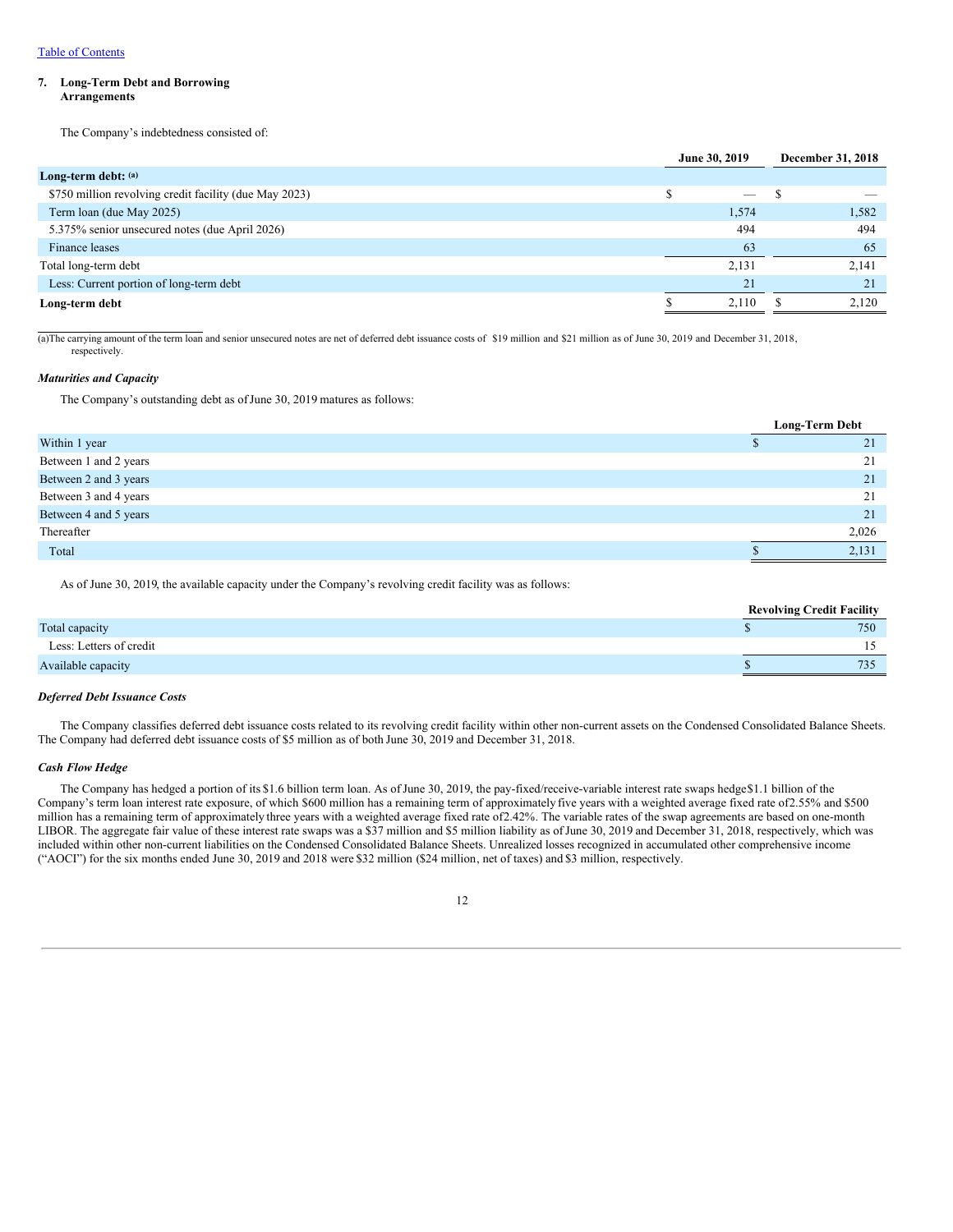#### *Interest Expense, Net*

Wyndham Hotels incurred net interest expense of\$26 million and \$10 million for the three months ended June 30, 2019 and 2018, respectively, and \$50 million and \$11 million for the six months ended June 30, 2019 and 2018, respectively. Cash paid related to such interest was\$50 million for the six months ended June 30, 2019. There were no cash payments related to interest in the 2018 period.

#### **8. Fair**

**Value**

Wyndham Hotels measures its financial assets and liabilities at fair value on a recurring basis and utilizes the fair value hierarchy to determine such fair values. Financial assets and liabilities carried at fair value are classified and disclosed in one of the following three categories:

Level 1: Quoted prices for identical instruments in active markets.

Level 2: Quoted prices for similar instruments in active markets; quoted prices for identical or similar instruments in markets that are not active; and model-derived valuations whose inputs are observable or whose significant value driver is observable.

Level 3: Unobservable inputs used when little or no market data is available. In certain cases, the inputs used to measure fair value may fall into different levels of the fair value hierarchy. In such cases, the level in the fair value hierarchy within which the fair value measurement falls has been determined based on the lowest level input (closest to Level 3) that is significant to the fair value measurement. Wyndham Hotels' assessment of the significance of a particular input to the fair value measurement in its entirety requires judgment, and considers factors specific to the asset or liability.

**June 30, 2019**

The fair value of financial instruments is generally determined by reference to market values resulting from trading on a national securities exchange or in an over-thecounter market. In cases where quoted market prices are not available, fair value is based on estimates using present value or other valuation techniques, as appropriate. The carrying amounts of cash and cash equivalents, trade receivables, accounts payable and accrued expenses and other current liabilities approximate fair value due to the shortterm maturities of these assets and liabilities. The carrying amounts and estimated fair values of all other financial instruments are as follows:

|             | <b>June 30, 2019</b>   |                             |       |  |
|-------------|------------------------|-----------------------------|-------|--|
|             | <b>Carrying Amount</b> | <b>Estimated Fair Value</b> |       |  |
| <b>Debt</b> |                        |                             |       |  |
| Total debt  | 2.131                  |                             | 2,188 |  |

The Company estimates the fair value of its debt using Level 2 inputs based on indicative bids from investment banks or quoted market prices with the exception of finance leases, which are estimated at carrying value.

#### *Financial Instruments*

Changes in interest rates and foreign exchange rates expose Wyndham Hotels to market risk. The Company uses cash flow hedges as part of its overall strategy to manage its exposure to market risks associated with fluctuations in interest rates and foreign currency exchange rates. As a matter of policy, the Company only enters into transactions that it believes will be highly effective at offsetting the underlying risk, and it does not use derivatives for trading or speculative purposes.

#### *Interest Rate Risk*

A portion of debt used to finance the Company's operations is exposed to interest rate fluctuations. The Company uses various hedging strategies and derivative financial instruments to create a desired mix of fixed and floating rate assets and liabilities. Derivative instruments currently used in these hedging strategies include interest rate swaps. The derivatives used to manage the risk associated with the Company's floating rate debt are derivatives designated as cash flow hedges. The amount of gains or losses the Company expects to reclassify from AOCI to earnings during the next 12 months is approximately \$1 million.

#### *Foreign Currency Risk*

The Company has foreign currency rate exposure to exchange rate fluctuations worldwide, particularly with respect to the Canadian Dollar, the Chinese Yuan, the Euro, the British Pound and the Argentine Peso. The Company uses foreign currency forward contracts at various times to manage and reduce the foreign currency exchange rate risk associated with its foreign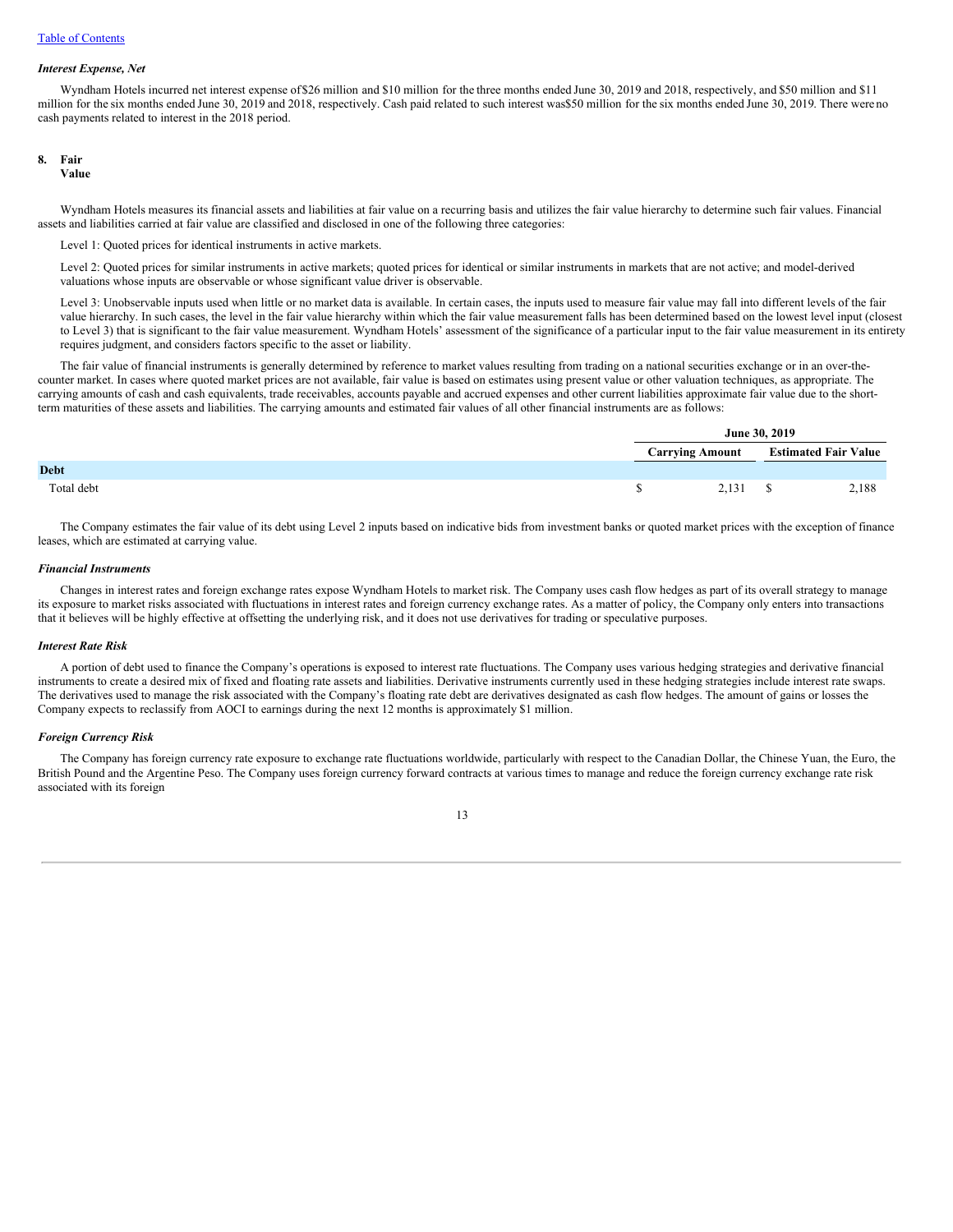currency denominated receivables and payables, forecasted royalties, and forecasted earnings and cash flows of foreign subsidiaries and other transactions. Gains and losses recognized in income from freestanding foreign currency exchange contracts were not material during the three and six months ended June 30, 2019 and 2018, respectively.

As required, the Company began accounting for Argentina as a highly inflationary economy as of July 1, 2018. The Company incurred immaterial foreign currency exchange gains related to Argentina during the three months ended June 30, 2019 and \$1 million of losses during the six months ended June 30, 2019. Such gains or losses are included in operating expenses in the Condensed Consolidated and Combined Statements of Income.

#### *Credit Risk and Exposure*

The Company is exposed to counterparty credit risk in the event of nonperformance by counterparties to various agreements and sales transactions. The Company manages such risk by evaluating the financial position and creditworthiness of such counterparties and often by requiring collateral in instances in which financing is provided. The Company mitigates counterparty credit risk associated with its derivative contracts by monitoring the amounts at risk with each counterparty to such contracts, periodically evaluating counterparty creditworthiness and financial position, and where possible, dispersing its risk among multiple counterparties.

### **9. Commitments and Contingencies**

#### *Litigation*

Wyndham Hotels is involved, at times, in claims, legal and regulatory proceedings and governmental inquiries arising in the ordinary course of its business, including but not limited to: breach of contract, fraud and bad faith claims with franchisees in connection with franchise agreements and with owners in connection with management contracts, as well as negligence, breach of contract, fraud, employment, consumer protection and other statutory claims asserted in connection with alleged acts or occurrences at owned, franchised or managed properties or in relation to guest reservations and bookings. The Company may also at times be involved in claims, legal and regulatory proceedings and governmental inquiries relating to bankruptcy proceedings involving efforts to collect receivables from a debtor in bankruptcy, employment matters, claims of infringement upon third parties' intellectual property rights, claims relating to information security, privacy and consumer protection, fiduciary duty/trust claims, tax claims, environmental claims and landlord/tenant disputes.

The Company assumed one-third of certain contingent and other corporate liabilities of Wyndham Worldwide incurred prior to the spin-off, including liabilities of Wyndham Worldwide related to, arising out of or resulting from certain terminated or divested businesses, certain general corporate matters of Wyndham Worldwide and any actions with respect to the separation plan or the distribution made or brought by any third party.

Wyndham Hotels records an accrual for legal contingencies when it determines, after consultation with outside counsel, that it is probable that a liability has been incurred and the amount of the loss can be reasonably estimated. In making such determinations, Wyndham Hotels evaluates, among other things, the degree of probability of an unfavorable outcome, and when it is probable that a liability has been incurred, its ability to make a reasonable estimate of loss. Wyndham Hotels reviews these accruals each reporting period and makes revisions based on changes in facts and circumstances, including changes to its strategy in dealing with these matters.

Wyndham Hotels believes that it has adequately accrued for such matters with reserves of \$8 million and \$25 million as of June 30, 2019 and December 31, 2018, respectively. The Company also had receivables of \$2 million and \$21 million as of June 30, 2019 and December 31, 2018, respectively, for certain matters which are covered by insurance and were included in other current assets on its Condensed Consolidated Balance Sheets. Litigation is inherently unpredictable and, although Wyndham Hotels believes that its accruals are adequate and/or that it has valid defenses in these matters, unfavorable results could occur. As such, an adverse outcome from such proceedings for which claims are awarded in excess of the amounts accrued, if any, could be material to Wyndham Hotels with respect to earnings and/or cash flows in any given reporting period. As of June 30, 2019, the potential exposure resulting from adverse outcomes of such legal proceedings could, in the aggregate, range up to approximately\$10 million in excess of recorded accruals. However, Wyndham Hotels does not believe that the impact of such litigation will result in a material liability to Wyndham Hotels in relation to its combined financial position or liquidity.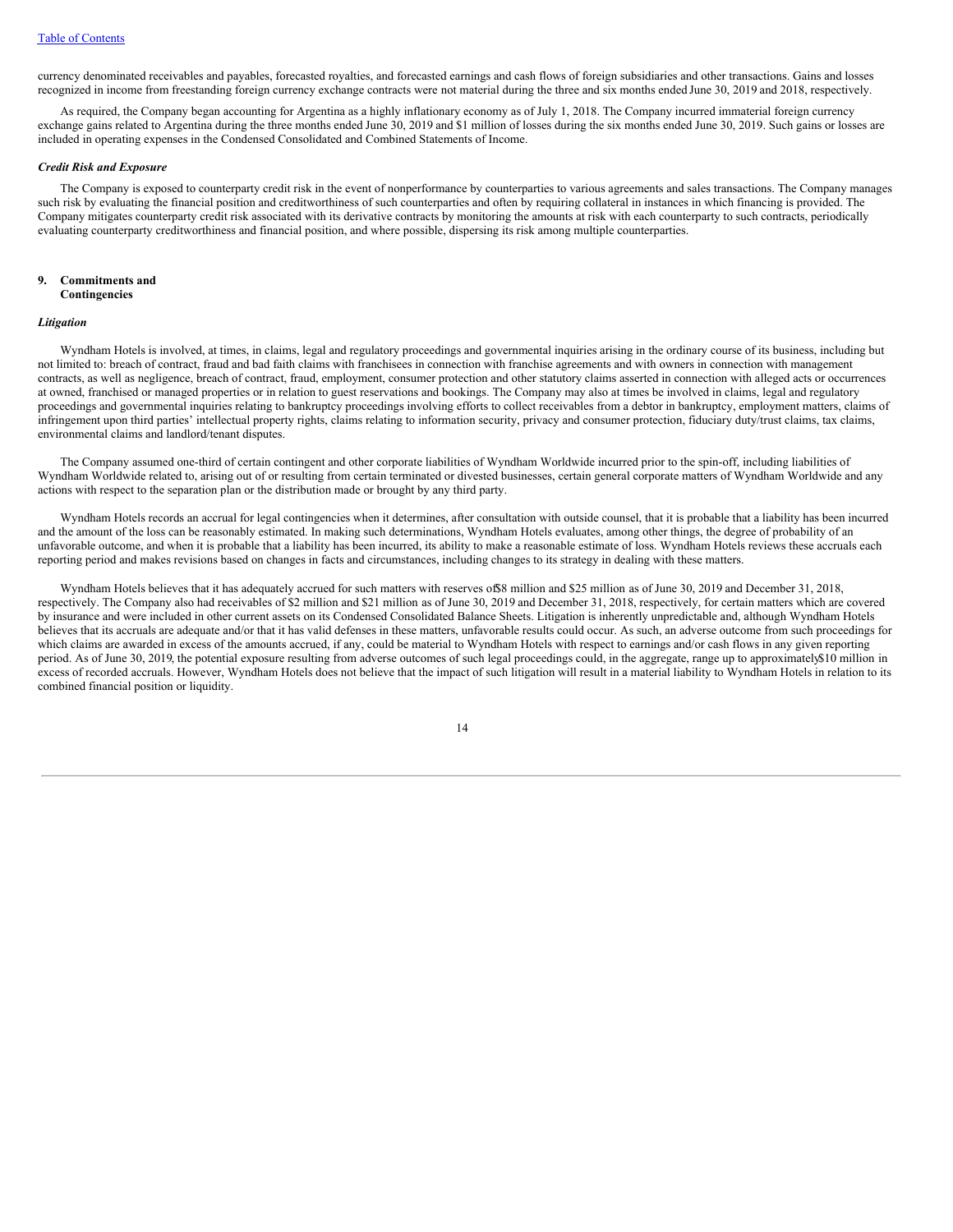#### *Guarantees*

#### *Hotel Management Guarantees*

The Company has entered into hotel management agreements that provide the hotel owner with a guarantee of a certain level of profitability based upon various metrics. Under such agreements, the Company would be required to compensate the hotel owner for any profitability shortfall over the life of the management agreement up to a specified aggregate amount. For certain agreements, the Company may be able to recapture all or a portion of the shortfall payments in the event that future operating results exceed targets. The original terms of the Company's existing guarantees range from nine to ten years. As of June 30, 2019, the maximum potential amount of future payments that may be made under these guarantees was \$97 million with a combined annual cap of \$26 million. These guarantees have a remaining life of approximately four to five years with a weighted average life of approximately four years.

In connection with its performance guarantees, as ofJune 30, 2019, the Company maintained a liability of \$14 million, which was included in accrued expenses and other current liabilities on its Condensed Consolidated Balance Sheet. As of June 30, 2019, the Company had no assets related to these guarantees. As ofDecember 31, 2018, the Company maintained a liability of \$24 million, of which \$15 million was included in other non-current liabilities and \$9 million was included in accrued expenses and other current liabilities on its Condensed Consolidated Balance Sheet. As of December 31, 2018, the Company also had a corresponding \$11 million asset related to the guarantees, of which \$1 million was included in other current assets and \$10 million was included in other non-current assets on its Condensed Consolidated Balance Sheets. Such assets were amortized on a straight-line basis over the life of the agreements. The amortization expense for the performance guarantees noted above was less than \$1 million for both the three and six months ended June 30, 2019 and 2018.

For guarantees subject to recapture provisions, the Company had receivables of\$5 million as of June 30, 2019, which were included in other non-current assets on its Condensed Consolidated Balance Sheet. As of December 31, 2018, the Company had receivables of \$46 million, of which \$45 million were included in other non-current assets and \$1 million was included in other current assets on its Condensed Consolidated Balance Sheet. Such receivables were the result of payments made to date that are subject to recapture and which the Company believes will be recoverable from future operating performance.

During the second quarter of 2019, the Company determined that it expects to exit an unprofitable hotel-management agreement initiated in 2013. In conjunction with this management agreement, which was subject to recapture provisions and covers 22 hotels, the Company's guarantee obligations have been exhausted, and the Company has elected not to support further out-of-pocket payments by its subsidiary to the hotels' owner. The Company expects that this will result in the hotel-management agreement, including the Company's ability to recapture out-of-pocket payments it had made to the hotels' owner, being terminated. As a result of the decision to no longer support out-ofpocket payments and other factors, \$48 million of receivables became fully impaired and were written off. Wyndham Hotels believes that the expected termination of the hotelmanagement agreement will not result in a material adverse effect on the Company. During the second quarter, the Company also wrote off a \$10 million guarantee asset and derecognized a \$13 million guarantee liability related to such management agreement. As such, the Company recorded a total net non-cash charge of \$45 million which is reported within impairment, net on the Condensed Consolidated Statement of Income. As of December 31, 2018, the Company also had receivables of \$21 million of deferred hotel management fees which were included within other non-current assets on the Condensed Consolidated Balance Sheets and were fully offset by \$21 million of deferred hotel management fees which were included within deferred income with the Condensed Consolidated Balance Sheets. These amounts were fully written off as of June 30, 2019.

### Credit Support Provided and Other Indemnifications relating to Wyndham Worldwide's Sale of its European Vacation Rentals Business

In May 2018, Wyndham Worldwide completed the sale of its European Vacation Rentals business to Compass IV Limited, an affiliate of Platinum Equity, LLC. In connection with the sale of the European Vacation Rentals business, the Company provided certain post-closing credit support in the form of guarantees to help ensure that the business meets the requirements of certain credit card service providers, travel association and regulatory authorities.

Pursuant to the terms of the Separation and Distribution Agreement that was entered into in connection with the Company's spin-off, the Company will assume one-third and Wyndham Destinations will assume two-thirds of losses that may be incurred by Wyndham Destinations or the Company in the event that these credit support arrangements are enforced or called upon by any beneficiary in respect of any indemnification claims made.

As of June 30, 2019, there were \$76 million of outstanding guarantees provided by the Company. Such guarantees had a fair value of\$61 million, and the Company had an offsetting \$41 million receivable from its former Parent representing two-

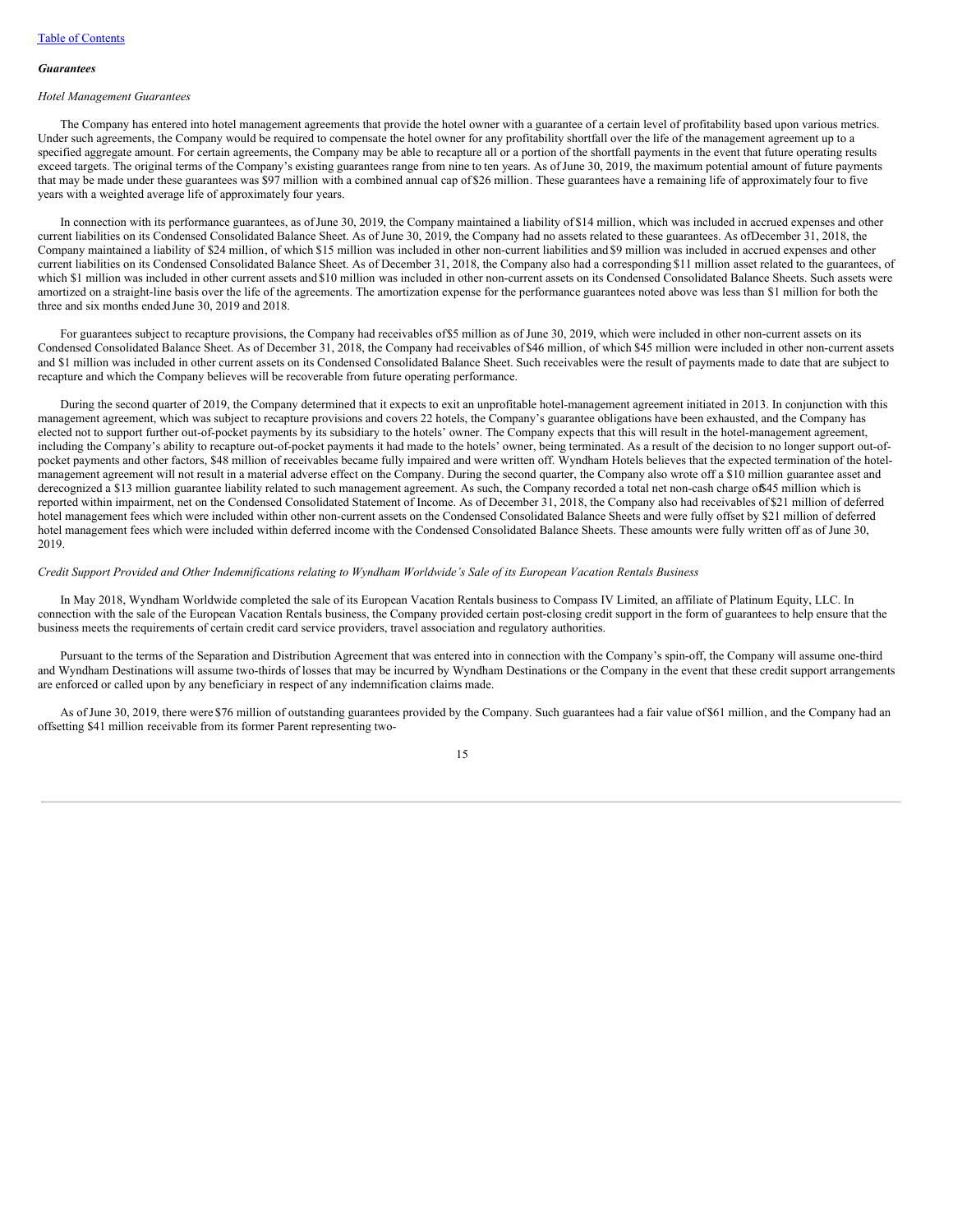thirds of the fair value of the guarantees. The fair value of the guarantees of \$61 million was included in other non-current liabilities and the \$41 million receivable from its former Parent was included in other non-current assets on its Condensed Consolidated Balance Sheets.

In connection with the sale of the European Vacation Rentals business, the Company was entitled to one-third of the excess of net proceeds from the sale above a pre-set amount. Accordingly, the Company had a net receivable of \$40 million as of December 31, 2018, which it received from its former Parent during the second quarter of 2019. Such amount was included within capital contribution from former Parent on the Company's Condensed Consolidated and Combined Statement of Cash Flows.

#### *Transfer of Former Parent Liabilities and Issuances of Guarantees to Former Parent and Af iliates*

Upon the distribution of the Company's common stock to Wyndham Worldwide shareholders, the Company entered into certain guarantee commitments with its former Parent. These guarantee arrangements relate to certain former Parent contingent tax and other corporate liabilities. The Company assumed and is responsible for one-third of such contingent liabilities while its former Parent is responsible for the remaining two-thirds. The amount of liabilities assumed by the Company in connection with the spin-off was \$8 million and \$24 million as of June 30, 2019 and December 31, 2018, respectively, which were included within other non-current liabilities. The Company also had a\$1 million and \$11 million liability due to its former Parent primarily related to taxes which was included within current liabilities on its Condensed Consolidated Balance Sheets as of June 30, 2019 and December 31, 2018, respectively. In addition, the Company had \$6 million and \$44 million of tax-related receivables due from former Parent and subsidiaries as of June 30, 2019 and December 31, 2018, respectively, which were included within current assets on its Condensed Consolidated Balance Sheets. During the second quarter of 2019, the Company received \$28 million from its former Parent related to net tax refunds, which was included within capital contribution from former Parent on its Condensed Consolidated and Combined Statement of Cash Flows.

#### **10. Stock-Based Compensation**

The Company has a stock-based compensation plan available to grant non-qualified stock options, incentive stock options, stock-settled appreciation rights, RSUs, performance-vesting restricted stock units ("PSUs") and other stock-based awards to key employees, non-employee directors, advisors and consultants. Under the Wyndham Hotels & Resorts, Inc. 2018 Equity and Incentive Plan, which became effective on May 14, 2018, a maximum of 10.0 million shares of common stock may be awarded. As of June 30, 2019, 6.7 million shares remained available.

#### *Incentive Equity Awards Granted by the Company*

During 2019, Wyndham Hotels' Board of Directors approved incentive equity award grants to employees of Wyndham Hotels in the form of RSUs, stock options and PSUs.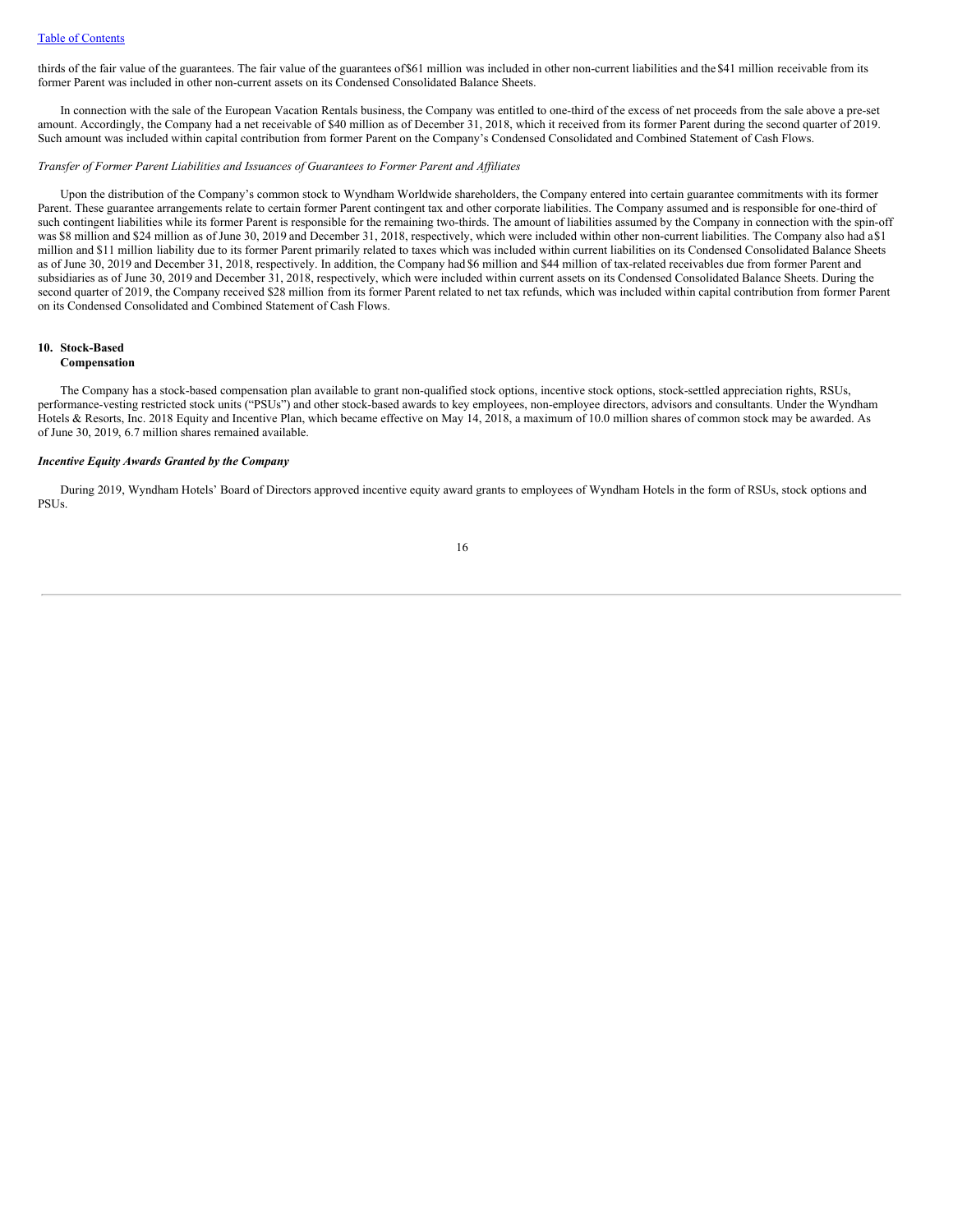### Table of [Contents](#page-1-0)

The activity related to the Company's incentive equity awards for thesix months ended June 30, 2019 consisted of the following:

|                                 | <b>RSUs</b>              |   |                                           | <b>Options</b>                        |                                              |       | <b>PSUs</b>                        |            |                                           |
|---------------------------------|--------------------------|---|-------------------------------------------|---------------------------------------|----------------------------------------------|-------|------------------------------------|------------|-------------------------------------------|
|                                 | Number of<br><b>RSUs</b> |   | Weighted<br>Average<br><b>Grant Price</b> | <b>Number</b><br>of<br><b>Options</b> | Weighted<br>Average<br><b>Exercise Price</b> |       | <b>Number</b><br>оf<br><b>PSUs</b> |            | Weighted<br>Average<br><b>Grant Price</b> |
| Balance as of December 31, 2018 | 0.5                      | D | 61.31                                     | 0.5                                   |                                              | 61.40 | _                                  |            |                                           |
| Granted <sup>(a)</sup>          | 0.5                      |   | 52.44                                     | 0.5                                   |                                              | 52.44 | 0.1                                |            | 52.44                                     |
| Vested/Exercised                | (0.1)                    |   | 61.30                                     |                                       |                                              |       |                                    |            |                                           |
| Canceled                        | (0.1)                    |   | 58.81                                     |                                       |                                              |       |                                    |            |                                           |
| Balance as of June 30, 2019     | 0.8<br>(b)               |   | 55.90                                     | 1.0 <sub>1</sub><br>(c)               |                                              | 56.93 | 0.1                                | (d) $\int$ | 52.44                                     |

(a) Represents awards granted by the Company primarily in February

2019.

(b) RSUs outstanding as of June 30, 2019 are expected to vest over time and have an aggregate unrecognized compensation expense of \$45 million, which is expected to be recognized over a weighted average period of 3.3 years.

(c) Unvested options outstanding were 0.9 million with a weighted average exercise price of \$56.26 as of June 30, 2019. Unvested options are expected to vest over time and have an aggregate unrecognized compensation expense of \$9 million, which is expected to be recognized over a weighted average period of 3.3 years. The approximately 1.0 million options outstanding (0.1 million options exercisable) as of June 30, 2019 had an intrinsic value of \$2 million with a weighted average remaining contractual life of 7.3 years.

(d) PSUs outstanding as of June 30, 2019 are expected to vest over time and have an aggregate unrecognized compensation expense of \$5 million, which is expected to be recognized over a weighted average period of 2.8 years.

The fair value of stock options granted by Wyndham Hotels in February 2019 was estimated to b $$10.46$  per option on the date of the grant using the Black-Scholes optionpricing model with the relevant assumptions outlined in the table below. Expected volatility is based on both historical and implied volatilities of the stock of comparable companies over the estimated expected life of the options. The expected life represents the period of time the options are expected to be outstanding. The risk-free interest rate is based on yields on U.S. Treasury strips with a maturity similar to the estimated expected life of the options. The projected dividend yield was based on the Company's anticipated annual dividend divided by the price of the Company's stock on the date of the grant.

|                          | 2019       |
|--------------------------|------------|
| Grant date strike price  | \$52.44    |
| Expected volatility      | 22.24%     |
| Expected life            | 6.25 years |
| Risk-free interest rate  | $2.63\%$   |
| Projected dividend yield | $2.21\%$   |

#### *Incentive Equity Awards Granted by Wyndham Worldwide*

In addition to the awards granted by Wyndham Hotels, as ofJune 30, 2019, there were 0.1 million RSUs outstanding which were granted to employees by Wyndham Worldwide prior to the Company's spin-off. Such outstanding RSUs were converted to the Company's stock at a weighted average grant price of \$64.46 and will fully vest in July 2019.

### *Stock-Based Compensation Expense*

Stock-based compensation expense was \$6 million and \$21 million for the three months ended June 30, 2019 and 2018, respectively, of which \$2 million and \$20 million, respectively, was recorded within separation-related costs on the Condensed Consolidated and Combined Statements of Income. Further, stock-based compensation expense was \$11 million and \$24 million for the six months ended June 30, 2019 and 2018, respectively, of which \$4 million and \$20 million, respectively, was recorded within separationrelated costs on the Condensed Consolidated and Combined Statements of Income.

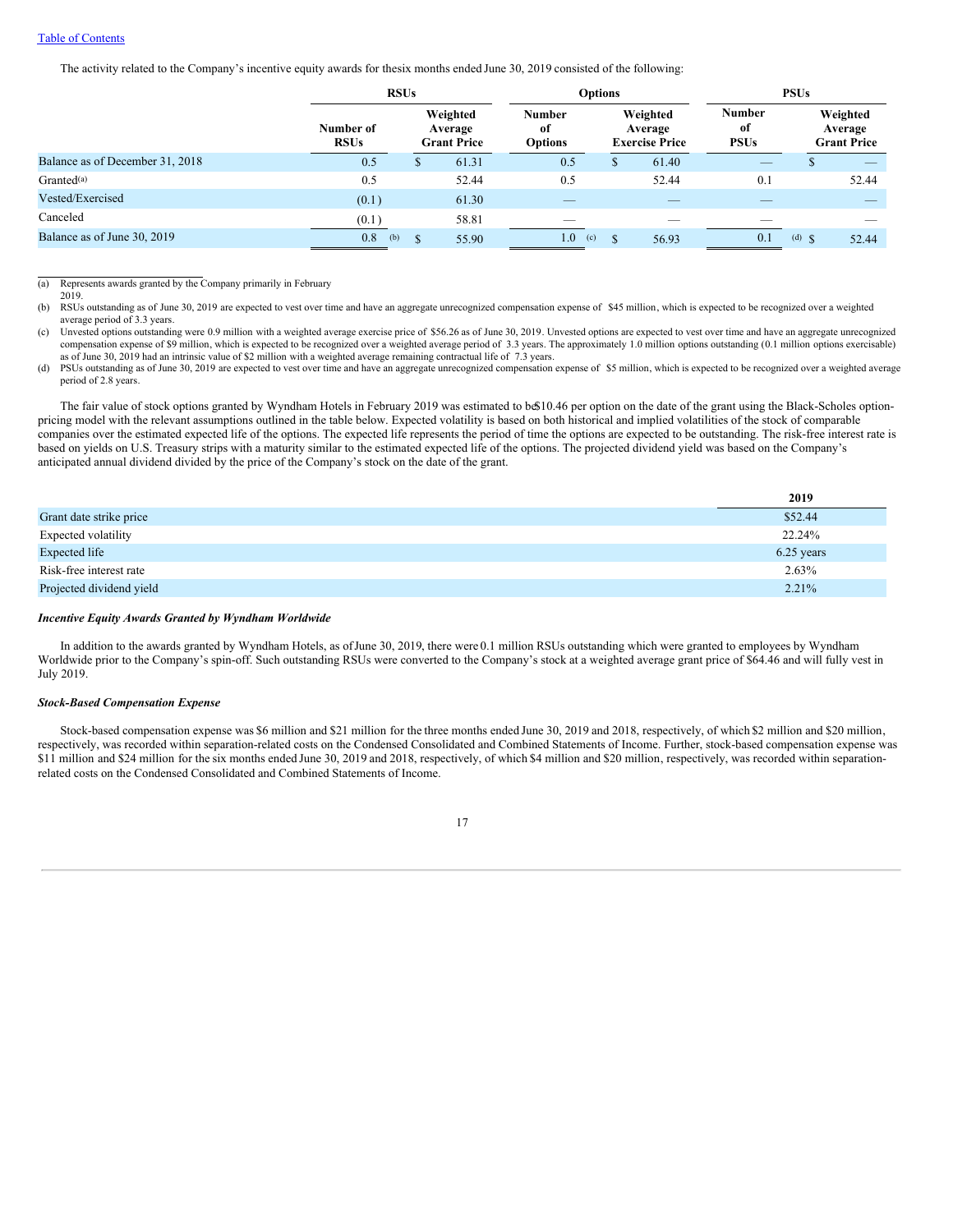# **11. Segment**

### **Information**

The reportable segments presented below represent Wyndham Hotels' operating segments for which separate financial information is available and is utilized on a regular basis by its chief operating decision maker to assess performance and allocate resources. In identifying its reportable segments, Wyndham Hotels also considers the nature of services provided by its operating segments. Management evaluates the operating results of each of its reportable segments based upon net revenues and "Adjusted EBITDA", which is defined as net income excluding interest expense, depreciation and amortization, impairment charges, restructuring and related charges, contract termination costs, transaction-related expenses (acquisition-, disposition- or separation-related), foreign currency impacts of highly inflationary countries, stock-based compensation expense, early extinguishment of debt costs and income taxes. Beginning with the third quarter of 2018, Wyndham Hotels' calculation of Adjusted EBITDA excludes the currency effects of highly inflationary countries. Wyndham Hotels believes that Adjusted EBITDA is a useful measure of performance for its segments which, when considered with U.S. GAAP measures, Wyndham Hotels believes allows a more complete understanding of its operating performance. Wyndham Hotels' presentation of Adjusted EBITDA may not be comparable to similarly-titled measures used by other companies.

|                                  | Three Months Ended June 30, |   |                        |      |                          |   |                        |
|----------------------------------|-----------------------------|---|------------------------|------|--------------------------|---|------------------------|
|                                  | 2019                        |   |                        | 2018 |                          |   |                        |
|                                  | <b>Net Revenues</b>         |   | <b>Adjusted EBITDA</b> |      | <b>Net Revenues</b>      |   | <b>Adjusted EBITDA</b> |
| Hotel Franchising                | 331                         | S | 162                    |      | 289                      | S | 129                    |
| Hotel Management                 | 201                         |   | 16                     |      | 146                      |   |                        |
| <b>Total Reportable Segments</b> | 532                         |   | 178                    |      | 435                      |   | 137                    |
| Corporate and Other              |                             |   | (19)                   |      | $\overline{\phantom{a}}$ |   | (12)                   |
| <b>Total Company</b>             | 533                         |   | 159                    |      | 435                      |   | 125                    |

The table below is a reconciliation of Net income to Adjusted EBITDA.

|                                   | Three Months Ended June 30, |  |      |  |
|-----------------------------------|-----------------------------|--|------|--|
|                                   | 2019                        |  | 2018 |  |
| Net income                        | 26                          |  | 21   |  |
| Provision for income taxes        | 10                          |  | 8    |  |
| Depreciation and amortization     | 27                          |  | 22   |  |
| Interest expense, net             | 26                          |  | 10   |  |
| Stock-based compensation          | 4                           |  |      |  |
| Impairment, net                   | 45                          |  |      |  |
| Contract termination costs        | $\mathbf Q$                 |  |      |  |
| Separation-related expenses       |                             |  | 35   |  |
| Transaction-related expenses, net | 11                          |  | 28   |  |
| Adjusted EBITDA                   | 159                         |  | 125  |  |

|                                  | Six Months Ended June 30, |  |                        |      |                          |  |                        |
|----------------------------------|---------------------------|--|------------------------|------|--------------------------|--|------------------------|
|                                  | 2019                      |  |                        | 2018 |                          |  |                        |
|                                  | <b>Net Revenues</b>       |  | <b>Adjusted EBITDA</b> |      | <b>Net Revenues</b>      |  | <b>Adjusted EBITDA</b> |
| Hotel Franchising                | 600                       |  | 275                    |      | 491                      |  | 214                    |
| Hotel Management                 | 398                       |  | 31                     |      | 246                      |  | 24                     |
| <b>Total Reportable Segments</b> | 998                       |  | 306                    |      | 737                      |  | 238                    |
| Corporate and Other              |                           |  | (36)                   |      | $\overline{\phantom{a}}$ |  | (21)                   |
| <b>Total Company</b>             | 1,001                     |  | 270                    |      | 737                      |  | 217                    |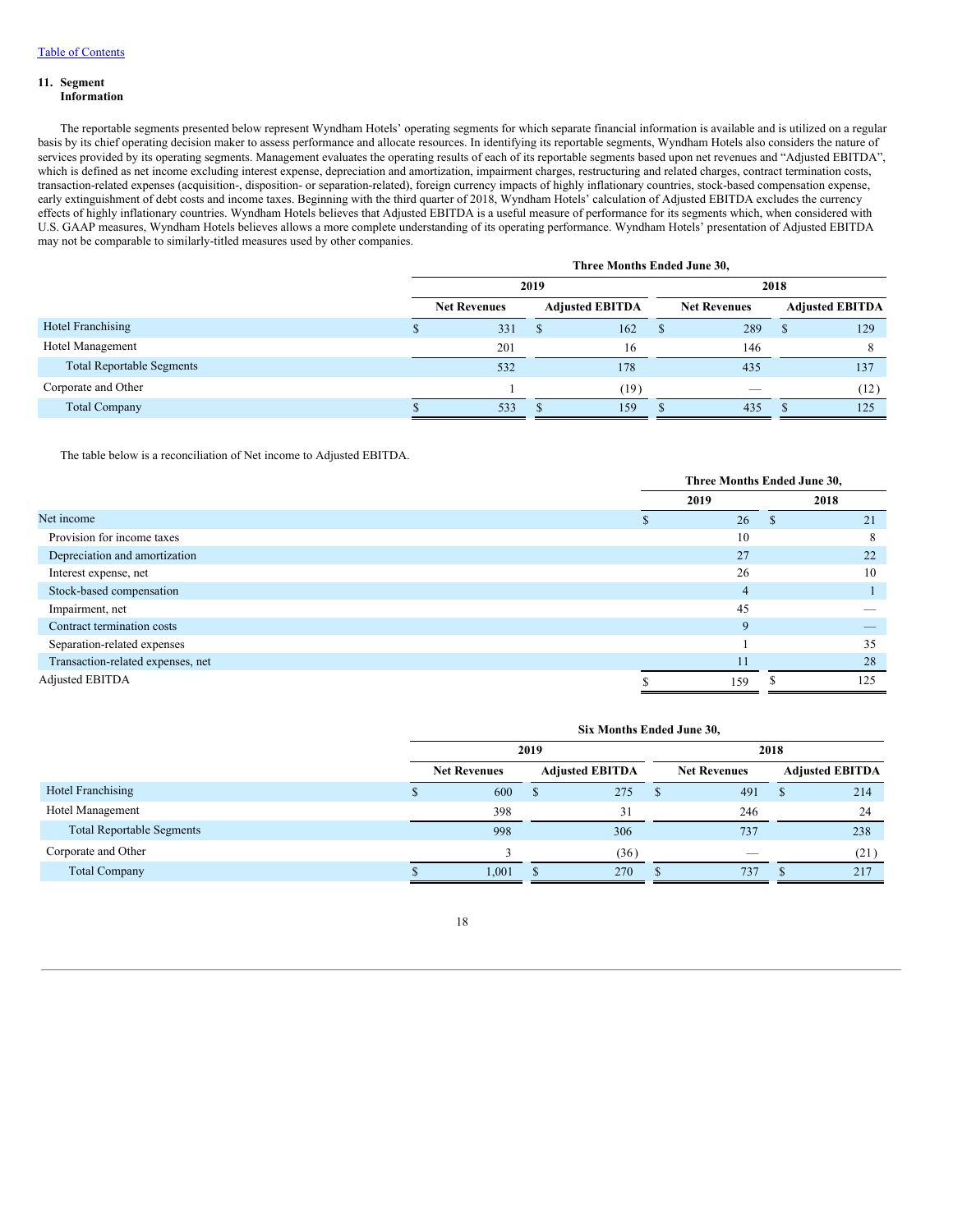The table below is a reconciliation of Net income to Adjusted EBITDA.

|                                                          | Six Months Ended June 30, |    |      |  |
|----------------------------------------------------------|---------------------------|----|------|--|
|                                                          | 2019                      |    | 2018 |  |
| Net income                                               | 47                        | S. | 61   |  |
| Provision for income taxes                               | 15                        |    | 24   |  |
| Depreciation and amortization                            | 56                        |    | 41   |  |
| Interest expense, net                                    | 50                        |    | 11   |  |
| Stock-based compensation                                 | Ξ                         |    | 4    |  |
| Impairment, net                                          | 45                        |    |      |  |
| Contract termination costs                               | 9                         |    |      |  |
| Separation-related expenses                              | 22                        |    | 46   |  |
| Transaction-related expenses, net                        | 18                        |    | 30   |  |
| Foreign currency impact of highly inflationary countries |                           |    |      |  |
| <b>Adjusted EBITDA</b>                                   | 270                       |    | 217  |  |

### **12. Other Expenses and**

**Charges**

### *Separation-Related*

The Company incurred separation-related costs associated with its spin-off from Wyndham Worldwide of\$1 million and \$35 million for the three months ended June 30, 2019 and 2018, respectively, and \$22 million and \$46 million for the six months ended June 30, 2019 and 2018, respectively. These costs primarily consist of severance, stockbased compensation and other employee-related costs.

#### *Transaction-Related, Net*

For the three and six months endedJune 30, 2019, the Company incurred \$11 million and \$18 million, respectively of transaction-related costs primarily for integration activities related to the Company's acquisition of La Quinta in 2018.

For the three and six months ended June 30,2018, the Company incurred \$28 million and \$30 million, respectively of transaction-related costs primarily related to the Company's acquisition of La Quinta in 2018, partially offset by a \$23 million gain the Company recorded in connection with its sale of the Knights Inn brand.

### *Impairment, Net*

The Company incurred a non-cash net impairment charge associated with the planned termination of a hotel-management arrangement, which is comprised of a\$48 million write-off of receivables, a \$10 million write-off of a guarantee asset and the derecognition of a \$13 million guarantee liability. See Note 9 - Commitments and Contingencies for further details.

### *Contract Termination*

During the second quarter of 2019, the Company incurred a contract termination charge of\$9 million in connection with an obligation associated with the expected termination of a hotel-management agreement. The Company recorded a liability which was included in accrued expenses and other current liabilities on its Condensed Consolidated Balance Sheets.

### **13. Transactions with Former**

#### **Parent**

Wyndham Hotels has a number of arrangements with its former Parent for services provided between both parties as described below.

#### *Cash Management*

Former Parent used a centralized cash management process. Prior to the Company's spin-off, the majority of Wyndham Hotels' daily cash receipts were transferred to former Parent and former Parent funded Wyndham Hotels' operating and investing activities as needed. Accordingly, the cash and cash equivalents held by former Parent were not allocated to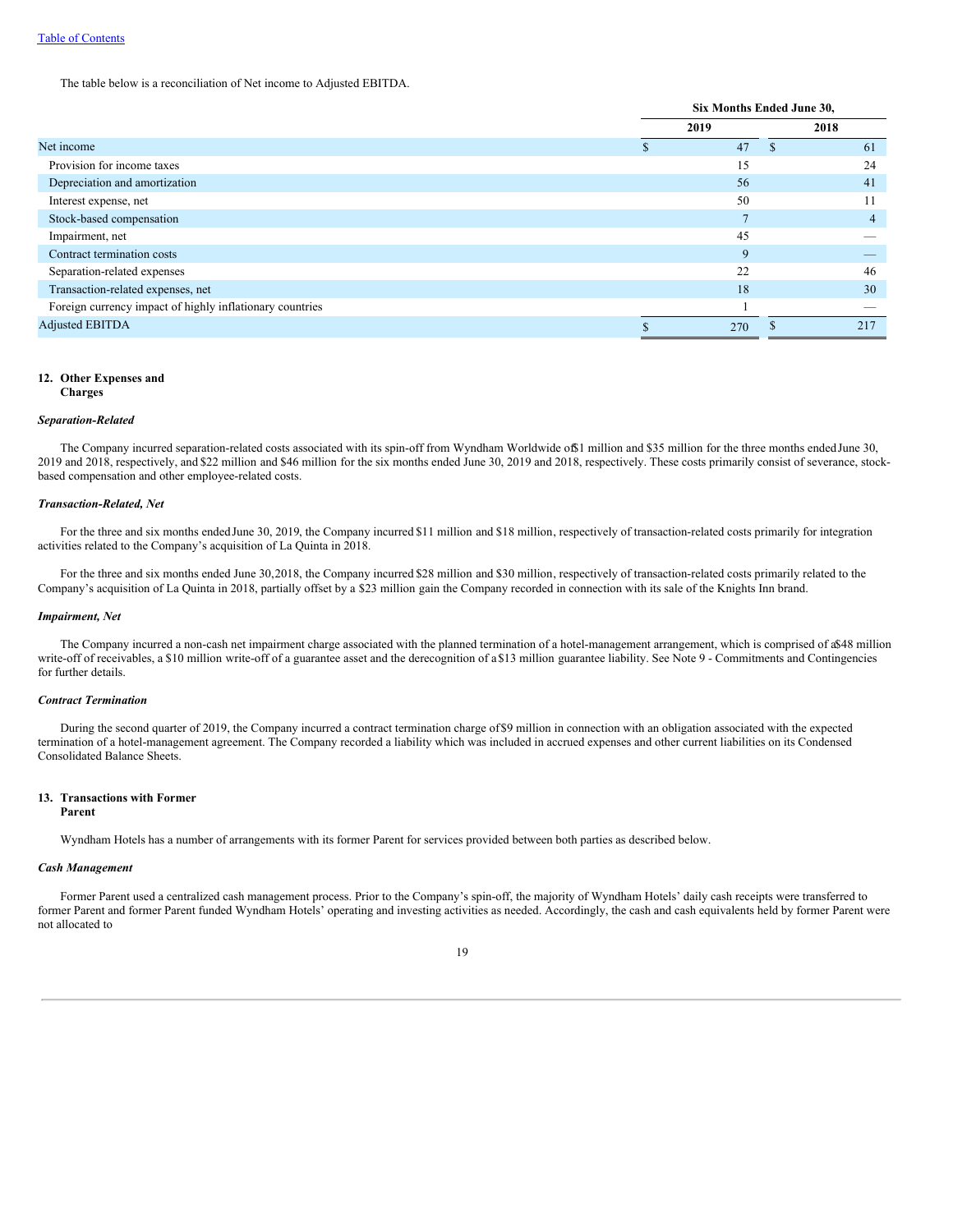Wyndham Hotels prior to the spin-off. During such periods, Wyndham Hotels reflected transfers of cash between the Company and former Parent as a component of Due to former Parent, net on its Condensed Consolidated Balance Sheets.

### *Net Transfer to and Net Contribution from Former Parent*

The components of net transfers to and net contribution from former Parent in the Condensed and Combined Statements of former Parent's Net Investment were as follows:

|                                                            |    | <b>Six Months Ended</b><br>June 30, 2018 |
|------------------------------------------------------------|----|------------------------------------------|
| Cash pooling and general financing activities              | \$ | (110)                                    |
| Indirect general corporate overhead allocations            |    | 12                                       |
| Corporate allocations for shared services                  |    | 13                                       |
| Stock-based compensation allocations                       |    | 20                                       |
| Income taxes                                               |    | 27                                       |
| Net transfers to former Parent                             |    | (38)                                     |
|                                                            |    |                                          |
| Contribution of subsidiary borrowings due to former Parent |    | 197                                      |
| Capital contribution from former Parent                    |    | 106                                      |
| Dividend to former Parent                                  |    | (90)                                     |
| Other contributions from former Parent, net                |    | 21                                       |
| Net contributions from former Parent                       |    | 234                                      |
| Net transfers to and net contributions from former Parent  |    | 196                                      |

### *Services Provided by Former Parent*

Prior to the Company's spin-off, Wyndham Hotels' Condensed Consolidated and Combined Financial Statements included costs for services that its former Parent provided to the Company, including, but not limited to, information technology support, financial services, human resources and other shared services. Historically, these costs were charged to Wyndham Hotels on a basis determined by its former Parent to reflect a reasonable allocation of actual costs incurred to perform the services. During the six months ended June 30, 2018, Wyndham Hotels was charged\$13 million for such services, which were included in operating and general and administrative expenses in Wyndham Hotels' Condensed Consolidated and Combined Statements of Income.

Additionally, former Parent allocated indirect general corporate overhead costs to Wyndham Hotels for certain functions and services provided, including, but not limited to, executive facilities, shared service technology platforms, finance and other administrative support. Accordingly, the Company recorded \$12 million of expenses for indirect general corporate overhead from former Parent during the six months ended June 30, 2018, which are included in general and administrative expenses within its Condensed Consolidated and Combined Statements of Income.

These allocations may not, however, reflect the expense Wyndham Hotels would have incurred as an independent, publicly traded company for the periods presented. Actual costs that may have been incurred had Wyndham Hotels been a stand-alone company would depend on a number of factors, including the chosen organizational structure, the functions Wyndham Hotels might have performed itself or outsourced and strategic decisions Wyndham Hotels might have made in areas such as information technology and infrastructure. Following the Company's spin-off, Wyndham Hotels performed these functions using its own resources or purchased services from either former Parent or third parties.

#### *Insurance*

Prior to the Company's spin-off, former Parent provided the Company with insurance coverage for general liability, property, business interruption and other risks with respect to business operations and charged the Company a fee based on estimates of claims. Wyndham Hotels was charged \$1 million for the six months ended June 30, 2018, which was included in the Condensed Consolidated and Combined Statements of Income.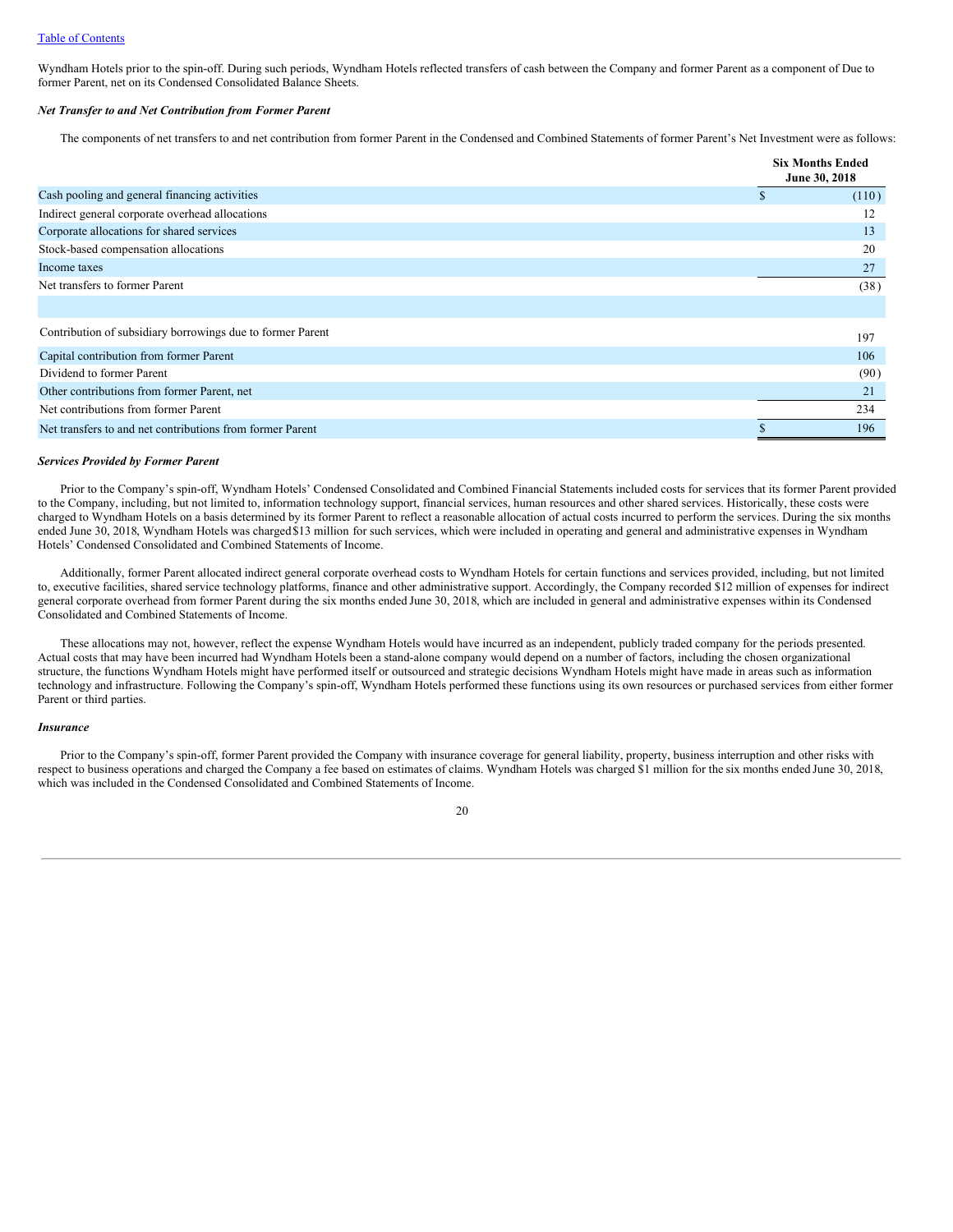#### *Defined Contribution Benefit Plans*

Prior to the Company's spin-off, former Parent administered and maintained defined contribution savings plans and a deferred compensation plan that provided eligible employees of Wyndham Hotels an opportunity to accumulate funds for retirement. Former Parent matched the contributions of participating employees on the basis specified by each plan. Wyndham Hotels' cost for these plans was \$2 million for the six months ended June 30, 2018. Subsequent to the Company's spin-off, Wyndham Hotels administers and maintains its own defined contribution savings plans and deferred compensation plan.

#### *Transactions with Former Parent*

In connection with the Company's spin-off, Wyndham Hotels and Wyndham Worldwide entered into long-term exclusive license agreements to retain Wyndham Destinations' affiliations with one of the hospitality industry's top-rated loyalty programs, Wyndham Rewards, as well as to continue to collaborate on inventory-sharing and customer cross-sell initiatives.

Wyndham Hotels also entered into several agreements with Wyndham Destinations that govern the relationship of the parties following the spin-off, including a separation and distribution agreement, an employee matters agreement, a tax matters agreement and a transition services agreement. In connection with these agreements, the Company recorded \$1 million and \$3 million of revenues for the three and six months ended June 30, 2019, respectively, which are reported within other revenues on the Condensed Consolidated and Combined Statements of Income.

In addition, Wyndham Hotels recorded revenues from Wyndham Destinations in the amount of\$28 million and \$51 million for a license, development and non-competition agreement and \$5 million and \$11 million for activities associated with the Wyndham Rewards program for thethree and six months ended June 30, 2019, respectively. Such fees are recorded within license and other revenues from former Parent on the Condensed Consolidated and Combined Statements of Income. Wyndham Hotels also incurred \$9 million of expense during the second quarter of 2019 as a result of an indemnification obligation to Wyndham Destinations as a result of the expected termination of a hotelmanagement agreement and an associated lease. Such expense is recorded within contract termination on the Condensed Consolidated and Combined Statement of Income.

These agreements have either not existed historically, or may be on different terms than the terms of the arrangement or agreements that existed prior to the spin-off. These Condensed Consolidated and Combined Financial Statements do not reflect the effect of these new and/or revised agreements for periods prior to the spin-off.

### **14. Leases**

The Company adopted the new accounting guidance for leases using the modified retrospective approach as of January 1, 2019. Prior-year financial statements were not recast under the new standard, and therefore those amounts are not presented in the tables below. The Company elected the package of transition provisions available for expired or existing contracts, which allowed the Company to carry forward its historical assessments of (i) whether contracts are or contain leases, (ii) lease classification and (iii) initial direct costs. The adoption of the new accounting guidance for leases resulted in the recognition of an operating right-of-use asset and operating lease liability of \$12 million. Assets of \$41 million and liabilities of \$59 million related to finance leases were already reflected on the Company's Condensed Consolidated Balance Sheet as of December 31, 2018, under the previous accounting standard for leases.

The Company leases property and equipment under finance and operating leases. For leases with terms greater than one-year, the Company records the related asset and obligation at the present value of lease payments over the term. The Company does not separate lease and nonlease components of equipment leases.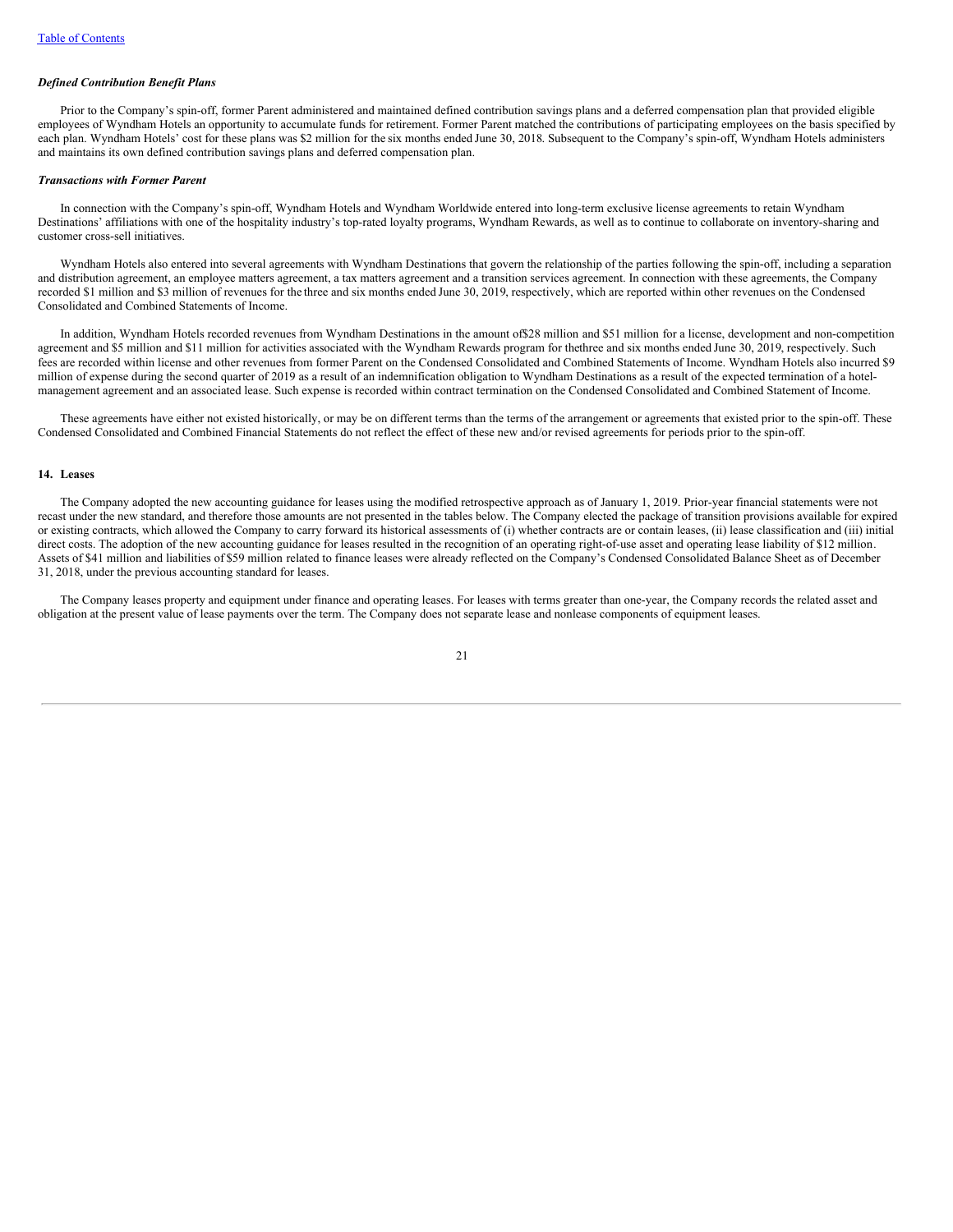The table below presents the lease-related assets and liabilities recorded on the Condensed Consolidated Balance Sheets.

|                             | <b>Classification on the Balance Sheet</b>     | June 30, 2019 |    |  |
|-----------------------------|------------------------------------------------|---------------|----|--|
| <b>Assets</b>               |                                                |               |    |  |
| Operating lease assets      | Other non-current assets                       | S             | 34 |  |
| Finance lease assets        | Property and equipment, net                    |               | 40 |  |
| Total lease assets          |                                                |               | 74 |  |
|                             |                                                |               |    |  |
| <b>Liabilities</b>          |                                                |               |    |  |
| Current                     |                                                |               |    |  |
| Operating lease liabilities | Accrued expenses and other current liabilities | S             | 6  |  |
| Finance lease liabilities   | Current portion of long-term debt              |               | 5  |  |
| Non-current                 |                                                |               |    |  |
| Operating lease liabilities | Other non-current liabilities                  |               | 28 |  |
| Finance lease liabilities   | Long-term debt                                 |               | 58 |  |
| Total lease liabilities     |                                                |               | 97 |  |

During the second quarter of 2019, the Company entered into new leases related to its corporate headquarters and call center, which resulted in an increase of\$22 million in operating lease assets and lease liabilities.

The table below presents the remaining lease term and discount rates for finance and operating leases.

|                                       | June 30, 2019 |
|---------------------------------------|---------------|
| Weighted-average remaining lease term |               |
| Operating leases                      | 7.7 years     |
| Finance leases                        | $10.2$ years  |
| Weighted-average discount rate        |               |
| Operating leases (a)                  | 4.8%          |
| Finance leases                        | $4.5\%$       |

(a) Upon adoption of the new lease guidance, discount rates used for existing leases were established on January 1, 2019.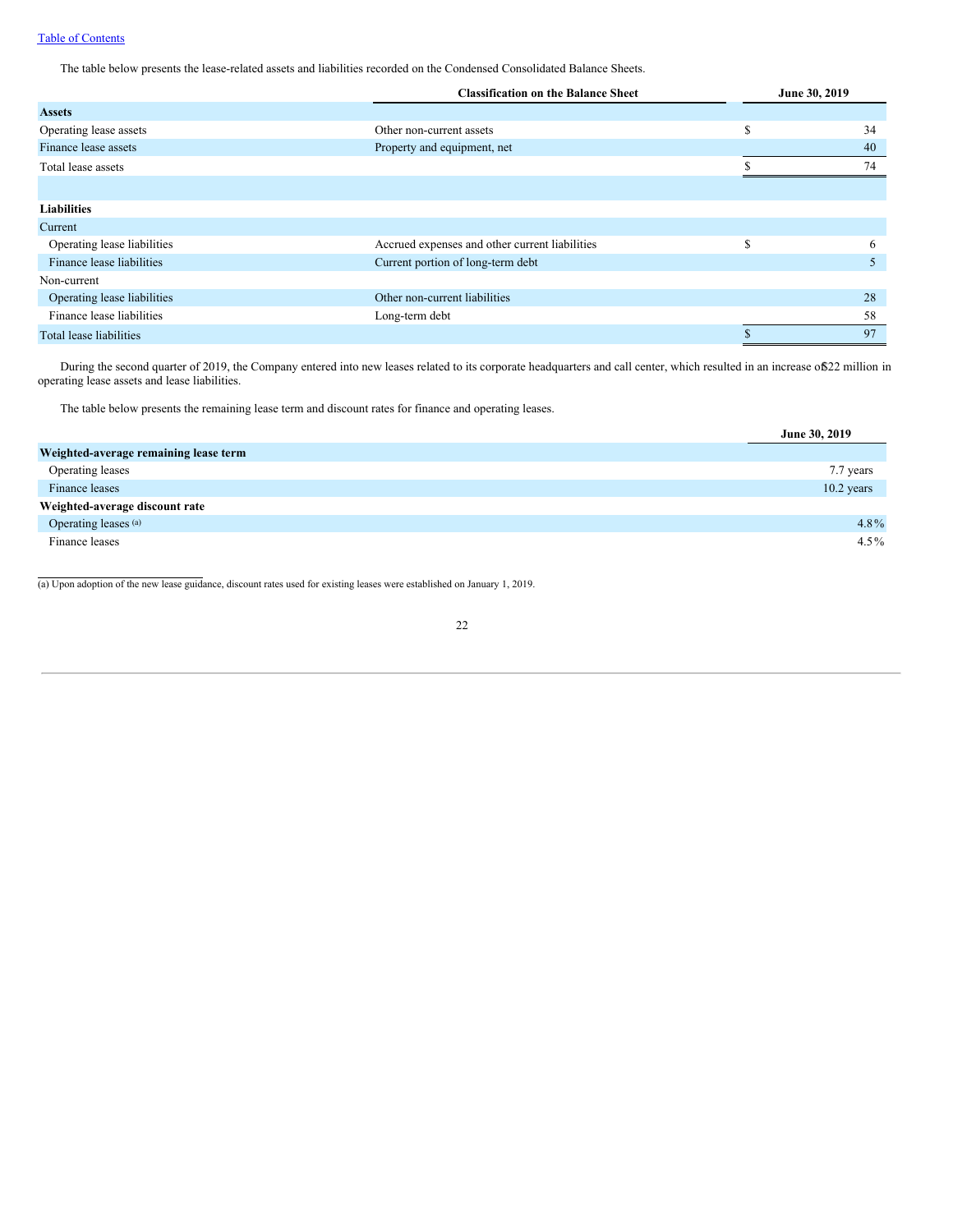### *Undiscounted Cash Flows*

The table below reconciles the undiscounted cash flows for each of the first five years and total of the remaining years to the finance lease liabilities and operating lease liabilities recorded on the Company's Condensed Consolidated Balance Sheet as of June 30, 2019.

|                                                      | <b>Operating Leases</b> |    | <b>Finance Leases</b> |    |  |
|------------------------------------------------------|-------------------------|----|-----------------------|----|--|
| Remainder of 2019                                    |                         | 4  |                       |    |  |
| 2020                                                 |                         | ⇁  |                       |    |  |
| 2021                                                 |                         | 6  |                       |    |  |
| 2022                                                 |                         | 4  |                       |    |  |
| 2023                                                 |                         |    |                       |    |  |
| 2024                                                 |                         |    |                       |    |  |
| Thereafter                                           |                         | 13 |                       | 38 |  |
| Total minimum lease payments                         |                         | 40 |                       | 77 |  |
| Less: amount of lease payments representing interest |                         | 6  |                       | 14 |  |
| Present value of future minimum lease payments       |                         | 34 |                       | 63 |  |
| Less: current obligations under leases               |                         | 6  |                       |    |  |
| Long-term lease obligations                          |                         | 28 |                       | 58 |  |

### *Other Information*

For the six months ended June 30, 2019, the Company made cash payments totaling \$4 million related to its operating and finance leases which was included within operating activities, and \$2 million of cash payments related to its finance leases which was included within financing activities on the Condensed Consolidated Statement of Cash Flows.

For the three months ended June 30, 2019, the Company incurred finance lease expense of\$1 million for each of amortization of the right-of-use assets and interest expense and incurred \$1 million of expense related to its operating leases.

For the six months ended June 30, 2019, the Company incurred finance lease expense of\$2 million for each of amortization of right-of-use assets and interest expense and incurred \$3 million of expense related to its operating leases.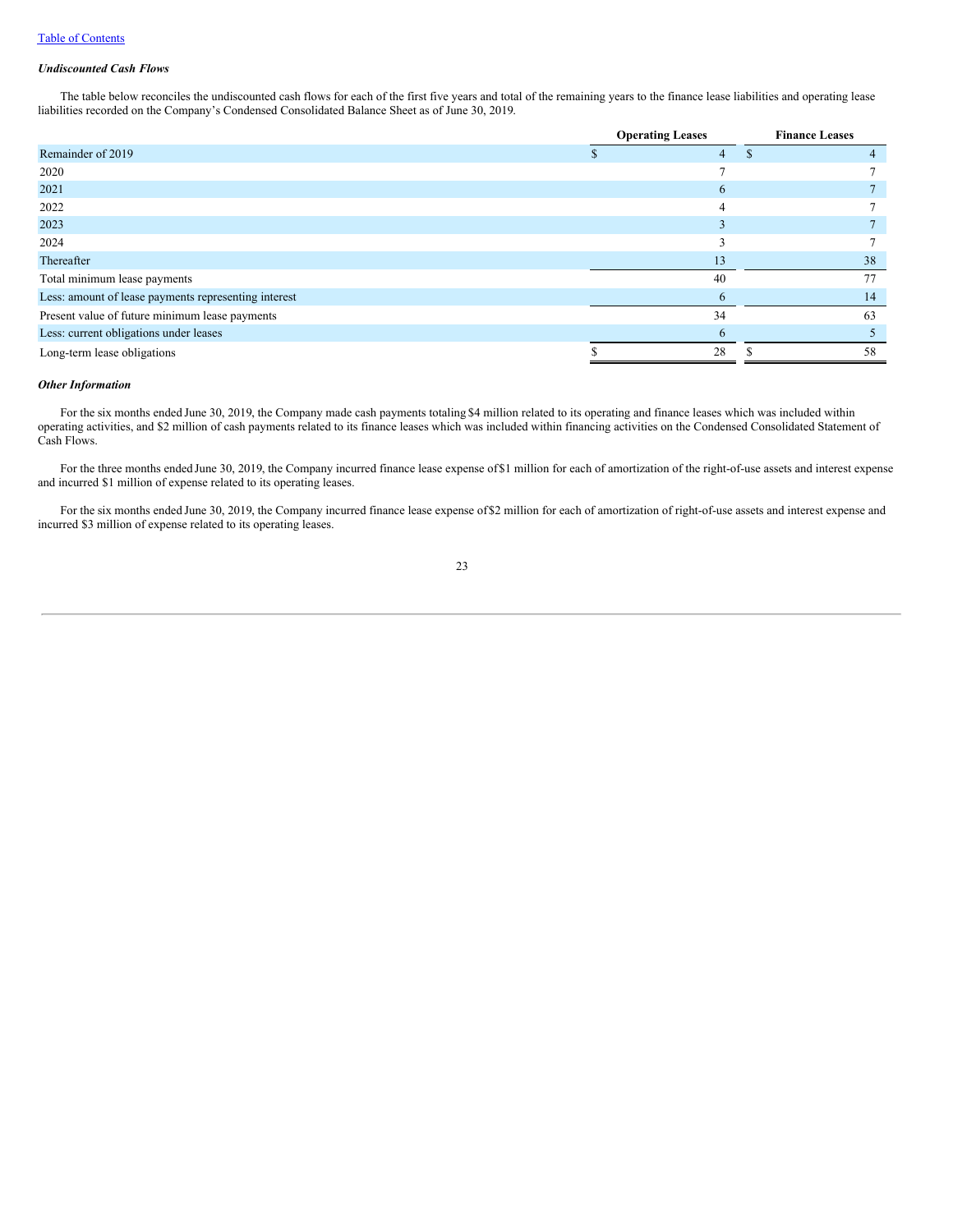### <span id="page-25-0"></span>**Item 2. Management's Discussion and Analysis of Financial Condition and Results of Operations. (Unless otherwise noted, all amounts are in millions, except share and per share amounts)**

### <span id="page-25-1"></span>**FORWARD-LOOKING STATEMENTS**

This report contains forward-looking statements within the meaning of Section 21E of the Exchange Act. These statements include, but are not limited to, statements related to our expectations regarding our strategy and the performance of our business, our financial results, our liquidity and capital resources and other non-historical statements. Forward-looking statements include those that convey management's expectations as to the future based on plans, estimates and projections and may be identified by words such as "will," "expect," "believe," "plan," "anticipate," "intend," "goal," "future," "outlook," "guidance," "target," "estimate" and similar words or expressions, including the negative version of such words and expressions. Such forward-looking statements involve known and unknown risks, uncertainties and other factors, which may cause the actual results, performance or achievements of Wyndham Hotels to be materially different from any future results, performance or achievements expressed or implied by such forward-looking statements.

You are cautioned not to place undue reliance on these forward-looking statements, which speak only as of the date of this report. Factors that could cause actual results to differ materially from those in the forward-looking statements include without limitation general economic conditions, the performance of the financial and credit markets, the economic environment for the hospitality industry, operating risks associated with the hotel franchising and hotel management businesses, the impact of war, terrorist activity or political strife, risks related to the acquisition and integration of La Quinta, risks related to our ability to obtain financing and the terms of such financing, risks related to the planned termination of certain hotel-management agreements (which may not be completed on the terms currently anticipated or at all), and the timing and amount of future share repurchases and dividends, as well as the risks described in our most recent Annual Report on [Form](http://www.sec.gov/Archives/edgar/data/1722684/000172268419000008/wh-20181231x10k.htm) 10-K, filed with the SEC and subsequent reports filed with the SEC. Except as required by law, Wyndham Hotels undertakes no obligation to update or revise any forward-looking statements, whether as a result of new information, subsequent events or otherwise.

References herein to "Wyndham Hotels," the "Company," "we," "our" and "us" refer to both (i) Wyndham Hotels & Resorts, Inc. and its consolidated subsidiaries for time periods following the consummation of our spin-off as an independent company and (ii) the Wyndham Hotels & Resorts Businesses for time periods prior to the consummation of the spin-off. Unless the context otherwise suggests, references herein to "Wyndham Worldwide," "Wyndham Destinations" and "former Parent" refer to Wyndham Worldwide Corporation and its consolidated subsidiaries.

### **BUSINESS AND OVERVIEW**

Wyndham Hotels & Resorts is a leading global hotel franchisor, licensing its renowned hotel brands to hotel owners in more than 80 countries around the world.

Wyndham Hotels operates in the following segments:

- •**Hotel franchising —** licenses our lodging brands and provides related services to third-party hotel owners and
- others. •**Hotel management —**provides hotel management services for full-service and limited-service hotels as well as two hotels that are owned by us.

The Condensed Consolidated and Combined Financial Statements presented herein have been prepared on a stand-alone basis and prior to May 31, 2018 are derived from the consolidated financial statements and accounting records of Wyndham Worldwide. The Condensed Consolidated and Combined Financial Statements include Wyndham Hotels' assets, liabilities, revenues, expenses and cash flows and all entities in which Wyndham Hotels has a controlling financial interest.

### **RESULTS OF OPERATIONS**

Discussed below are our key operating statistics, combined results of operations and the results of operations for each of our reportable segments. The reportable segments presented below represent our operating segments for which discrete financial information is available and used on a regular basis by our chief operating decision maker to assess performance and to allocate resources. In identifying our reportable segments, we also consider the nature of services provided by our operating segments. Management evaluates the operating results of each of our reportable segments based upon net revenues and Adjusted EBITDA. Beginning with the third quarter of 2018, our calculation of Adjusted EBITDA excludes the currency effects of highly inflationary countries. Adjusted EBITDA is defined as net income excluding interest expense, depreciation and amortization, impairment charges, restructuring and related charges, contract termination costs, transaction-related expenses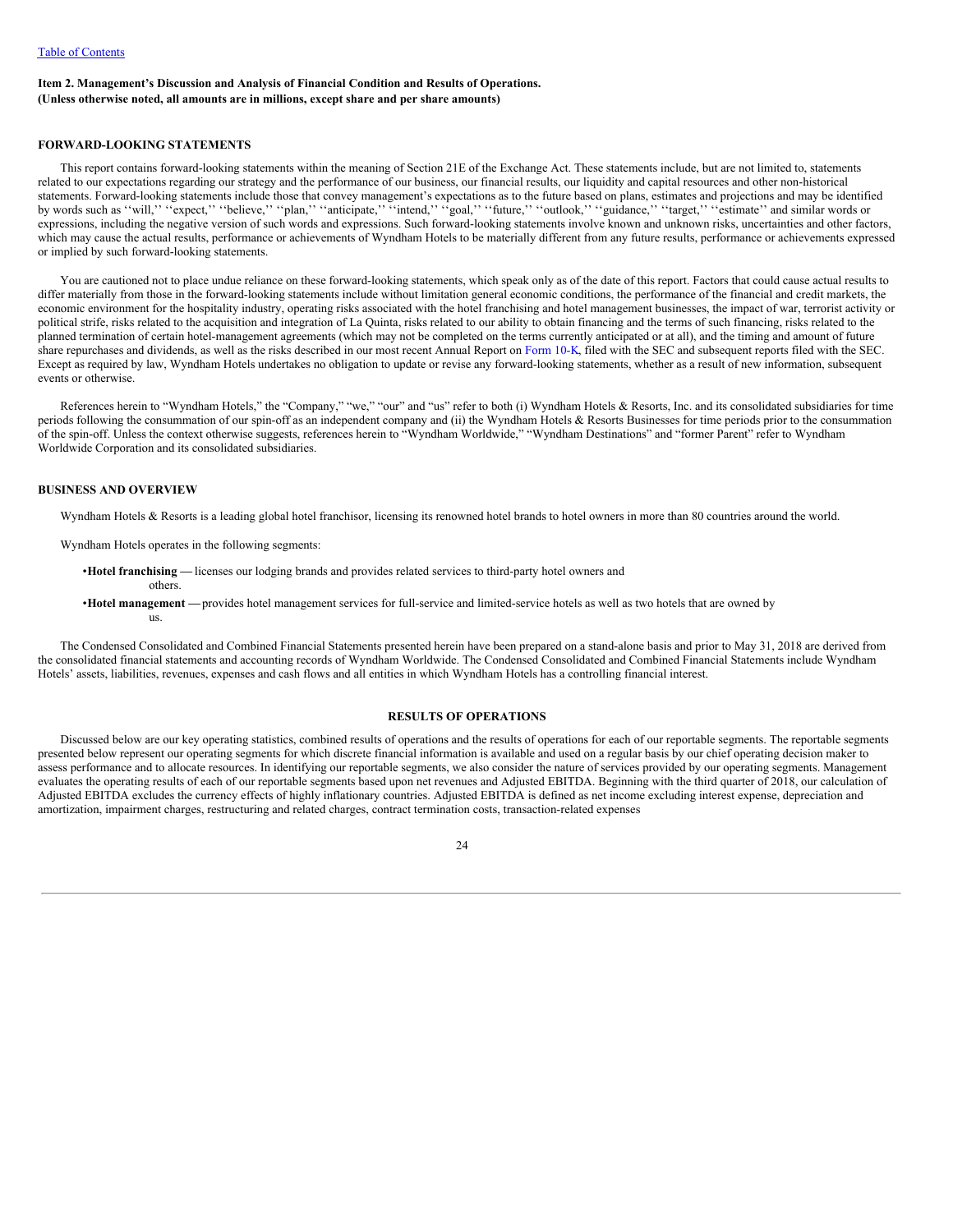(acquisition-, disposition- or separation-related), foreign currency impacts of highly inflationary countries, stock-based compensation expense, early extinguishment of debt costs and income taxes. We believe that Adjusted EBITDA is a useful measure of performance for our segments and, when considered with U.S. GAAP measures, gives a more complete understanding of our operating performance. Adjusted EBITDA is not a recognized term under U.S. GAAP and should not be considered as an alternative to net income or other measures of financial performance or liquidity derived in accordance with U.S. GAAP. Our presentation of Adjusted EBITDA may not be comparable to similarly-titled measures used by other companies.

We generate royalties and franchise fees, management fees and other revenues from hotel franchising and hotel management activities, as well as fees from licensing our "Wyndham" trademark, certain other trademarks and intellectual property. In addition, pursuant to our franchise and management contracts with third-party hotel owners, we generate marketing, reservation and loyalty fee revenues and cost reimbursement revenues that over time are offset, respectively, by the marketing, reservation and loyalty costs and property operating costs that we incur. We completed our acquisition of La Quinta Holdings, Inc. in May 2018, as a result of which certain comparisons of operating and financial metrics for the three and six months ended June 30, 2019 to the prior periods include significant acquisition impacts.

### **OPERATING STATISTICS**

The table below presents our operating statistics for the three and six months endedJune 30, 2019 and 2018. "Rooms" represent the number of hotel rooms in our brand systems as of the last date of the period. "RevPAR" represents the room rental revenues generated by our franchisees divided by the number of available room-nights in the period. These operating statistics are drivers of our revenues and therefore provide an enhanced understanding of our business. Refer to the Results of Operations section below for a discussion as to how these operating statistics affected our business for the periods presented.

|                                     |         | As of June 30, |          |  |  |
|-------------------------------------|---------|----------------|----------|--|--|
|                                     | 2019    | 2018           | % Change |  |  |
| $\mathbf{Rooms}^{\left( a\right) }$ |         |                |          |  |  |
| <b>United States</b>                | 508,300 | 504,300        | $1\%$    |  |  |
| International                       | 308,300 | 288,000        | $7\%$    |  |  |
| Total rooms                         | 816,600 | 792,300        | $3\%$    |  |  |

|                             |  | Three Months Ended June 30, |      |       |          |  |
|-----------------------------|--|-----------------------------|------|-------|----------|--|
| RevPAR <sup>(a)</sup>       |  | 2019                        | 2018 |       | % Change |  |
|                             |  |                             |      |       |          |  |
| <b>United States</b>        |  | 50.98                       |      | 48.50 | $5\%$    |  |
| International $(b)$         |  | 32.47                       |      | 33.89 | $(4\%)$  |  |
| Total RevPAR <sup>(b)</sup> |  | 44.06                       |      | 42.95 | $3\%$    |  |

|                              | Six Months Ended June 30, |  |       |          |  |  |  |
|------------------------------|---------------------------|--|-------|----------|--|--|--|
|                              | 2019                      |  | 2018  | % Change |  |  |  |
| <b>RevPAR<sup>(b)</sup></b>  |                           |  |       |          |  |  |  |
| <b>United States</b>         | 45.83                     |  | 42.39 | 8%       |  |  |  |
| International <sup>(c)</sup> | 30.71                     |  | 32.41 | $(5\%)$  |  |  |  |
| Total RevPAR <sup>(c)</sup>  | 40.17                     |  | 38.54 | $4\%$    |  |  |  |

(a) Includes the impact of acquisitions and dispositions from their respective dates

forward. (b) Excluding currency effects, international RevPAR increased 3% and total RevPAR increased

5%.

(c) Excluding currency effects, international RevPAR increased 2% and total RevPAR increased 7%.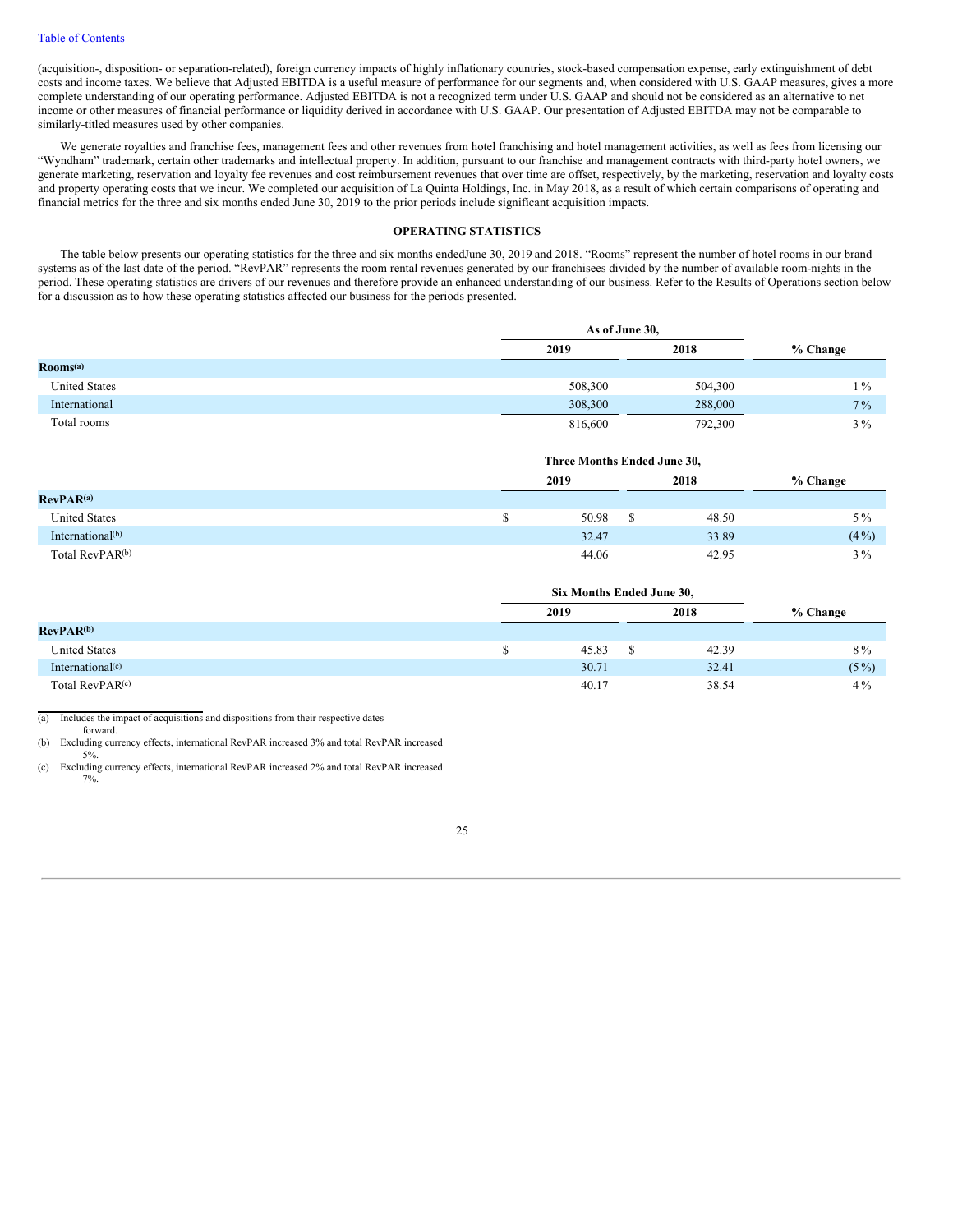### **THREE MONTHS ENDED JUNE 30, 2019 VS. THREE MONTHS ENDED JUNE 30, 2018**

|                            | Three Months Ended June 30, |      |            |
|----------------------------|-----------------------------|------|------------|
|                            | 2019                        | 2018 | $%$ Change |
| Net revenues               | 533                         | 435  | 23 %       |
| Expenses                   | 471                         | 396  | 19%        |
| Operating income           | 62                          | 39   | 59%        |
| Interest expense, net      | 26                          | 10   | NM         |
| Income before income taxes | 36                          | 29   | 24%        |
| Provision for income taxes | 10                          | 8    | $25\%$     |
| Net income                 | 26                          | 21   | 24 %       |

During the three months ended June 30, 2019, net revenues increased 23% compared with the prior-year period, primarily due to \$98 million of higher revenues from the La Quinta acquisition, which included \$55 million of cost reimbursement revenues. Excluding the La Quinta acquisition, a \$2 million unfavorable impact from currency translation and a \$1 million unfavorable impact from the Knights Inn divestiture, net revenues increased \$3 million compared to the prior year due to higher license and other fees, partially offset by reduced cost reimbursement revenues and lower marketing revenues due to timing of our brand conference (which was held in the second quarter of 2018 versus the third quarter in 2019).

During the three months ended June 30, 2019, total expenses increased 19%, which included an estimated \$65 million of higher expenses from La Quinta (including cost reimbursements), a \$45 million non-cash impairment charge and \$9 million in contract termination costs, partially offset by a \$34 million decrease in separation-related costs and \$17 million of lower net transaction-related costs. Excluding cost reimbursement revenues and the acquisition of La Quinta, during the three months ended June 30, 2019:

- Marketing, reservation and loyalty expenses were 41.2% of revenues, compared to 38.8% during the three months endedJune 30, 2018 primarily due to earlier marketing spend this year and a change in classification of certain costs to our marketing, reservation and loyalty funds, partially offset by lower brand-conference expenses;
- Operating expenses were 11.9% of revenues, compared to 15.2% during thesecond quarter of 2018, primarily due to a change in classification of certain costs to our marketing, reservation and loyalty funds; and
- General and administrative expenses were 9.0% of revenues during the three months ended June 30, 2019 and 2018.

Marketing, reservation and loyalty expenses exceeded marketing, reservation and loyalty revenues by \$9 million during the three months endedJune 30, 2019, driven by the incurrence of marketing expenses in advance of corresponding revenues. Marketing, reservation and loyalty revenues equaled marketing, reservation and loyalty expenses during the second quarter of 2018.

During the three months ended June 30, 2019, interest expense, net increased \$16 million compared with the prior-year period due to the borrowings made by us in the second quarter of 2018, primarily to fund the La Quinta acquisition.

Our effective tax rates were 27.8% and 27.6% during the three months ended June 30, 2019 and 2018, respectively.

As a result of these items, net income increased \$5 million compared with the three months endedJune 30, 2018.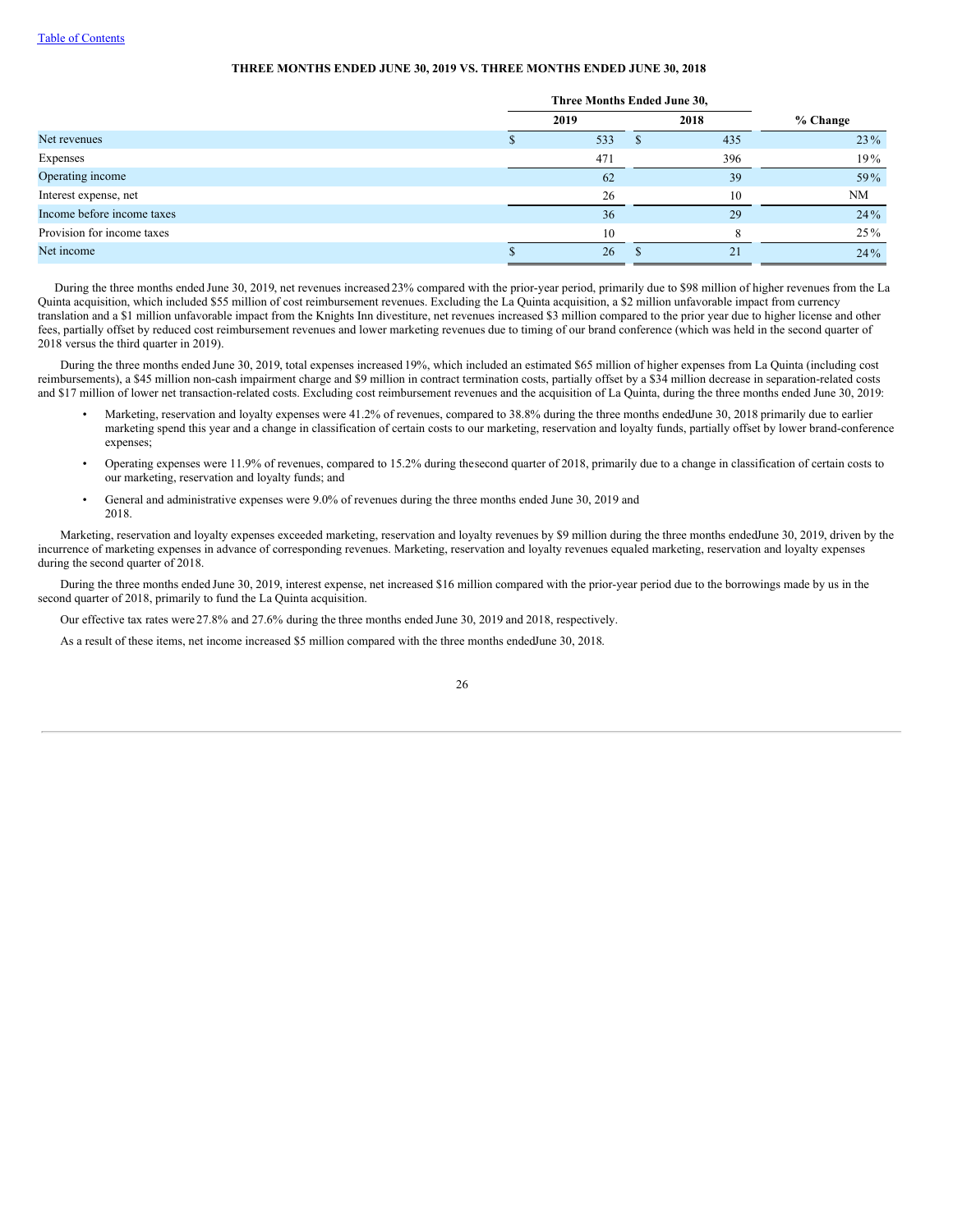The table below is a reconciliation of Net income to Adjusted EBITDA.

|                                   | Three Months Ended June 30, |     |    |      |
|-----------------------------------|-----------------------------|-----|----|------|
|                                   | 2019                        |     |    | 2018 |
| Net income                        |                             | 26  | J. | 21   |
| Provision for income taxes        |                             | 10  |    | 8    |
| Depreciation and amortization     |                             | 27  |    | 22   |
| Interest expense, net             |                             | 26  |    | 10   |
| Stock-based compensation          |                             | 4   |    |      |
| Impairment, net                   |                             | 45  |    |      |
| Contract termination costs        |                             | 9   |    |      |
| Separation-related expenses       |                             |     |    | 35   |
| Transaction-related expenses, net |                             | 11  |    | 28   |
| Adjusted EBITDA                   |                             | 159 |    | 125  |

Following is a discussion of the results of each of our segments and Corporate and Other for the three months endedJune 30, 2019 compared to the three months ended June 30, 2018:

|                          |      | <b>Net Revenues</b> |      |            | <b>Adjusted EBITDA</b> |      |            |
|--------------------------|------|---------------------|------|------------|------------------------|------|------------|
|                          | 2019 |                     | 2018 | $%$ Change | 2019                   | 2018 | $%$ Change |
| <b>Hotel Franchising</b> | 331  |                     | 289  | $15\%$     | 162                    | 129  | 26%        |
| Hotel Management         | 201  |                     | 146  | 38%        | 16                     |      | 100%       |
| Corporate and Other      |      |                     |      | NM         | (19)                   | (12) | <b>NM</b>  |
| <b>Total Company</b>     | 533  |                     | 435  | 23%        | 159                    | 125  | 27%        |

### **Hotel Franchising**

|                              |      | Three Months Ended June 30, |               |         |            |  |
|------------------------------|------|-----------------------------|---------------|---------|------------|--|
|                              | 2019 |                             |               | 2018    | $%$ Change |  |
| <b>Rooms</b>                 |      |                             |               |         |            |  |
| <b>United States</b>         |      | 457,600                     |               | 450,900 | $1\%$      |  |
| International                |      | 293,700                     |               | 274,900 | $7\%$      |  |
| Total rooms                  |      | 751,300                     |               | 725,800 | $4\%$      |  |
| RevPAR <sup>(a)</sup>        |      |                             |               |         |            |  |
| <b>United States</b>         | \$   | 48.65                       | <sup>\$</sup> | 46.17   | $5\%$      |  |
| International <sup>(b)</sup> |      | 31.59                       |               | 32.85   | $(4\%)$    |  |
| Total RevPAR <sup>(b)</sup>  |      | 42.04                       |               | 41.07   | $2\%$      |  |

(a) Includes the impact of acquisitions and dispositions from their respective dates

forward.

(b) Excluding currency effects, international RevPAR increased 3% and total RevPAR increased

4%.

Revenues increased 15% compared to the second of quarter 2018. Excluding the \$35 million net favorable impact from our 2018 acquisition of La Quinta and divestiture of the Knights Inn brand and a \$2 million unfavorable impact from foreign currency translation, revenues increased 3% as higher license and other fees were, partially offset by lower marketing revenues due to timing of our brand conference, which was held in the second quarter of 2018 versus the third quarter in 2019.

Adjusted EBITDA grew 26% compared to the second quarter of 2018, to \$162 million. Excluding an estimated \$23 million net favorable impact from our 2018 acquisition and divestiture and a \$1 million unfavorable impact from foreign currency, adjusted EBITDA grew 9%, reflecting the growth in revenues and the impact of reorganizing certain functions and related expenses into our Corporate segment as a result of our spin-off, partially offset by the timing of marketing expenses, which reduced adjusted EBITDA by \$14 million. Excluding the acquisition of La Quinta, during the three months ended June 30, 2019:

• Marketing, reservation and loyalty expenses increased to 44.3% of revenues from 42.1% during the same period in the prior year due to earlier marketing spend this year and a change in classification of certain costs to our marketing, reservation and loyalty funds, partially offset by lower brand-conference expenses;

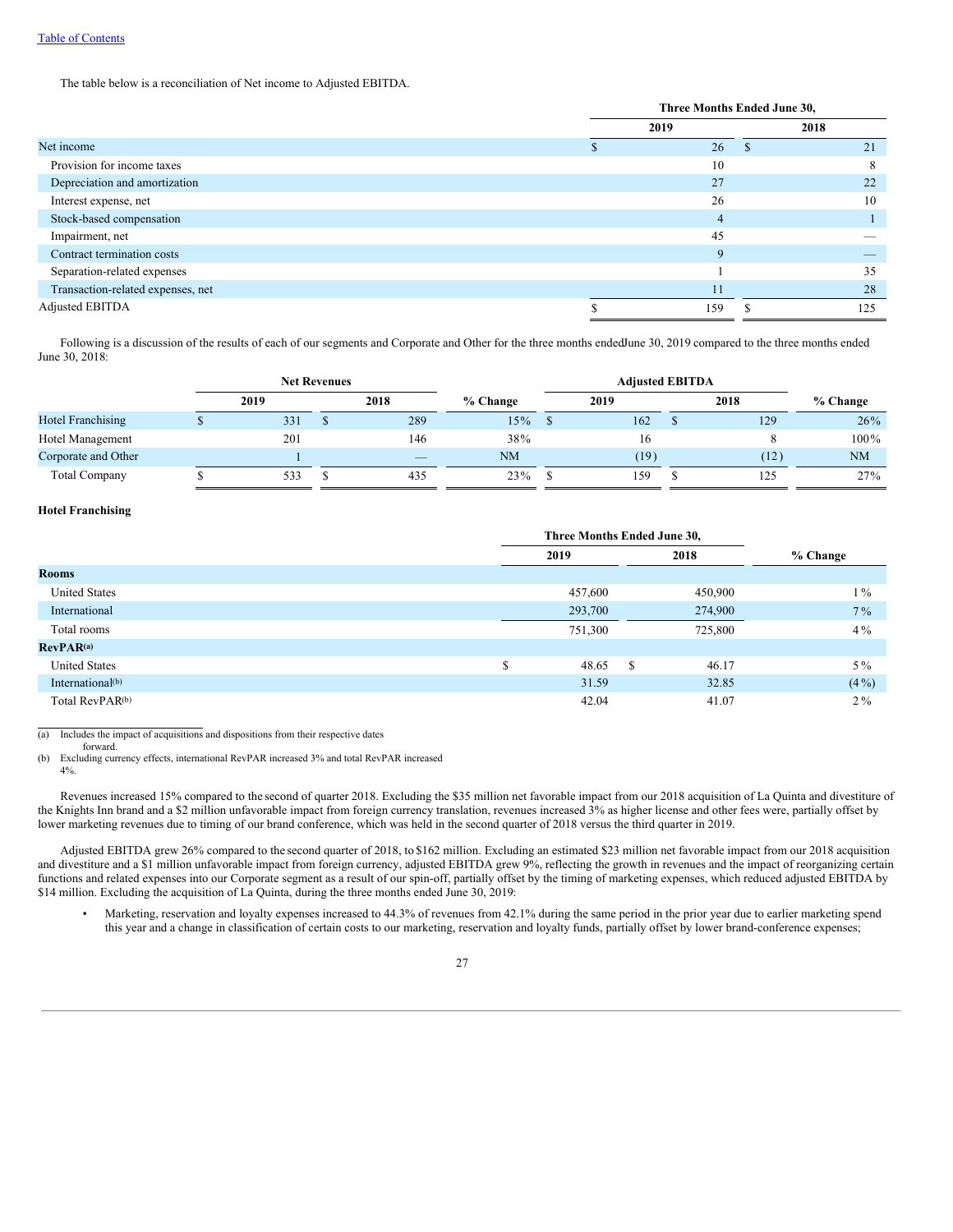- Operating expenses decreased to 6.2% of revenues from 10.1% during the same period in the prior year, primarily due to a change in classification of certain costs to our marketing, reservation and loyalty funds; and
- General and administrative expenses decreased to 1.9% of revenues, compared to 4.4% during the same period in the prior year, primarily due to the impact of reorganizing certain functions into our Corporate segment as a result of our spin-off to a stand-alone public company.

Marketing, reservation and loyalty expenses exceeded marketing, reservation and loyalty revenues by \$4 million in the three months ended June 30, 2019, while marketing, reservation and loyalty revenues exceeded marketing, reservation and loyalty expenses by \$2 million during the three months ended June 30, 2018.

#### **Hotel Management**

|                              |   | Three Months Ended June 30, |               |            |  |  |
|------------------------------|---|-----------------------------|---------------|------------|--|--|
|                              |   | 2019                        | 2018          | $%$ Change |  |  |
| <b>Rooms</b>                 |   |                             |               |            |  |  |
| <b>United States</b>         |   | 50,700                      | 53,400        | $(5\%)$    |  |  |
| International                |   | 14,500                      | 13,100        | $11\%$     |  |  |
| Total rooms                  |   | 65,200                      | 66,500        | $(2\%)$    |  |  |
| RevPAR <sup>(a)</sup>        |   |                             |               |            |  |  |
| <b>United States</b>         | S | 71.61                       | - \$<br>87.43 | $(18\%)$   |  |  |
| International <sup>(b)</sup> |   | 49.53                       | 55.23         | $(10\%)$   |  |  |
| Total RevPAR <sup>(b)</sup>  |   | 66.67                       | 76.60         | $(13\%)$   |  |  |

(a) Includes the impact of acquisitions from their dates

forward.

(b) Excluding currency effects, international RevPAR decreased 1% and total RevPAR decreased 11%.

Revenues increased \$55 million compared to the prior-year period, reflecting \$62 million of higher revenues from La Quinta (including \$55 million of cost-reimbursement revenues). Excluding the acquisition of La Quinta, revenues declined \$7 million primarily due to lower cost-reimbursement revenues, which have no impact on adjusted EBITDA.

Adjusted EBITDA increased \$8 million compared to the prior-year period, reflecting an estimated \$6 million of higher adjusted EBITDA from La Quinta.

Cost reimbursement revenue was equal to reimbursable expenses in both2019 and 2018. Marketing, reservation and loyalty expenses exceeded marketing, reservation and loyalty revenues by \$3 million and \$2 million for the three months ended June 30, 2019 and 2018, respectively.

### **Corporate and Other**

Corporate and Other revenues increased \$1 million during the three months endedJune 30, 2019 compared to the same period in2018, which represents fees earned under a transition services agreement with our former Parent.

Adjusted EBITDA decreased \$7 million during the three months endedJune 30, 2019 compared to the same period in2018, primarily due to a reorganization of certain functions into our Corporate segment in connection with our spin-off to a stand-alone public company.

### **SIX MONTHS ENDED JUNE 30, 2019 VS. SIX MONTHS ENDED JUNE 30, 2018**

|                            | Six Months Ended June 30, |       |      |     |            |  |
|----------------------------|---------------------------|-------|------|-----|------------|--|
|                            | 2019                      |       | 2018 |     | % Change   |  |
| Net revenues               |                           | 1,001 | ъ    | 737 | 36%        |  |
| Expenses                   |                           | 889   |      | 641 | <b>39%</b> |  |
| Operating income           |                           | 112   |      | 96  | 17%        |  |
| Interest expense, net      |                           | 50    |      |     | NM         |  |
| Income before income taxes |                           | 62    |      | 85  | (27%)      |  |
| Provision for income taxes |                           | 15    |      | 24  | (38%)      |  |
| Net income                 |                           | 47    |      | -61 | (23%)      |  |

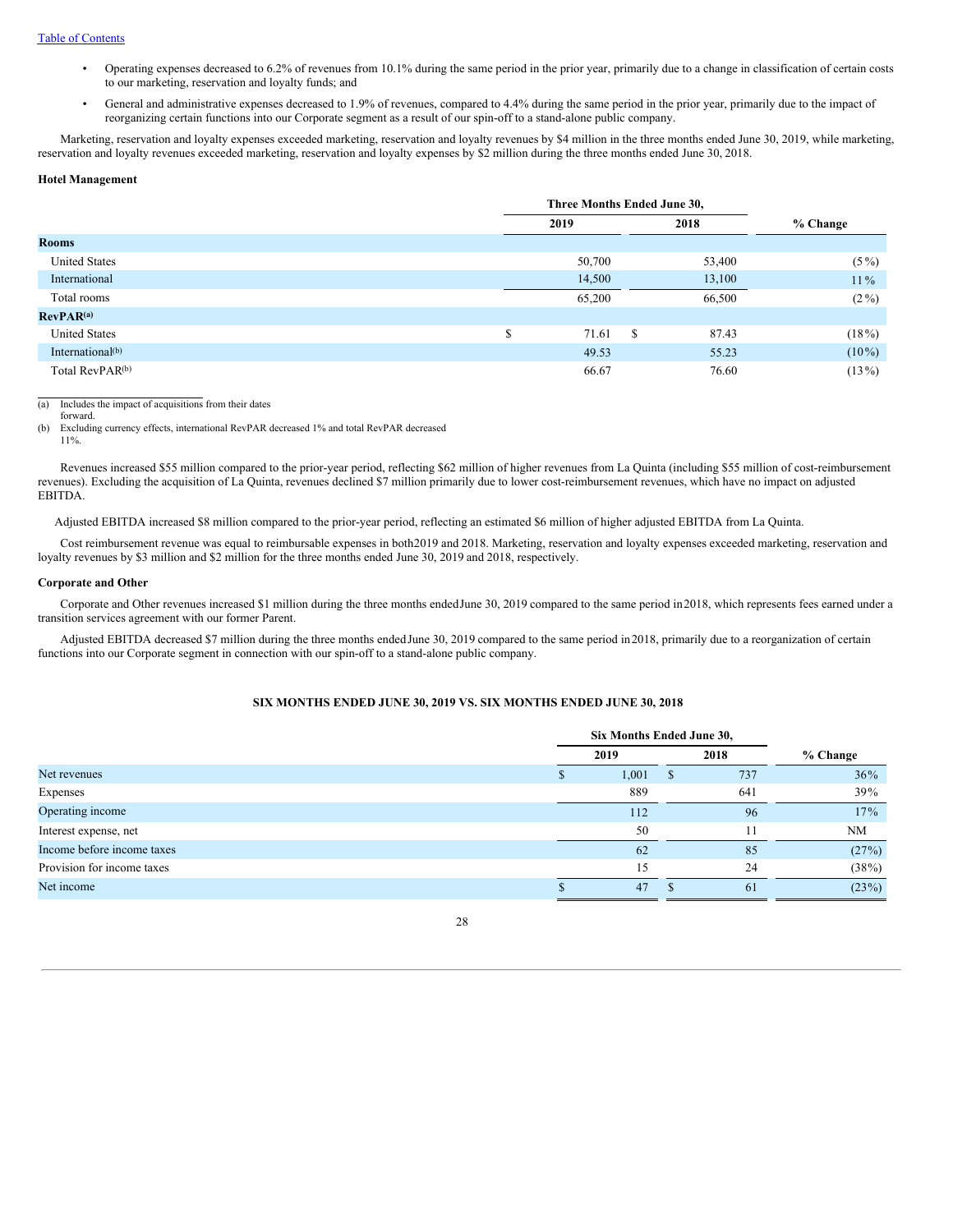During the six months ended June 30, 2019, net revenues increased 36% compared with the prior-year period, which was driven by \$267 million of higher revenues from the La Quinta acquisition, including \$152 million of cost reimbursement revenues. Excluding the revenues from the La Quinta acquisition, a \$3 million unfavorable impact from currency translation and a \$3 million unfavorable impact from the Knights Inn divestiture, net revenues increased 1% primarily due to higher license and other fee revenues partially offset by lower cost reimbursement revenues and lower marketing revenues due to timing of our brand conference, which was held in the second quarter of 2018 versus the third quarter in 2019.

During the six months ended June 30, 2019, total expenses increased 39%, which included \$198 million of higher expenses associated with the La Quinta acquisition, a \$45 million of non-cash impairment charge and \$9 million in contract termination costs, partially offset by \$24 million of lower separation-related costs and a \$12 million decrease in net transaction-related costs primarily associated with the La Quinta acquisition. Excluding cost reimbursement revenues and the acquisition of La Quinta, during the six months ended June 30, 2019:

- Marketing, reservation and loyalty expenses increased to 41.2% of revenues from 37.4% during thesix months ended June 30, 2018, primarily due to earlier marketing spend this year and a change in classification of certain costs to our marketing, reservation and loyalty funds, partially offset by lower brand-conference expenses;
- Operating expenses decreased to 14.1% of revenues from 16.1% during thesix months ended June 30, 2018, primarily due to a change in classification of certain costs to our marketing, reservation and loyalty funds; and
- General and administrative expenses were 10.0% of revenues and 9.3% during thesix months ended June 30, 2019 and 2018, respectively, as a result of incremental costs related to operating as a stand-alone public company.

Marketing, reservation and loyalty expense exceeded marketing, reservation and loyalty revenues by \$24 million during thesix months ended June 30, 2019, and marketing, reservation and loyalty revenues equaled marketing, reservation and loyalty expense during the six months ended June 30, 2018.

During the six months ended June 30, 2019, interest expense, net increased \$39 million compared with the prior-year period due to the borrowings made by us in the second quarter of 2018, primarily to fund the La Quinta acquisition.

Our effective tax rates were 24.2% and 28.2% for the six months ended June 30, 2019 and 2018, respectively. The decrease was primarily related to the tax impact from a settlement with state taxing authorities in the first quarter of 2019, partially offset by a tax benefit associated with stock-based compensation during 2018.

As a result of these items, net income decreased \$14 million compared with thesix months ended June 30, 2018.

The table below is a reconciliation of Net income to Adjusted EBITDA.

|                                                          | Six Months Ended June 30, |  |      |  |  |
|----------------------------------------------------------|---------------------------|--|------|--|--|
|                                                          | 2019                      |  | 2018 |  |  |
| Net income                                               | 47                        |  | 61   |  |  |
| Provision for income taxes                               | 15                        |  | 24   |  |  |
| Depreciation and amortization                            | 56                        |  | 41   |  |  |
| Interest expense, net                                    | 50                        |  |      |  |  |
| Stock-based compensation                                 |                           |  | 4    |  |  |
| Impairment, net                                          | 45                        |  |      |  |  |
| Contract termination costs                               | 9                         |  |      |  |  |
| Separation-related expenses                              | 22                        |  | 46   |  |  |
| Transaction-related expenses                             | 18                        |  | 30   |  |  |
| Foreign currency impact of highly inflationary countries |                           |  |      |  |  |
| <b>Adjusted EBITDA</b>                                   | 270                       |  | 217  |  |  |
|                                                          |                           |  |      |  |  |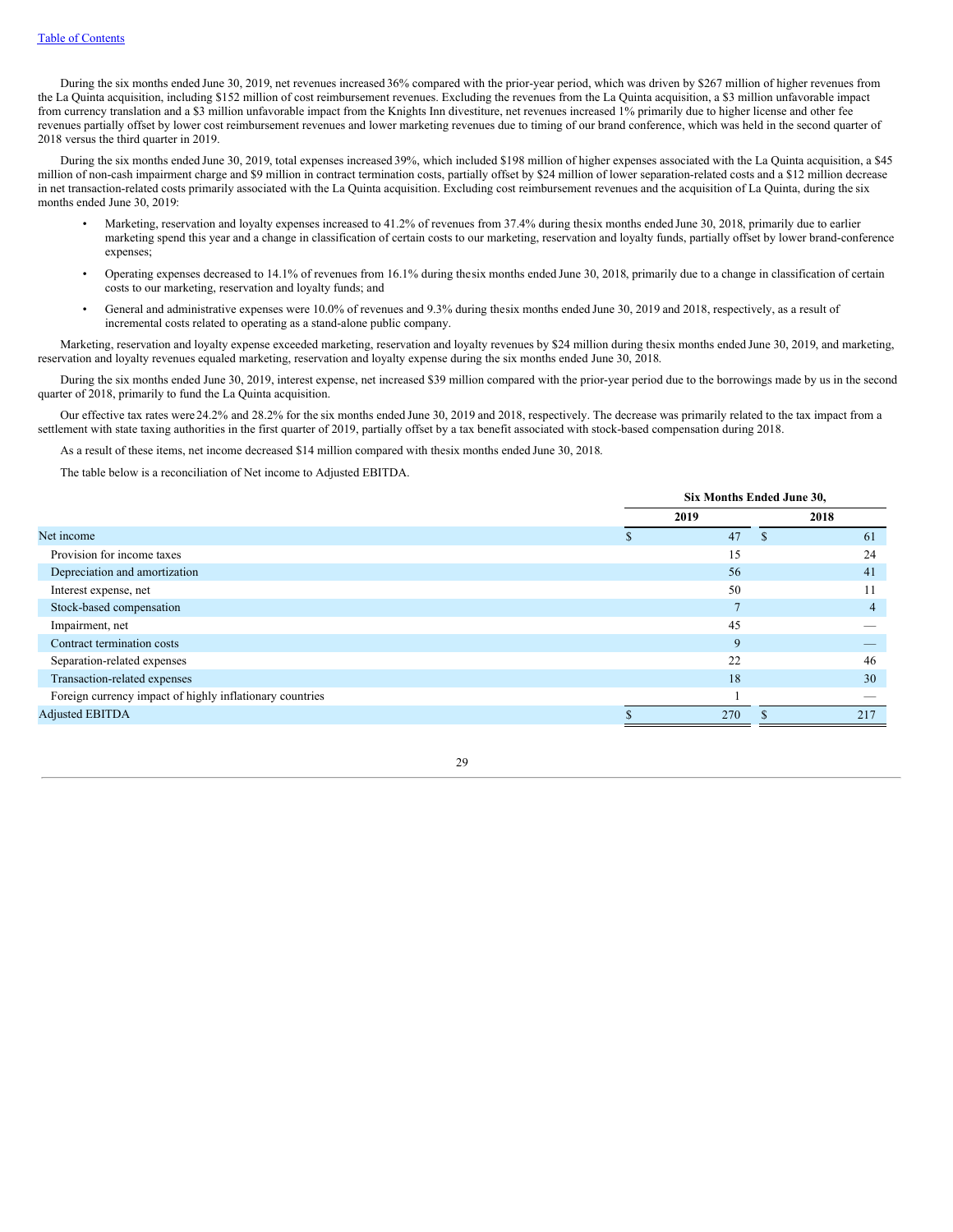### Table of [Contents](#page-1-0)

Following is a discussion of the results of each of our segments and Corporate and Other for thesix months ended June 30, 2019 compared to June 30, 2018:

|                          | <b>Net Revenues</b> |       |  |                          | <b>Adjusted EBITDA</b> |      |      |            |
|--------------------------|---------------------|-------|--|--------------------------|------------------------|------|------|------------|
|                          |                     | 2019  |  | 2018                     | $%$ Change             | 2019 | 2018 | $%$ Change |
| <b>Hotel Franchising</b> |                     | 600   |  | 491                      | $22\%$                 | 275  | 214  | 29%        |
| Hotel Management         |                     | 398   |  | 246                      | $62\%$                 | 31   | 24   | 29%        |
| Corporate and Other      |                     |       |  | $\overline{\phantom{a}}$ | NM                     | (36) | (21) | <b>NM</b>  |
| <b>Total Company</b>     |                     | 1.001 |  | 737                      | 36%                    | 270  | 217  | 24%        |

### **Hotel Franchising**

6%.

|                              |   | Six Months Ended June 30, |  |       |          |
|------------------------------|---|---------------------------|--|-------|----------|
|                              |   | 2019                      |  | 2018  | % Change |
| RevPAR <sup>(a)</sup>        |   |                           |  |       |          |
| <b>United States</b>         | Ф | 43.24                     |  | 40.27 | $7\%$    |
| International <sup>(b)</sup> |   | 29.60                     |  | 31.13 | $(5\%)$  |
| Total RevPAR <sup>(b)</sup>  |   | 37.95                     |  | 36.76 | $3\%$    |
|                              |   |                           |  |       |          |

(a) Includes the impact of acquisitions and dispositions from the acquisition and disposition dates forward.

(b) Excluding currency effects, International RevPAR increased 2% and total RevPAR increased

Net revenues increased 22% for the six months ended June 30, 2019 compared with the same period in the prior year. Excluding a \$94 million net favorable impact from our 2018 acquisition of La Quinta and divestiture of the Knights Inn brand and a \$3 million unfavorable impact from foreign currency translation, net revenues increased 4% as higher license and other fee revenues were partially offset by lower marketing revenues associated with the timing of our brand conference, which was held in the second quarter of 2018 versus the third quarter in 2019.

Adjusted EBITDA grew 29% compared to the six months ended June 30, 2018, to \$275 million. Excluding an estimated \$48 million net favorable impact from our 2018 acquisition and divestiture and a \$3 million unfavorable impact from foreign currency, adjusted EBITDA grew 7%, reflecting the growth in revenues and lower expenses, partially offset by the timing of marketing expenses, which reduced adjusted EBITDA by \$32 million. Excluding the acquisition of La Quinta, during the six months ended June 30, 2019:

- Marketing, reservation and loyalty expenses increased to 44.8% of revenues from 41.6% during the same period in the prior year primarily due to earlier marketing spend this year and a change in classification of certain costs to our marketing, reservation and loyalty funds, partially offset by lower brand-conference expenses;
- Operating expenses decreased to 7.6% of revenue compared to 10.5% during the same period in the prior year primarily due to a change in classification of certain costs to our marketing, reservation and loyalty funds; and
- General and administrative expenses decreased to 3.0% of revenues from 4.4% during the same period in the prior year, primarily due to the impact of reorganizing certain functions into our Corporate segment as a result of our spin-off to a stand-alone public company.

Marketing, reservation and loyalty expenses exceeded marketing, reservation and loyalty revenues by \$15 million during thesix months ended June 30, 2019. Marketing, reservation and loyalty revenues exceeded marketing, reservation and loyalty expenses by \$2 million during the six months ended June 30, 2018.

#### **Hotel Management**

|                             | Six Months Ended June 30, |       |  |       |          |  |  |
|-----------------------------|---------------------------|-------|--|-------|----------|--|--|
|                             |                           | 2019  |  | 2018  | % Change |  |  |
| RevPAR <sup>(a)</sup>       |                           |       |  |       |          |  |  |
| <b>United States</b>        | S                         | 68.60 |  | 89.63 | (23%)    |  |  |
| International $(b)$         |                           | 52.31 |  | 58.50 | $(11\%)$ |  |  |
| Total RevPAR <sup>(b)</sup> |                           | 64.97 |  | 77.00 | (16%)    |  |  |

(a) Includes the impact of acquisitions and disposition from their respective dates forward.

<sup>(</sup>b) Excluding currency effects, International RevPAR decreased 1% and total RevPAR decreased 14%.

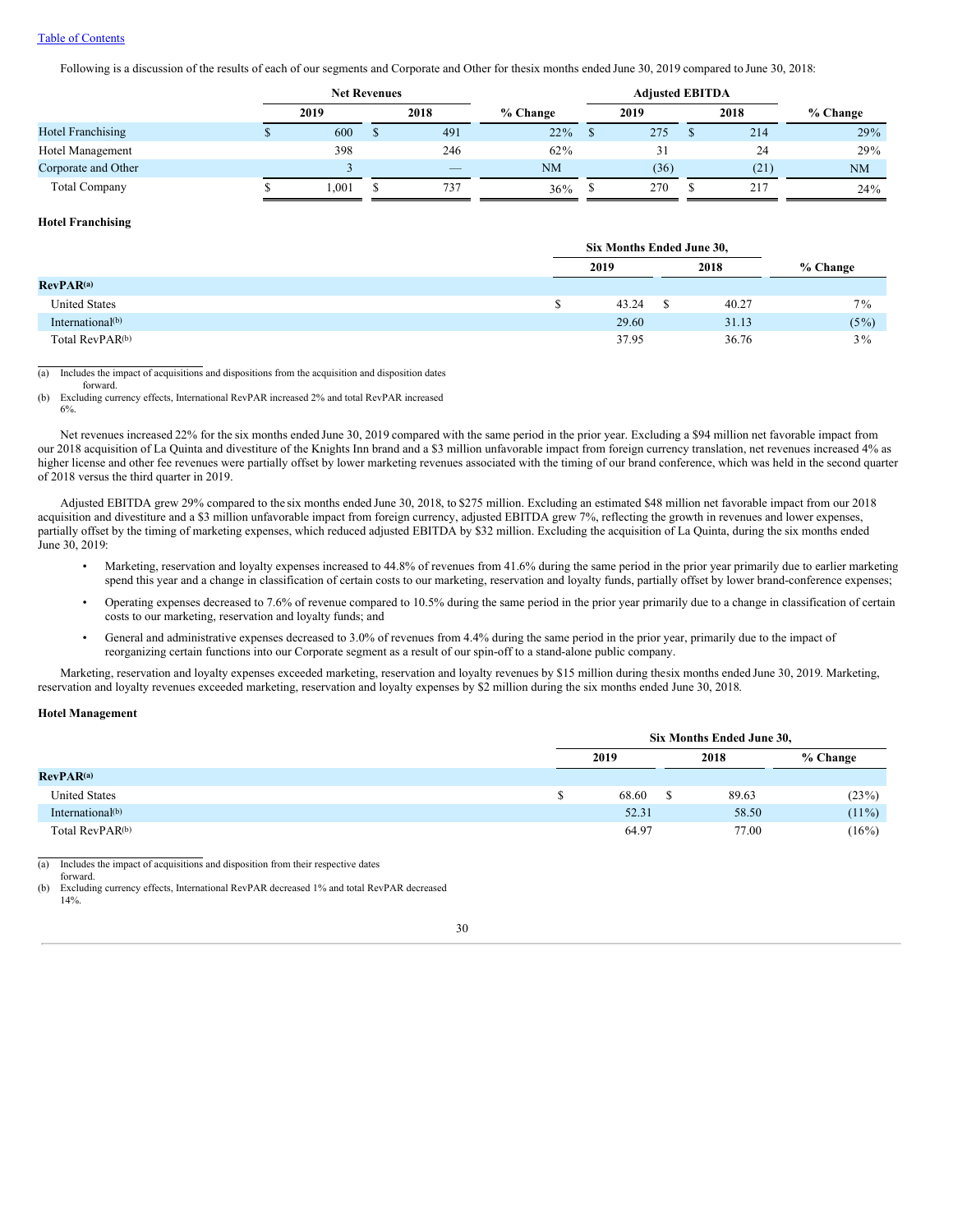Revenues increased \$152 million compared to the prior-year period, reflecting \$170 million of higher revenues from La Quinta (including \$152 million of costreimbursement revenues). Excluding the acquisition of La Quinta, revenues declined \$18 million primarily due to lower cost-reimbursement revenues, which have no impact on adjusted EBITDA.

Adjusted EBITDA increased \$7 million compared to the prior-year period, reflecting an estimated \$13 million of higher adjusted EBITDA from La Quinta, partially offset by \$6 million due to the absence of hurricane-related insurance proceeds received during the six months ended June 30, 2018.

Cost reimbursement revenue was equal to reimbursable expenses in both2019 and 2018. Marketing, reservation and loyalty expenses exceeded marketing, reservation and loyalty revenues by \$7 million and \$2 million for the six months ended June 30, 2019 and 2018, respectively.

#### **Corporate and Other**

Corporate and Other revenues increased \$3 million during the six months ended June 30, 2019 compared to the same period in2018, which represents fees earned under a transition services agreement with our former Parent.

Adjusted EBITDA decreased \$15 million during the six months ended June 30, 2019 compared to the same period in2018, primarily due to a reorganization of certain functions into our Corporate segment in connection with our spin-off to a stand-alone public company.

### **FINANCIAL CONDITION, LIQUIDITY AND CAPITAL RESOURCES**

### **FINANCIAL CONDITION**

|                            | <b>June 30,</b><br>2019 |   | December 31,<br>2018 | Change |
|----------------------------|-------------------------|---|----------------------|--------|
| Total assets               | 4,656                   | Φ | 4.976                | (320)  |
| Total liabilities          | 3,356                   |   | 3,558                | (202)  |
| Total stockholders' equity | 1,300                   |   | 1,418                | (118)  |

Total assets decreased \$320 million from December 31, 2018 to June 30, 2019 primarily due to a reduction in cash as a result of payments for taxes assumed with the La Quinta acquisition, stock repurchases and dividends. Total liabilities decreased \$202 million primarily due to the payment of the aforementioned tax liability assumed with the La Quinta acquisition. Total equity decreased \$118 million from December 31, 2018 to June 30, 2019 primarily due to stock repurchases and dividends, partially offset by our net income for the period.

#### **LIQUIDITY AND CAPITAL RESOURCES**

We intend to use the cash flow generated by our operations to create value for stockholders. Our asset-light business model, with low fixed costs and stable, recurring franchise fee revenue, generates attractive margins and cash flow. In addition to investments in the business, including acquisitions of brands and businesses that would expand our presence and capabilities in the lodging industry, we expect to return capital to our stockholders through dividends and/or share repurchases. We expect to pay a regular dividend and use excess cash to repurchase shares.

As of June 30, 2019, we had a Term Loan with an aggregate principal amount of \$1.6 billion maturing in 2025 and a revolving credit facility in an aggregate principal amount of \$750 million, all of which was undrawn. The interest rate per annum applicable to our Term Loan is equal to, at our option, either a base rate plus a margin of 0.75% or LIBOR plus a margin of 1.75%. The revolving credit facility is subject to an interest rate per annum equal to, at our option, either a base rate plus a margin ranging from 0.50% to 1.00% or LIBOR plus a margin ranging from 1.50% to 2.00%, in either case based upon the total leverage ratio of the Company and its restricted subsidiaries.

The Federal Reserve has established the Alternative Reference Rates Committee to identify alternative reference rates in the event that LIBOR ceases to exist after 2021. Our credit facility, which includes its revolving credit facility and term loan, gives the option to use LIBOR as a base rate and our interest rate swaps are based on the onemonth U.S. dollar LIBOR rate. In the event that LIBOR is no longer published, the credit facility allows us and the administrative agent of the facility to replace LIBOR with an alternative benchmark rate, subject to the approval of majority of lenders. The International Swaps and Derivatives Association is expected to issue protocols to allow swap parties to amend their existing contracts.

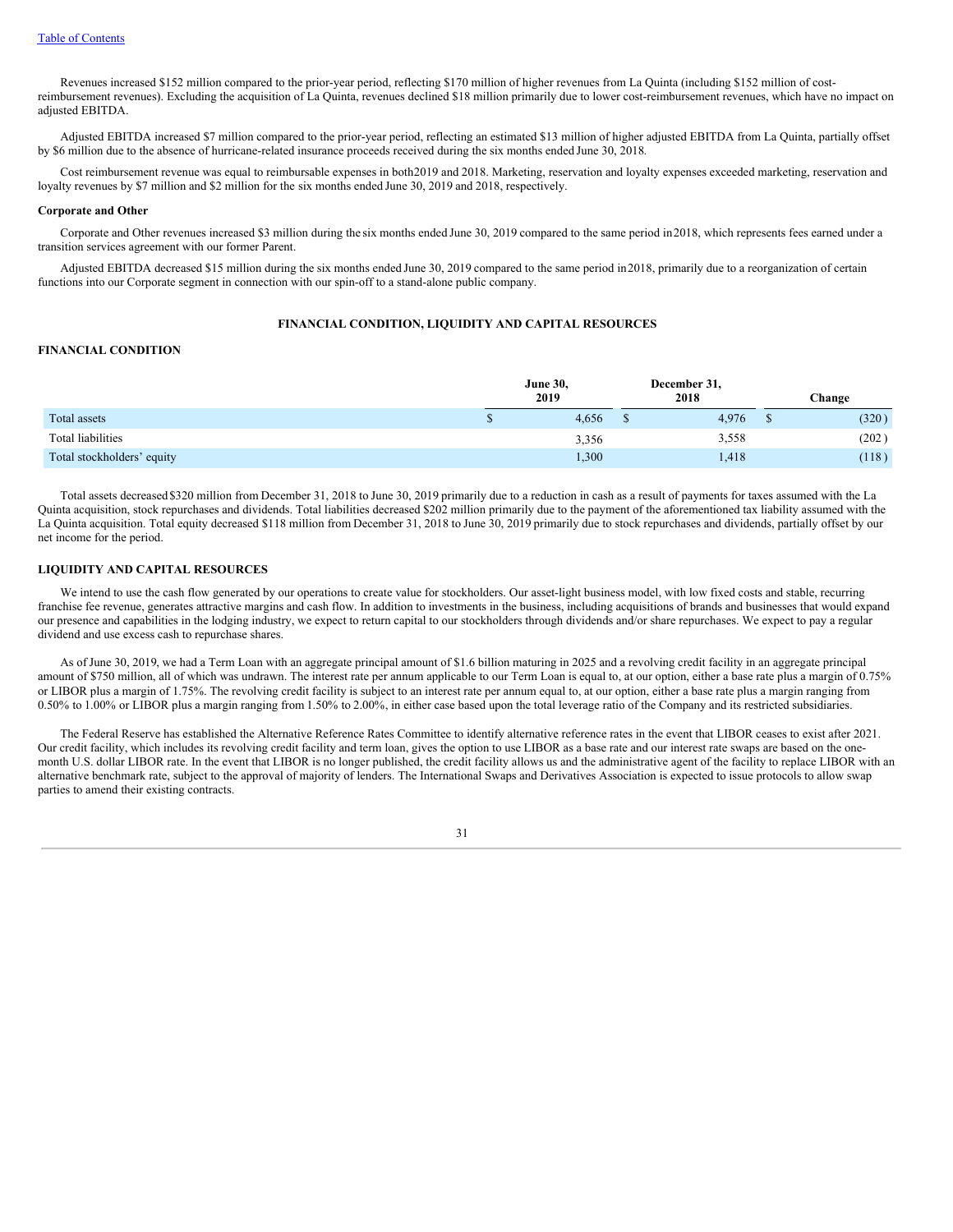Our liquidity and access to capital may be impacted by our credit rating, financial performance and global credit market conditions. We believe that our existing cash, cash equivalents, cash generated through operations and our expected access to financing facilities, together with funding through our revolving credit facility, will be sufficient to fund our operating activities, anticipated capital expenditures and growth needs.

We are currently in negotiations to terminate a hotel-management agreement which contains operating performance guarantees and covers eight hotel properties, in conjunction with which we would make payments to the hotels' owner which we expect will be at a significant discount to our remaining potential guarantee exposure of approximately \$70 million. We expect to record a contract termination expense in the third quarter related to these future payments.

#### **CASH FLOW**

The following table summarizes the changes in cash, cash equivalents and restricted cash during thesix months ended June 30, 2019 and 2018:

|                                                                                    | Six Months Ended June 30, |            |  |                          |        |         |
|------------------------------------------------------------------------------------|---------------------------|------------|--|--------------------------|--------|---------|
|                                                                                    |                           | 2019       |  | 2018                     | Change |         |
| Cash provided by/(used in)                                                         |                           |            |  |                          |        |         |
| Operating activities                                                               |                           | $(137)$ \$ |  | 33                       |        | (170)   |
| Investing activities                                                               |                           | (27)       |  | (1,672)                  |        | 1,645   |
| Financing activities                                                               |                           | (96)       |  | 1,996                    |        | (2,092) |
| Effects of changes in exchange rates on cash, cash equivalents and restricted cash |                           |            |  | $\overline{\phantom{a}}$ |        |         |
| Net change in cash, cash equivalents and restricted cash                           |                           | (259)      |  | 357                      |        | (616)   |

During the six months ended June 30, 2019, net cash used in operating activities increased\$170 million compared to the prior-year period primarily due to the payment of \$188 million of tax liabilities assumed in the La Quinta acquisition in 2018.

Net cash used in investing activities decreased \$1.6 billion compared to the prior-year period, primarily due to the payment for the acquisition of La Quinta in 2018.

Net cash used in financing activities increased \$2.1 billion compared to the prior-year period, primarily due to proceeds from borrowings used to fund the La Quinta acquisition in 2018.

### *Capital Deployment*

We focus on optimizing cash flow and seeking to deploy capital to generate attractive risk-adjusted returns in ways that are consistent with, and further, our strategic objectives. We intend to continue to invest in select capital and technological improvements across our business. We may also seek to obtain additional franchise agreements and hotel management contracts on a strategic and selective basis as well as grow our business through acquisitions. In addition, we expect to return cash to stockholders through the payment of dividends and the repurchase of common stock.

During the six months ended June 30, 2019, we spent \$25 million on capital expenditures, primarily related to information technology and the integration of La Quinta. During 2019, we anticipate spending approximately \$60 million on capital expenditures, including expenditures of approximately \$10 million to integrate La Quinta.

In addition, during the six months ended June 30, 2019, we spent \$8 million net of repayments on development advance notes to acquire new franchise and management agreements. In an effort to support growth in our business, we intend to continue to provide development advance notes, which may include agreements with multi-unit owners, from time to time. We may also continue to provide other forms of financial support.

We expect that the majority of the expenditures that will be required to pursue our capital spending programs and strategic investments (other than any significant acquisitions) will be financed with cash flow generated through operations. Additional expenditures will be financed with general corporate borrowings.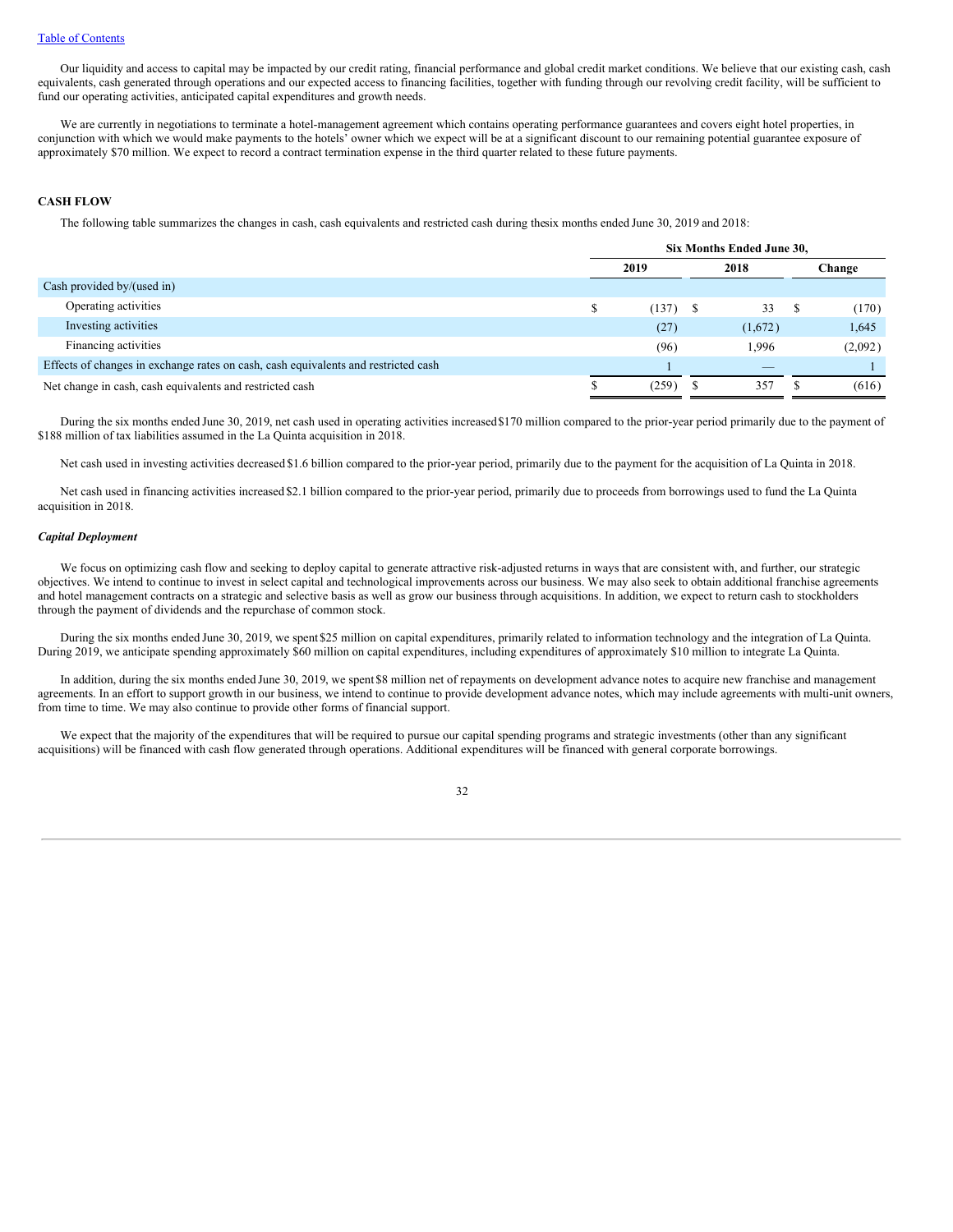#### *Stock Repurchase Program*

In May 2018, our Board of Directors approved a share repurchase plan, effective immediately following our spin-off, pursuant to which we have been authorized to purchase up to \$300 million of our common stock. Under the plan, we may, from time to time, purchase our common stock through various means, including, without limitation, open market transactions, privately negotiated transactions or tender offers, subject to the terms of the tax matters agreement entered into in connection with our spinoff.

Under our current stock repurchase program, we repurchased approximately1.8 million shares at an average price of \$52.91 for a cost of \$94 million during the six months ended June 30, 2019. We had \$86 million of remaining availability under our program as ofJune 30, 2019.

#### *Dividend Policy*

During the six months ended June 30, 2019, we declared quarterly cash dividends of \$0.29 per share each quarter (\$57 million in aggregate). The declaration and payment of future dividends to holders of our common stock are at the discretion of our Board of Directors and depend upon many factors, including our financial condition, earnings, capital requirements of our business, covenants associated with certain debt obligations, legal requirements, regulatory constraints, industry practice and other factors that our Board of Directors deems relevant. There is no assurance that a payment of a dividend will occur in the future.

### **LONG-TERM DEBT COVENANTS**

Our credit facilities contain customary covenants that, among other things, impose limitations on indebtedness; liens; mergers, consolidations, liquidations and dissolutions; dispositions, restricted debt payments, restricted payments and transactions with affiliates. Events of default in these credit facilities include, among others, failure to pay interest, principal and fees when due; breach of a covenant or warranty; acceleration of or failure to pay other debt in excess of a threshold amount; unpaid judgments in excess of a threshold amount, insolvency matters; and a change of control. The credit facilities require us to comply with a financial covenant to be tested quarterly, consisting of a maximum first-lien leverage ratio of 5.0 times. The ratio is calculated by dividing consolidated first lien indebtedness (as defined in the credit agreement) net of consolidated unrestricted cash as of the measurement date by consolidated EBITDA (as defined in the credit agreement), as measured on a trailing four-fiscal-quarter basis preceding the measurement date. As of June 30, 2019, our first-lien leverage ratio was 2.6 times.

The indenture under which the senior notes due 2026 were issued contains covenants that limit, among other things, Wyndham Hotels & Resorts, Inc.'s ability and that of certain of its subsidiaries to (i) create liens on certain assets; (ii) enter into sale and leaseback transactions; and (iii) merge, consolidate or sell all or substantially all of Wyndham Hotels & Resorts, Inc.'s assets. These covenants are subject to a number of important exceptions and qualifications.

As of June 30, 2019, we were in compliance with the financial covenants described above.

### **SEASONALITY**

While the hotel industry is seasonal in nature, periods of higher revenues vary property-by-property and performance is dependent on location and guest base. Based on historical performance, revenues from franchise and management contracts are generally higher in the second and third quarters than in the first or fourth quarters due to increased leisure travel during the spring and summer months. The seasonality of our business may cause fluctuations in our quarterly operating results, earnings and profit margins. As we expand into new markets and geographical locations, we may experience increased or different seasonality dynamics that create fluctuations in operating results different from the fluctuations we have experienced in the past.

### **COMMITMENTS AND CONTINGENCIES**

We are involved in claims, legal and regulatory proceedings and governmental inquiries related to our business. Litigation is inherently unpredictable and, although we believe that our accruals are adequate and/or that we have valid defenses in these matters, unfavorable results could occur. As such, an adverse outcome from such proceedings for which claims are awarded in excess of the amounts accrued, if any, could be material to us with respect to earnings and/or cash flows in any given reporting period. As of June 30, 2019, the potential exposure resulting from adverse outcomes of such legal proceedings could, in the aggregate, range up to\$10 million in excess of recorded accruals. However, we do not believe that the impact of such litigation should result in a material liability to us in relation to our financial position or liquidity. For a more detailed description of our commitments and contingencies see Note 9 - Commitments and Contingencies to the Condensed Consolidated and Combined Financial Statements contained in Part I, Item 1 of this report.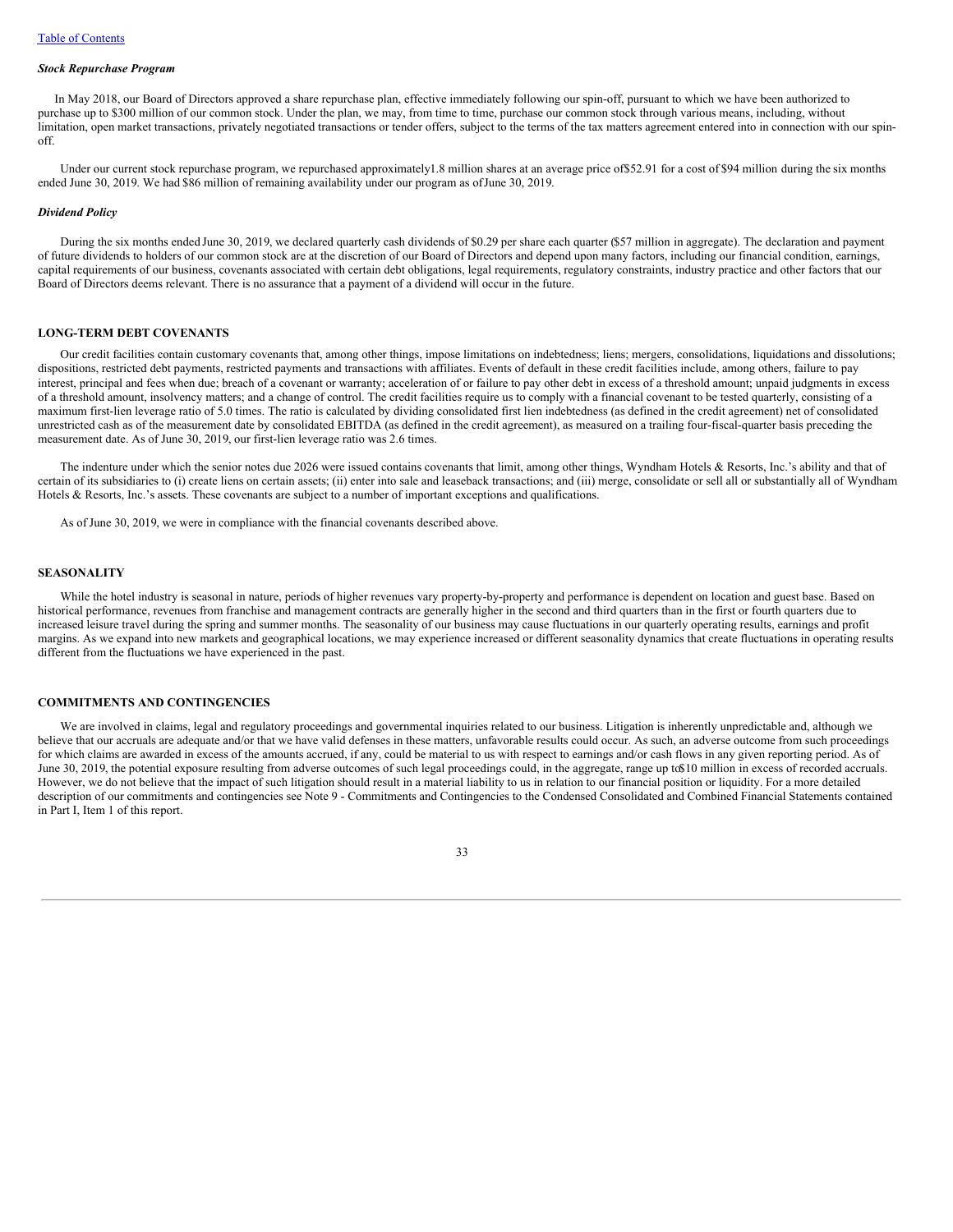### **CRITICAL ACCOUNTING POLICIES**

In presenting our financial statements in conformity with generally accepted accounting principles, we are required to make estimates and assumptions that affect the amounts reported therein. Several of the estimates and assumptions we are required to make relate to matters that are inherently uncertain as they pertain to future events. However, events that are outside of our control cannot be predicted and, as such, they cannot be contemplated in evaluating such estimates and assumptions. If there is a significant unfavorable change to current conditions, it could result in a material impact to our combined results of operations, financial position and liquidity. We believe that the estimates and assumptions we used when preparing our financial statements were the most appropriate at that time. These Condensed Consolidated and Combined Financial Statements should be read in conjunction with the Company's 2018 Consolidated and Combined Financial Statements included in its most recent Annual Report on [Form](http://www.sec.gov/Archives/edgar/data/1722684/000172268419000008/wh-20181231x10k.htm) 10-K, filed with the SEC and any subsequent reports filed with the SEC, which includes a description of our critical accounting policies that involve subjective and complex judgments that could potentially affect reported results.

#### <span id="page-35-0"></span>**Item 3. Quantitative and Qualitative Disclosures About Market Risks.**

We use various financial instruments, including interest swap contracts, to reduce the interest rate risk related to our debt. We also use foreign currency forwards to manage and reduce the foreign currency exchange rate risk associated with our foreign currency denominated receivables and payables, forecasted royalties, forecasted earnings and cash flows of foreign subsidiaries and other transactions.

We are exclusively an end user of these instruments, which are commonly referred to as derivatives. We do not engage in trading, market making or other speculative activities in the derivatives markets. More detailed information about these financial instruments is provided in Note 8 - Fair Value to the Condensed Consolidated and Combined Financial Statements. Our principal market exposures are interest rate and currency exchange rate risks.

We assess our exposures to changes in interest rates utilizing a sensitivity analysis. The sensitivity analysis measures the potential impact in earnings, fair values and cash flows based on a hypothetical 10% change (increase and decrease) in interest rates. Our variable-rate borrowings, which consists of our Term Loan, a portion of which has been swapped to a fixed interest rate, and any borrowings we make under our revolving credit facility, expose us to risks caused by fluctuations in the applicable interest rates. The total outstanding balance of such variable-rate borrowings, net of swaps, was \$488 million as of June 30, 2019. A hypothetical 10% change in our effective weighted average interest rate on our variable-rate borrowings would result in approximately a \$1 million increase or decrease to our annual long-term debt interest expense, and a one-point change in the underlying interest rates would result in approximately a \$5 million increase or decrease in our annual interest expense.

The fair values of cash and cash equivalents, trade receivables, accounts payable and accrued expenses and other current liabilities approximate their carrying values due to the short-term nature of these assets and liabilities.

We have foreign currency rate exposure to exchange rate fluctuations worldwide, particularly with respect to the Canadian Dollar, the Chinese Yuan, the Euro, the British Pound and the Argentine Peso. We anticipate that such foreign currency exchange rate risk will remain a market risk exposure for the foreseeable future.

We use a current market pricing model to assess the changes in the value of our foreign currency derivatives used by us to hedge underlying exposure that primarily consists of our non-functional-currency current assets and liabilities. The primary assumption used in these models is a hypothetical 10% weakening or strengthening of the U.S. dollar against all our currency exposures as of June 30, 2019. The gains and losses on the hedging instruments are largely offset by the gains and losses on the underlying assets, liabilities or expected cash flows. As of June 30, 2019, the absolute notional amount of our outstanding foreign exchange hedging instruments was \$49 million. We have determined through such analyses that a hypothetical 10% change in foreign currency exchange rates would have resulted in approximately a \$4 million increase or decrease to the fair value of our outstanding forward foreign currency exchange contracts, which would generally be offset by an opposite effect on the underlying exposure being economically hedged.

Argentina is now considered to be a highly inflationary economy. As ofJune 30, 2019, we had total net assets of \$11 million in Argentina.

Our total market risk is influenced by a wide variety of factors including the volatility present within the markets and the liquidity of the markets. There are certain limitations inherent in the sensitivity analyses presented. While probably the most meaningful analysis, these "shock tests" are constrained by several factors, including the necessity to conduct the analysis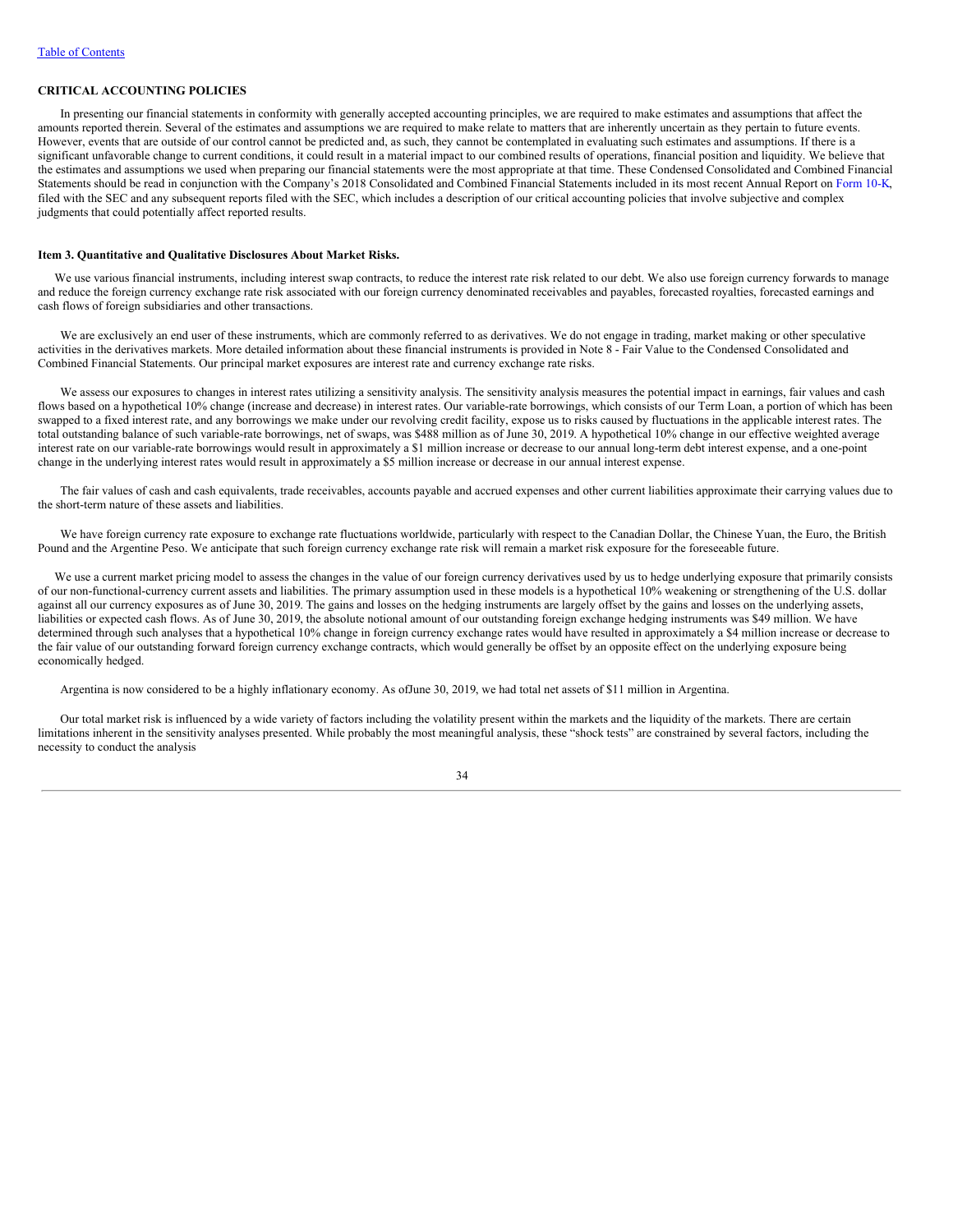### Table of [Contents](#page-1-0)

based on a single point in time and the inability to include the complex market reactions that normally would arise from the market shifts modeled.

### <span id="page-36-0"></span>**Item 4. Controls and Procedures.**

- (a) *Disclosure Controls and Procedures*. As of the end of the period covered by this report, we carried out an evaluation, under the supervision and with the participation of our management, including our principal executive and principal financial officers, of the effectiveness of the design and operation of our disclosure controls and procedures (as such term is defined in Rule 13(a)-15(e) of the Securities Exchange Act of 1934 (the "Exchange Act")). Based on such evaluation, our principal executive and principal financial officers concluded that our disclosure controls and procedures were effective and operating to provide reasonable assurance that information required to be disclosed by us in the reports we file or submit under the Exchange Act is recorded, processed, summarized and reported within the time periods specified in the rules and forms of the SEC, and to provide reasonable assurance that such information is accumulated and communicated to our management, including our principal executive and principal financial officers, as appropriate, to allow timely decisions regarding required disclosure.
- (b) *Internal Control Over Financial Reporting.* There have been no changes in our internal control over financial reporting (as such term is defined in Rule 13a-15(f) under the Exchange Act) during the period to which this report relates that have materially affected, or are reasonably likely to materially affect, our internal control over financial reporting. As of June 30, 2019, we utilized the criteria established in *Internal Control-Integrated Framework (2013)* issued by the Committee of Sponsoring Organizations of the Treadway Commission.

### <span id="page-36-1"></span>**PART II – OTHER INFORMATION**

#### **Item 1. Legal Proceedings.**

We are involved in various claims, legal and regulatory proceedings arising in the ordinary course of business, none of which, in the opinion of management, is expected to have a material adverse effect on our financial condition. See Note 9 - Commitments and Contingencies to the Condensed Consolidated and Combined Financial Statements for a description of claims and legal actions arising in the ordinary course of our business.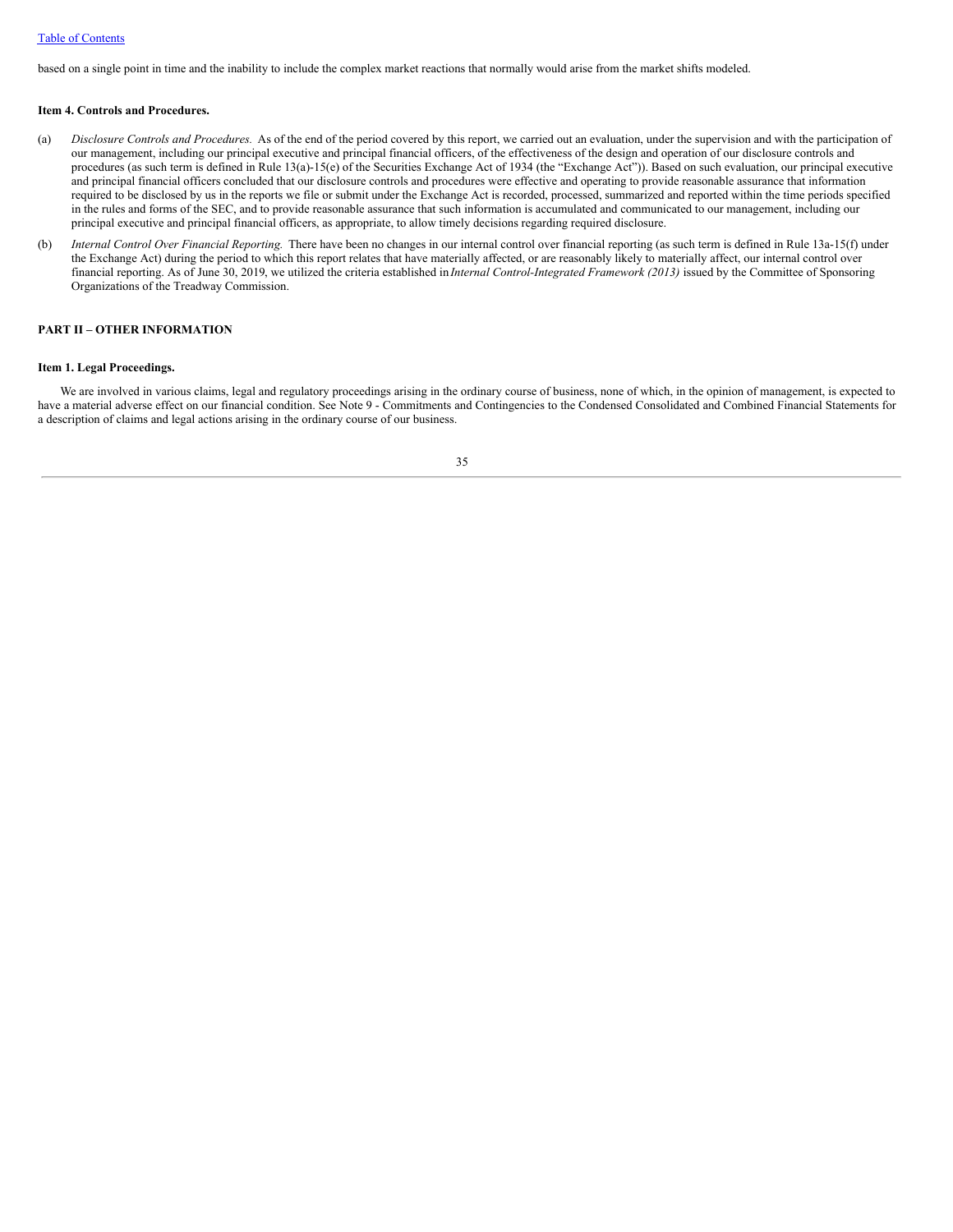### <span id="page-37-0"></span>**Item 1A. Risk Factors.**

The discussion of our business and operations should be read together with the risk factors under the section titled "Item 1A. Risk Factors" in the Company's most recent Annual Report on [Form](http://www.sec.gov/Archives/edgar/data/1722684/000172268419000008/wh-20181231x10k.htm) 10-K, filed with the U.S. Securities and Exchange Commission (the "SEC") and any subsequent reports filed with the SEC, which describe various risks and uncertainties to which we are or may become subject. These risks and uncertainties have the potential to affect our business, financial condition, results of operations, cash flows, strategies or prospects in a material and adverse manner.

### <span id="page-37-1"></span>**Item 2. Unregistered Sales of Equity Securities and Use of Proceeds.**

On May 9, 2018, our Board of Directors authorized a stock repurchase program that enables us to repurchase up to \$300 million of our common stock. Below is a summary of our common stock repurchases by month for the quarter ended June 30, 2019:

| Period       | <b>Total Number of Shares</b><br>Purchased | <b>Average Price Paid per Share</b> | <b>Total Number of Shares</b><br><b>Purchased as Part of Publicly</b><br><b>Announced Plan</b> |  | <b>Approximate Dollar Value of</b><br><b>Shares that May Yet Be</b><br><b>Purchased Under Plan</b> |
|--------------|--------------------------------------------|-------------------------------------|------------------------------------------------------------------------------------------------|--|----------------------------------------------------------------------------------------------------|
| April        | 187,400                                    | 53.06                               | 187,400                                                                                        |  | 126,548,233                                                                                        |
| May          | 380,142                                    | 55.19                               | 380,142                                                                                        |  | 105,567,121                                                                                        |
| June         | 341,820                                    | 55.80                               | 341,820                                                                                        |  | 86,493,466                                                                                         |
| <b>Total</b> | 909,362                                    | 54.98                               | 909,362                                                                                        |  | 86,493,466                                                                                         |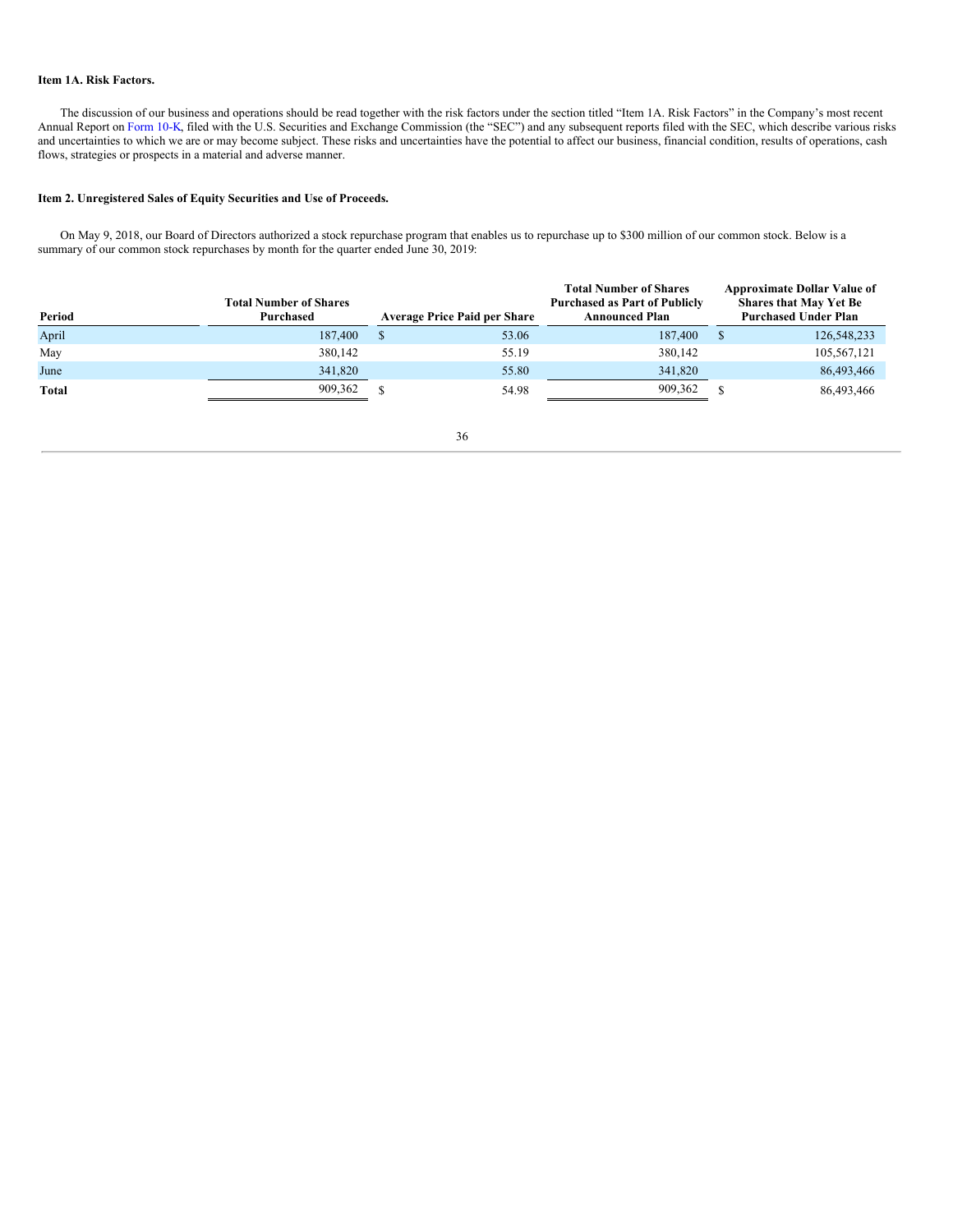### <span id="page-38-0"></span>**Item 3. Defaults Upon Senior Securities.**

<span id="page-38-1"></span>None.

## **Item 4. Mine Safety Disclosures.**

Not applicable.

### <span id="page-38-2"></span>**Item 5. Other Information.**

None.

### <span id="page-38-3"></span>**Item 6. Exhibits.**

The exhibit index appears on the page immediately following the signature page of this report.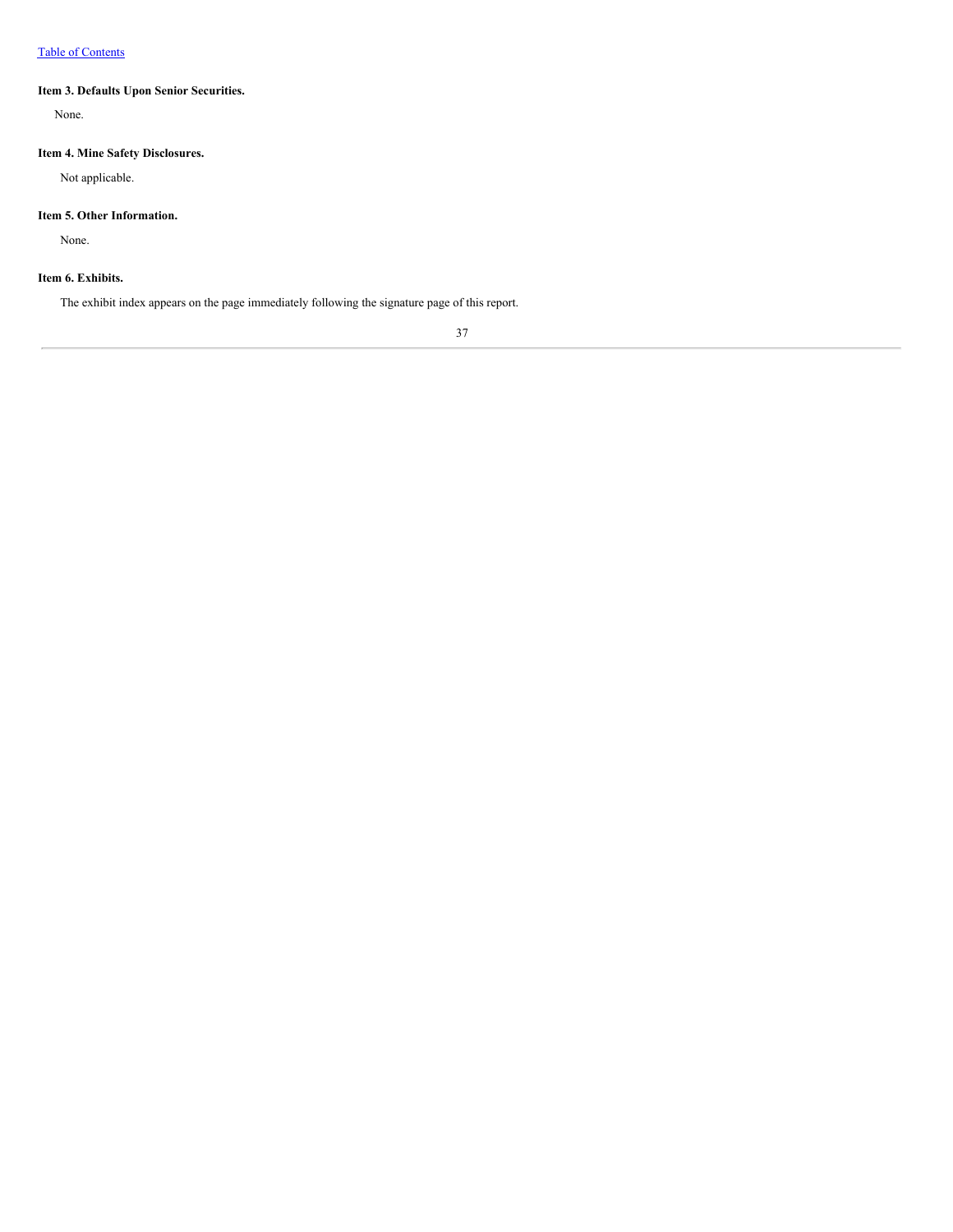### <span id="page-39-0"></span>**SIGNATURES**

Pursuant to the requirements of the Securities Exchange Act of 1934, the registrant has duly caused this report to be signed on its behalf by the undersigned thereunto duly authorized.

|                            | WYNDHAM HOTELS & RESORTS, INC. |
|----------------------------|--------------------------------|
| Date: July 25, 2019<br>By: | /s/ David B. Wyshner           |
|                            | David B. Wyshner               |
|                            | Chief Financial Officer        |
| Date: July 25, 2019<br>By: | /s/ Nicola Rossi               |
|                            | Nicola Rossi                   |
|                            | Chief Accounting Officer       |
|                            | 38                             |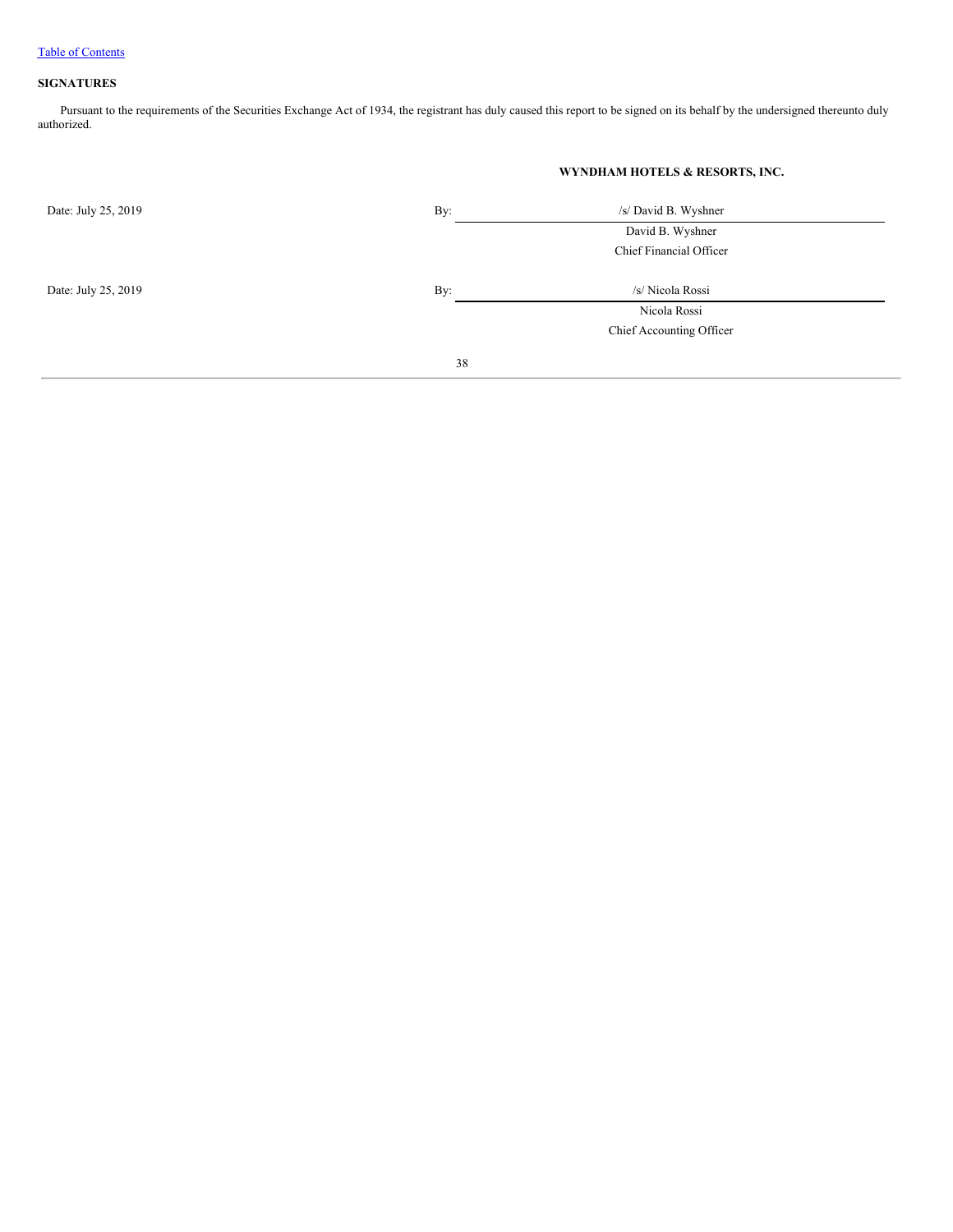### Table of [Contents](#page-1-0)

### **Exhibit Index**

### **Exhibit No. Description**

| $15.1*$     | Letter re: Unaudited Interim Financial Information                                                                          |
|-------------|-----------------------------------------------------------------------------------------------------------------------------|
| $31.1*$     | Certification of President and Chief Executive Officer Pursuant to Rule 13a-14(a) Under the Securities Exchange Act of 1934 |
| $31.2*$     | Certification of Chief Financial Officer Pursuant to Rule 13a-14(a) Under the Securities Exchange Act of 1934               |
| $32**$      | Certification of President and Chief Executive Officer and Chief Financial Officer pursuant to 18 U.S.C. Section 1350       |
| $101.$ INS* | <b>XBRL Instance Document</b>                                                                                               |
| $101.SCH*$  | <b>XBRL Taxonomy Extension Schema Document</b>                                                                              |
| $101.CAL*$  | XBRL Taxonomy Extension Calculation Linkbase Document                                                                       |
| $101.$ DEF* | XBRL Taxonomy Extension Definition Linkbase Document                                                                        |
| $101.LAB*$  | XBRL Taxonomy Extension Label Linkbase Document                                                                             |
| $101.PRE*$  | XBRL Taxonomy Extension Presentation Linkbase Document                                                                      |

\* Filed herewith.

\*\* Furnished with this report.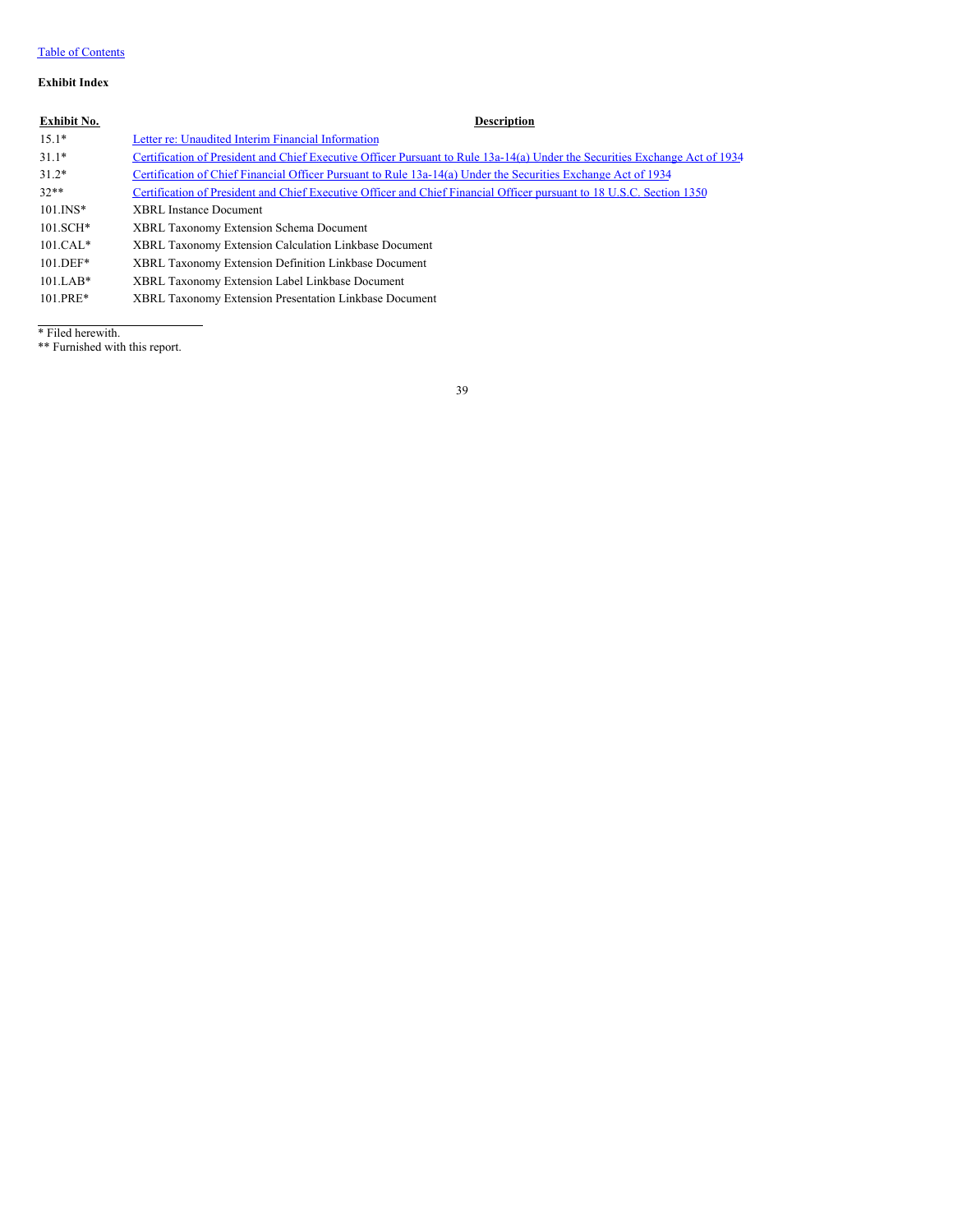<span id="page-41-0"></span>July 25, 2019

Wyndham Hotels & Resorts, Inc. 22 Sylvan Way Parsippany, New Jersey 07054

We have reviewed, in accordance with the standards of the Public Company Accounting Oversight Board (United States), the unaudited interim condensed consolidated and combined financial statements of Wyndham Hotels & Resorts, Inc. and subsidiaries for the three-month and six-month periods ended June 30, 2019 and 2018, as indicated in our report dated July 25, 2019. As indicated in such report, because we did not perform an audit, we expressed no opinion on those financial statements.

We are aware that our report referred to above, which is included in your Quarterly Report on Form 10-Q for the quarter ended June 30, 2019, is incorporated by reference in Registration Statement No. 333-224923 on Form S-8 and Registration Statement No. 333-232421 on Form S-8.

We also are aware that the aforementioned report, pursuant to Rule 436(c) under the Securities Act of 1933, is not considered a part of the Registration Statement prepared or certified by an accountant or a report prepared or certified by an accountant within the meaning of Sections 7 and 11 of that Act.

/s/ Deloitte & Touche LLP New York, New York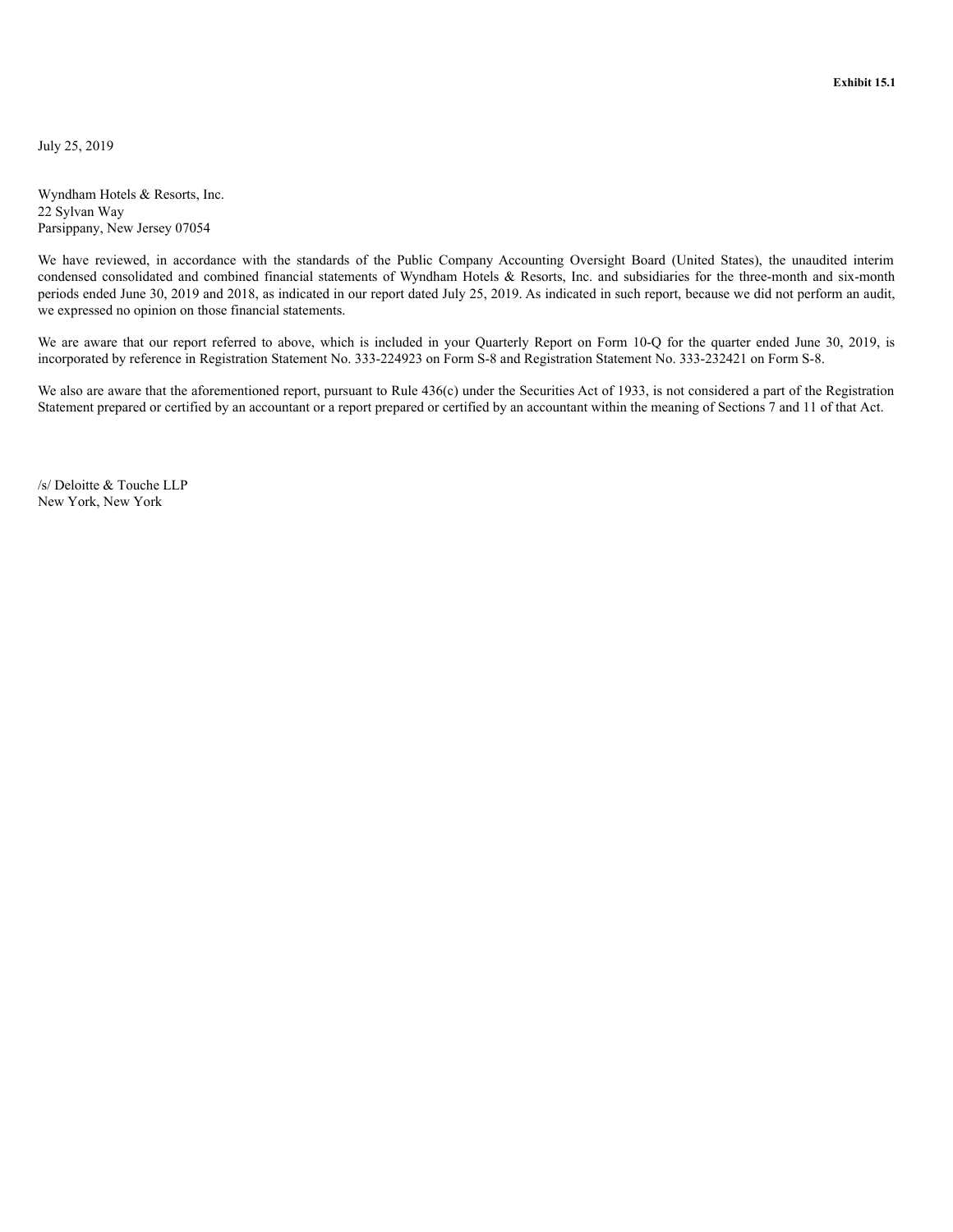### **CERTIFICATION**

<span id="page-42-0"></span>I, Geoffrey A. Ballotti, certify that:

- 1. I have reviewed this quarterly report on Form 10-Q of Wyndham Hotels & Resorts, Inc.;
- 2. Based on my knowledge, this report does not contain any untrue statement of a material fact or omit to state a material fact necessary to make the statements made, in light of the circumstances under which such statements were made, not misleading with respect to the period covered by this report;
- 3. Based on my knowledge, the financial statements, and other financial information included in this report, fairly present in all material respects the financial condition, results of operations and cash flows of the registrant as of, and for, the periods presented in this report;
- 4. The registrant's other certifying officer(s) and I are responsible for establishing and maintaining disclosure controls and procedures (as defined in Exchange Act Rules  $13a-15(e)$  and  $15d-15(e)$ ) and internal control over financial reporting (as defined in Exchange Act Rules  $13a-15(f)$  and  $15d-15(f)$ ) for the registrant and have:
	- a) Designed such disclosure controls and procedures, or caused such disclosure controls and procedures to be designed under our supervision, to ensure that material information relating to the registrant, including its consolidated subsidiaries, is made known to us by others within those entities, particularly during the period in which this report is being prepared;
	- b) Designed such internal control over financial reporting, or caused such internal control over financial reporting to be designed under our supervision, to provide reasonable assurance regarding the reliability of financial reporting and the preparation of financial statements for external purposes in accordance with generally accepted accounting principles;
	- c) Evaluated the effectiveness of the registrant's disclosure controls and procedures and presented in this report our conclusions about the effectiveness of the disclosure controls and procedures, as of the end of the period covered by this report based on such evaluation; and
	- d) Disclosed in this report any change in the registrant's internal control over financial reporting that occurred during the registrant's most recent fiscal quarter (the registrant's fourth fiscal quarter in the case of an annual report) that has materially affected, or is reasonably likely to materially affect, the registrant's internal control over financial reporting; and
- 5. The registrant's other certifying officer(s) and I have disclosed, based on our most recent evaluation of internal control over financial reporting, to the registrant's auditors and the audit committee of the registrant's Board of Directors (or persons performing the equivalent functions):
	- a) All significant deficiencies and material weaknesses in the design or operation of internal control over financial reporting which are reasonably likely to adversely affect the registrant's ability to record, process, summarize and report financial information; and
	- b) Any fraud, whether or not material, that involves management or other employees who have a significant role in the registrant's internal control over financial reporting.

Date: July 25, 2019

/S/ GEOFFREY A. BALLOTTI

PRESIDENT AND CHIEF EXECUTIVE OFFICER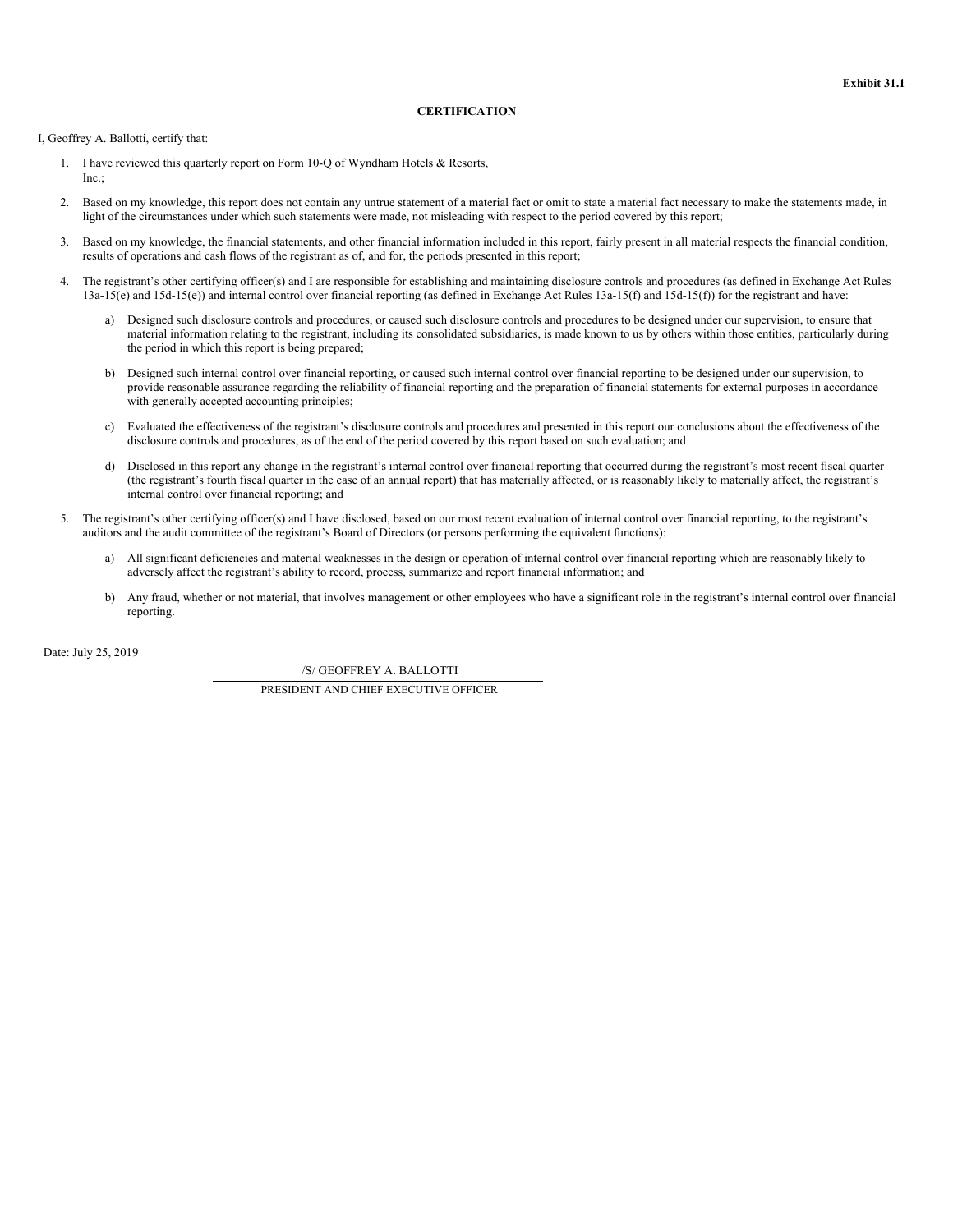### **CERTIFICATION**

<span id="page-43-0"></span>I, David B. Wyshner, certify that:

- 1. I have reviewed this quarterly report on Form 10-Q of Wyndham Hotels & Resorts, Inc.;
- 2. Based on my knowledge, this report does not contain any untrue statement of a material fact or omit to state a material fact necessary to make the statements made, in light of the circumstances under which such statements were made, not misleading with respect to the period covered by this report;
- 3. Based on my knowledge, the financial statements, and other financial information included in this report, fairly present in all material respects the financial condition, results of operations and cash flows of the registrant as of, and for, the periods presented in this report;
- 4. The registrant's other certifying officer(s) and I are responsible for establishing and maintaining disclosure controls and procedures (as defined in Exchange Act Rules  $13a-15(e)$  and  $15d-15(e)$ ) and internal control over financial reporting (as defined in Exchange Act Rules  $13a-15(f)$  and  $15d-15(f)$ ) for the registrant and have:
	- a) Designed such disclosure controls and procedures, or caused such disclosure controls and procedures to be designed under our supervision, to ensure that material information relating to the registrant, including its consolidated subsidiaries, is made known to us by others within those entities, particularly during the period in which this report is being prepared;
	- b) Designed such internal control over financial reporting, or caused such internal control over financial reporting to be designed under our supervision, to provide reasonable assurance regarding the reliability of financial reporting and the preparation of financial statements for external purposes in accordance with generally accepted accounting principles;
	- c) Evaluated the effectiveness of the registrant's disclosure controls and procedures and presented in this report our conclusions about the effectiveness of the disclosure controls and procedures, as of the end of the period covered by this report based on such evaluation; and
	- d) Disclosed in this report any change in the registrant's internal control over financial reporting that occurred during the registrant's most recent fiscal quarter (the registrant's fourth fiscal quarter in the case of an annual report) that has materially affected, or is reasonably likely to materially affect, the registrant's internal control over financial reporting; and
- 5. The registrant's other certifying officer(s) and I have disclosed, based on our most recent evaluation of internal control over financial reporting, to the registrant's auditors and the audit committee of the registrant's Board of Directors (or persons performing the equivalent functions):
	- a) All significant deficiencies and material weaknesses in the design or operation of internal control over financial reporting which are reasonably likely to adversely affect the registrant's ability to record, process, summarize and report financial information; and
	- b) Any fraud, whether or not material, that involves management or other employees who have a significant role in the registrant's internal control over financial reporting.

Date: July 25, 2019

/S/ DAVID B. WYSHNER

CHIEF FINANCIAL OFFICER